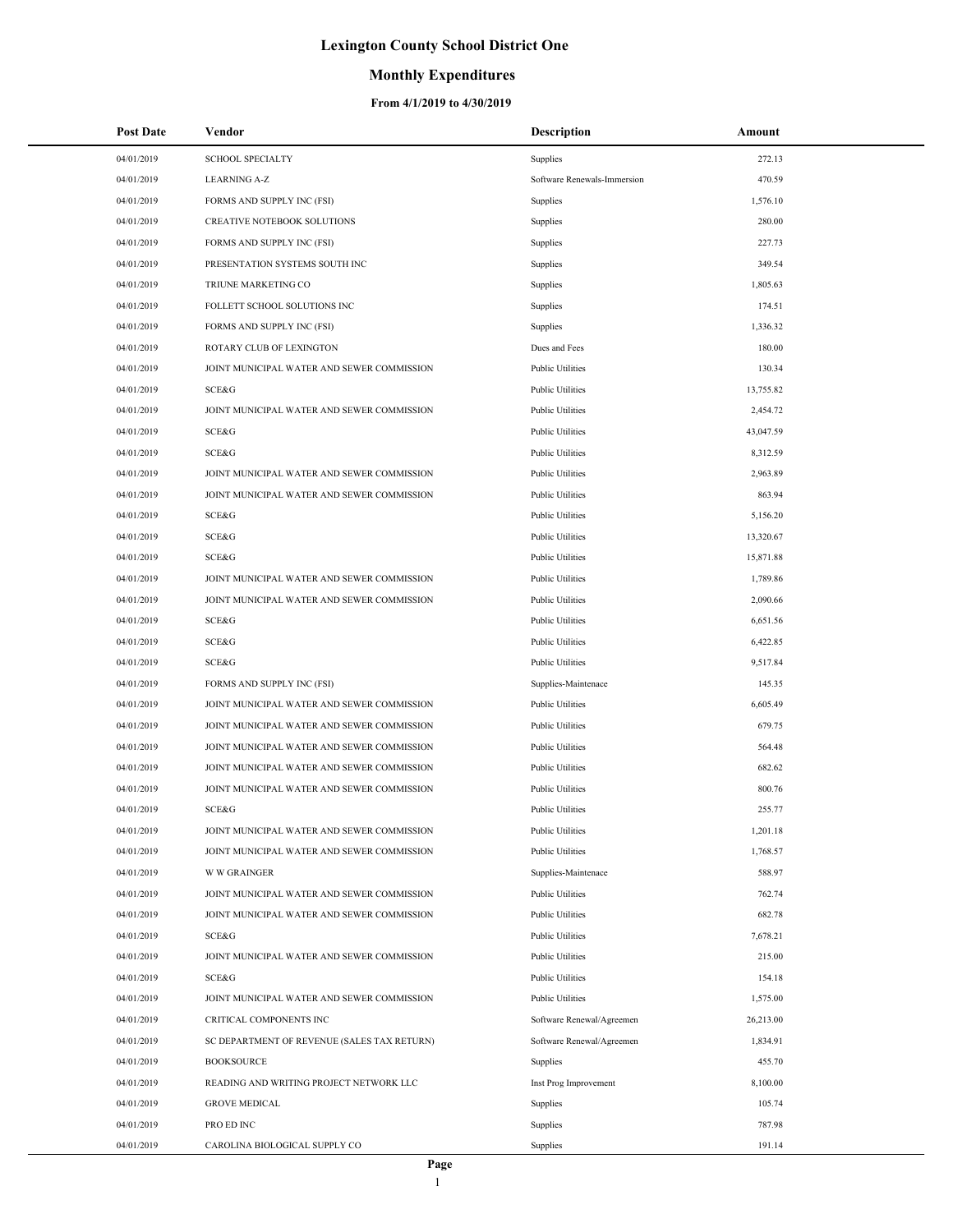### **Monthly Expenditures**

| <b>Post Date</b> | Vendor                                          | <b>Description</b>            | Amount   |
|------------------|-------------------------------------------------|-------------------------------|----------|
| 04/01/2019       | FREY SCIENTIFIC                                 | Supplies                      | 107.54   |
| 04/01/2019       | <b>LEARNING LABS INC</b>                        | Supplies                      | 1,155.58 |
| 04/01/2019       | ACADEMIC SUPPLIER DBA RASIX COMPUTER CENTER INC | Pupil Activity                | 754.64   |
| 04/01/2019       | <b>PASS ASSURED</b>                             | Pupil Activity                | 2,140.00 |
| 04/01/2019       | OSWALD WHOLESALE LUMBER INC                     | Pupil Activity                | 339.95   |
| 04/01/2019       | AZAD, KAMRAN                                    | Pupil Activity                | 114.70   |
| 04/01/2019       | CORREA, ALAN                                    | Pupil Activity                | 122.80   |
| 04/01/2019       | JOHNSON, MURRAY                                 | Pupil Activity                | 140.70   |
| 04/01/2019       | <b>MAURER, MARK R</b>                           | Pupil Activity                | 161.40   |
| 04/01/2019       | ASHLEY, PHILLIP D                               | Pupil Activity                | 104.10   |
| 04/01/2019       | FREDERICKS, JOHN R                              | Pupil Activity                | 146.10   |
| 04/01/2019       | MANNING, THEODORE                               | Pupil Activity                | 146.10   |
| 04/01/2019       | SCYPHERS, WILLIAM F                             | Pupil Activity                | 133.50   |
| 04/01/2019       | WINDEKNECHT, MICHAEL                            | Pupil Activity                | 114.00   |
| 04/01/2019       | WOODRING, JIM                                   | Pupil Activity                | 142.50   |
| 04/01/2019       | RIDGEWAY, DOUGLAS JAMES                         | Pupil Activity                | 104.10   |
| 04/01/2019       | KELLY, WILLIE                                   | Pupil Activity                | 112.60   |
| 04/01/2019       | LEATHERMAN, JOSEPH M                            | Pupil Activity                | 112.60   |
| 04/01/2019       | STEWART, JACOB L                                | Pupil Activity                | 128.00   |
| 04/01/2019       | TURGEON, ROBERT L                               | Pupil Activity                | 112.60   |
| 04/01/2019       | <b>BURKE, STEVEN RAY</b>                        | Pupil Activity                | 112.60   |
| 04/01/2019       | WELLS, BARRY L                                  | Pupil Activity                | 107.20   |
| 04/01/2019       | PLEASANT HILL MIDDLE SCHOOL                     | Pupil Activity                | 150.00   |
| 04/01/2019       | <b>SCREEN EAST</b>                              | Pupil Activity                | 696.57   |
| 04/01/2019       | T AND T SPORTS                                  | Pupil Activity                | 2,492.03 |
| 04/01/2019       | FUN.COM INC                                     | Pupil Activity                | 4,034.24 |
| 04/01/2019       | SC DEPARTMENT OF REVENUE (SALES TAX RETURN)     | Pupil Activity                | 157.47   |
| 04/01/2019       | HENDERSON, VICKY SAYE                           | <b>Instructional Services</b> | 1,300.00 |
| 04/01/2019       | NUIDEA SCHOOL SUPPLY CO                         | Supplies                      | 755.43   |
| 04/02/2019       | TREASURE BAY INC                                | Supplies                      | 302.98   |
| 04/02/2019       | FORMS AND SUPPLY INC (FSI)                      | Supplies                      | 252.40   |
| 04/02/2019       | FORMS AND SUPPLY INC (FSI)                      | Supplies                      | 1,897.43 |
| 04/02/2019       | KURTZ BROS DBA BENDER BURKOT                    | Supplies                      | 1,116.64 |
| 04/02/2019       | THE OFFICE PAL INC                              | Supplies                      | 1,583.64 |
| 04/02/2019       | <b>SCHOOL SPECIALTY</b>                         | Supplies                      | 316.80   |
| 04/02/2019       | POLLOCK COMPANY                                 | Supplies                      | 214.00   |
| 04/02/2019       | <b>BROOKS HARPER ENTERPRISES LLC</b>            | <b>Instructional Services</b> | 1,003.99 |
| 04/02/2019       | DELL COMPUTERS                                  | <b>Technology Supplies</b>    | 7,132.62 |
| 04/02/2019       | <b>SCHOOL SPECIALTY</b>                         | Supplies                      | 1,195.24 |
| 04/02/2019       | LEXINGTON COUNTY SCHOOL DIST 1                  | Pupil Transportation          | 347.82   |
| 04/02/2019       | LEXINGTON COUNTY SCHOOL DIST 1                  | Pupil Transportation          | 186.00   |
| 04/02/2019       | BLICK ART MATERIALS LLC                         | Supplies                      | 119.26   |
| 04/02/2019       | CAROLINA WHITEBOARD LLC                         | Supplies                      | 2,391.45 |
| 04/02/2019       | FREESTYLE PHOTOGRAPHIC SUPPLIES                 | Supplies                      | 119.99   |
| 04/02/2019       | <b>CAPITOL TOURS</b>                            | Pupil Transportation          | 515.00   |
| 04/02/2019       | DISCOUNT DANCE LLC                              | Supplies                      | 2,087.46 |
| 04/02/2019       | SC DEPARTMENT OF REVENUE (SALES TAX RETURN)     | Supplies                      | 104.35   |
| 04/02/2019       | FOLLETT SCHOOL SOLUTIONS INC                    | <b>Library Books</b>          | 171.30   |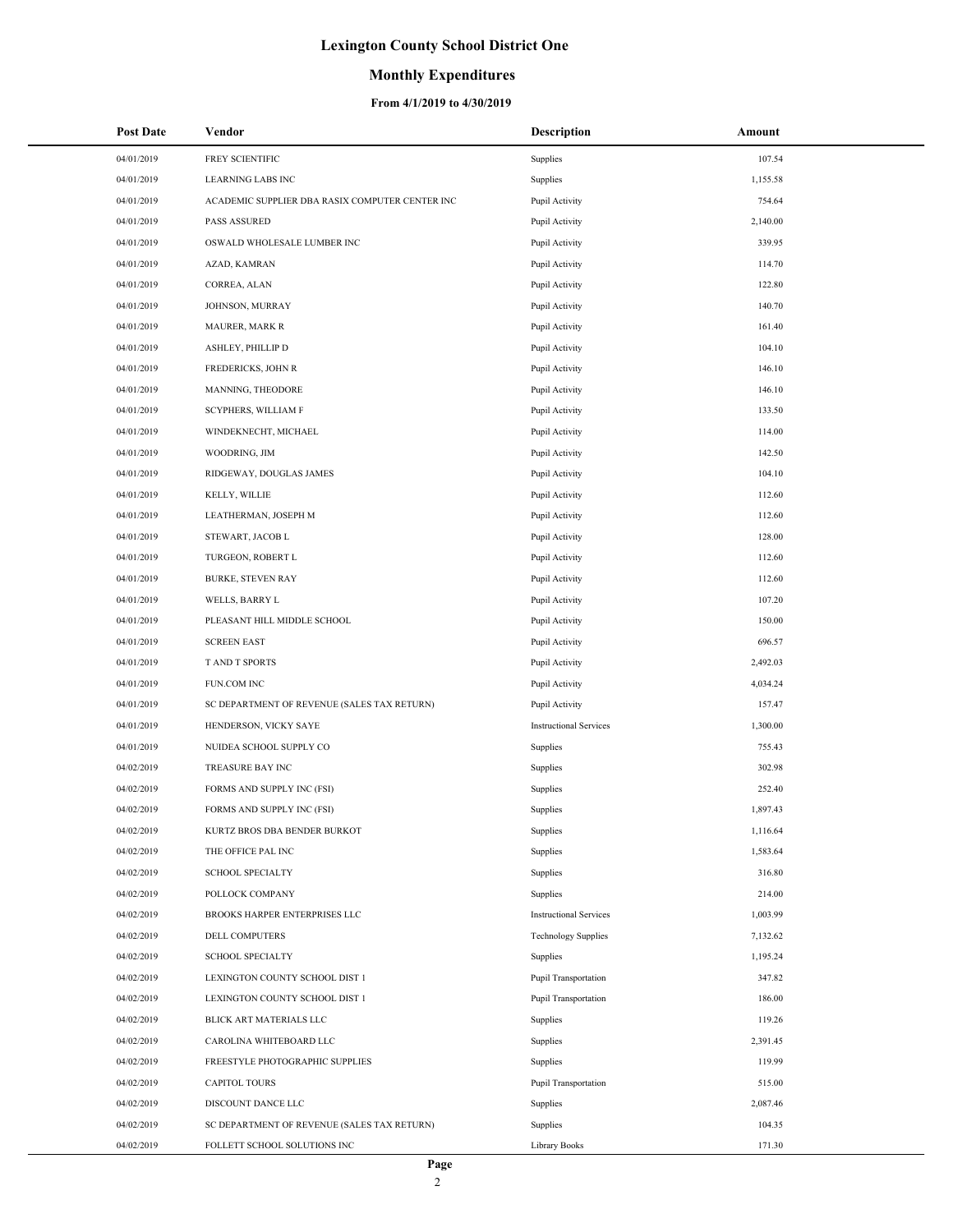### **Monthly Expenditures**

| 04/02/2019<br>FOLLETT SCHOOL SOLUTIONS INC<br>1,095.49<br>Library Books<br>04/02/2019<br>EMBASSY SUITES AT KINGSTON PLANTATION<br>Travel<br>772.80<br>430.00<br>04/02/2019<br>CERTIFIED TRANSLATION SERVICES<br>Other Prof & Tech Service<br>04/02/2019<br><b>LEARNING WITHOUT TEARS</b><br>1,406.89<br>Supplies<br>333.96<br>04/02/2019<br>NATIONAL COUNCIL OF TEACHERS OF MATHEMATICS (NCT<br>Supplies<br>Dues and Fees<br>180.00<br>04/02/2019<br>ROTARY CLUB OF LEXINGTON<br>267.07<br>04/02/2019<br>SOUTHEASTERN PAPER GROUP<br>Supplies-Maintenace<br>04/02/2019<br>EA SERVICES LLC<br>Repairs and Maintenance<br>500.00<br>04/02/2019<br>CORBIN TURF AND ORNAMENTAL SUPPLY INC<br>Supplies-Maintenace<br>741.89<br>898.80<br>04/02/2019<br><b>GRAYBAR ELECTRIC CO INC</b><br>Supplies-Maintenace<br>04/02/2019<br>HYMAN PAPER CO INC<br>Supplies-Maintenace<br>1,373.05<br>160.00<br>04/02/2019<br>EA SERVICES LLC<br>Repairs and Maintenance<br>720.06<br>04/02/2019<br>CORBIN TURF AND ORNAMENTAL SUPPLY INC<br>Supplies-Maintenace<br>04/02/2019<br><b>GRAYBAR ELECTRIC CO INC</b><br>Supplies-Maintenace<br>1,326.80 |  |
|---------------------------------------------------------------------------------------------------------------------------------------------------------------------------------------------------------------------------------------------------------------------------------------------------------------------------------------------------------------------------------------------------------------------------------------------------------------------------------------------------------------------------------------------------------------------------------------------------------------------------------------------------------------------------------------------------------------------------------------------------------------------------------------------------------------------------------------------------------------------------------------------------------------------------------------------------------------------------------------------------------------------------------------------------------------------------------------------------------------------------------|--|
|                                                                                                                                                                                                                                                                                                                                                                                                                                                                                                                                                                                                                                                                                                                                                                                                                                                                                                                                                                                                                                                                                                                                 |  |
|                                                                                                                                                                                                                                                                                                                                                                                                                                                                                                                                                                                                                                                                                                                                                                                                                                                                                                                                                                                                                                                                                                                                 |  |
|                                                                                                                                                                                                                                                                                                                                                                                                                                                                                                                                                                                                                                                                                                                                                                                                                                                                                                                                                                                                                                                                                                                                 |  |
|                                                                                                                                                                                                                                                                                                                                                                                                                                                                                                                                                                                                                                                                                                                                                                                                                                                                                                                                                                                                                                                                                                                                 |  |
|                                                                                                                                                                                                                                                                                                                                                                                                                                                                                                                                                                                                                                                                                                                                                                                                                                                                                                                                                                                                                                                                                                                                 |  |
|                                                                                                                                                                                                                                                                                                                                                                                                                                                                                                                                                                                                                                                                                                                                                                                                                                                                                                                                                                                                                                                                                                                                 |  |
|                                                                                                                                                                                                                                                                                                                                                                                                                                                                                                                                                                                                                                                                                                                                                                                                                                                                                                                                                                                                                                                                                                                                 |  |
|                                                                                                                                                                                                                                                                                                                                                                                                                                                                                                                                                                                                                                                                                                                                                                                                                                                                                                                                                                                                                                                                                                                                 |  |
|                                                                                                                                                                                                                                                                                                                                                                                                                                                                                                                                                                                                                                                                                                                                                                                                                                                                                                                                                                                                                                                                                                                                 |  |
|                                                                                                                                                                                                                                                                                                                                                                                                                                                                                                                                                                                                                                                                                                                                                                                                                                                                                                                                                                                                                                                                                                                                 |  |
|                                                                                                                                                                                                                                                                                                                                                                                                                                                                                                                                                                                                                                                                                                                                                                                                                                                                                                                                                                                                                                                                                                                                 |  |
|                                                                                                                                                                                                                                                                                                                                                                                                                                                                                                                                                                                                                                                                                                                                                                                                                                                                                                                                                                                                                                                                                                                                 |  |
|                                                                                                                                                                                                                                                                                                                                                                                                                                                                                                                                                                                                                                                                                                                                                                                                                                                                                                                                                                                                                                                                                                                                 |  |
|                                                                                                                                                                                                                                                                                                                                                                                                                                                                                                                                                                                                                                                                                                                                                                                                                                                                                                                                                                                                                                                                                                                                 |  |
| 160.00<br>04/02/2019<br>EA SERVICES LLC<br>Repairs and Maintenance                                                                                                                                                                                                                                                                                                                                                                                                                                                                                                                                                                                                                                                                                                                                                                                                                                                                                                                                                                                                                                                              |  |
| 974.32<br>04/02/2019<br><b>BARNES PROPANE</b><br>Energy                                                                                                                                                                                                                                                                                                                                                                                                                                                                                                                                                                                                                                                                                                                                                                                                                                                                                                                                                                                                                                                                         |  |
| 04/02/2019<br>SOUTHEASTERN PAPER GROUP<br>Supplies-Maintenace<br>1,232.37                                                                                                                                                                                                                                                                                                                                                                                                                                                                                                                                                                                                                                                                                                                                                                                                                                                                                                                                                                                                                                                       |  |
| <b>GRAYBAR ELECTRIC CO INC</b><br>04/02/2019<br>Supplies-Maintenace<br>1,024.85                                                                                                                                                                                                                                                                                                                                                                                                                                                                                                                                                                                                                                                                                                                                                                                                                                                                                                                                                                                                                                                 |  |
| <b>Public Utilities</b><br>04/02/2019<br>BLUE GRANITE WATER COMPANY<br>1,056.86                                                                                                                                                                                                                                                                                                                                                                                                                                                                                                                                                                                                                                                                                                                                                                                                                                                                                                                                                                                                                                                 |  |
| 04/02/2019<br>COOK & BOARDMAN LLC<br>Supplies-Maintenace<br>1,749.45                                                                                                                                                                                                                                                                                                                                                                                                                                                                                                                                                                                                                                                                                                                                                                                                                                                                                                                                                                                                                                                            |  |
| 288.90<br>04/02/2019<br><b>GRAYBAR ELECTRIC CO INC</b><br>Supplies-Maintenace                                                                                                                                                                                                                                                                                                                                                                                                                                                                                                                                                                                                                                                                                                                                                                                                                                                                                                                                                                                                                                                   |  |
| 04/02/2019<br>SOUTHEASTERN PAPER GROUP<br>Supplies-Maintenace<br>1,104.24                                                                                                                                                                                                                                                                                                                                                                                                                                                                                                                                                                                                                                                                                                                                                                                                                                                                                                                                                                                                                                                       |  |
| 720.05<br>04/02/2019<br>CORBIN TURF AND ORNAMENTAL SUPPLY INC<br>Supplies-Maintenace                                                                                                                                                                                                                                                                                                                                                                                                                                                                                                                                                                                                                                                                                                                                                                                                                                                                                                                                                                                                                                            |  |
| 04/02/2019<br><b>GRAYBAR ELECTRIC CO INC</b><br>Supplies-Maintenace<br>321.00                                                                                                                                                                                                                                                                                                                                                                                                                                                                                                                                                                                                                                                                                                                                                                                                                                                                                                                                                                                                                                                   |  |
| 04/02/2019<br>HYMAN PAPER CO INC<br>Supplies-Maintenace<br>2,168.62                                                                                                                                                                                                                                                                                                                                                                                                                                                                                                                                                                                                                                                                                                                                                                                                                                                                                                                                                                                                                                                             |  |
| 288.90<br>04/02/2019<br><b>GRAYBAR ELECTRIC CO INC</b><br>Supplies-Maintenace                                                                                                                                                                                                                                                                                                                                                                                                                                                                                                                                                                                                                                                                                                                                                                                                                                                                                                                                                                                                                                                   |  |
| EA SERVICES LLC<br>160.00<br>04/02/2019<br>Repairs and Maintenance                                                                                                                                                                                                                                                                                                                                                                                                                                                                                                                                                                                                                                                                                                                                                                                                                                                                                                                                                                                                                                                              |  |
| 04/02/2019<br>SOUTHEASTERN PAPER GROUP<br>Supplies-Maintenace<br>2,169.96                                                                                                                                                                                                                                                                                                                                                                                                                                                                                                                                                                                                                                                                                                                                                                                                                                                                                                                                                                                                                                                       |  |
| 2,430.00<br>04/02/2019<br>EA SERVICES LLC<br>Repairs and Maintenance                                                                                                                                                                                                                                                                                                                                                                                                                                                                                                                                                                                                                                                                                                                                                                                                                                                                                                                                                                                                                                                            |  |
| 200.00<br>04/02/2019<br>EA SERVICES LLC<br>Repairs and Maintenance                                                                                                                                                                                                                                                                                                                                                                                                                                                                                                                                                                                                                                                                                                                                                                                                                                                                                                                                                                                                                                                              |  |
| 04/02/2019<br><b>GRAYBAR ELECTRIC CO INC</b><br>Supplies-Maintenace<br>321.00                                                                                                                                                                                                                                                                                                                                                                                                                                                                                                                                                                                                                                                                                                                                                                                                                                                                                                                                                                                                                                                   |  |
| 400.00<br>04/02/2019<br><b>EA SERVICES LLC</b><br>Repairs and Maintenance                                                                                                                                                                                                                                                                                                                                                                                                                                                                                                                                                                                                                                                                                                                                                                                                                                                                                                                                                                                                                                                       |  |
| 400.00<br>04/02/2019<br>EA SERVICES LLC<br>Repairs and Maintenance                                                                                                                                                                                                                                                                                                                                                                                                                                                                                                                                                                                                                                                                                                                                                                                                                                                                                                                                                                                                                                                              |  |
| 200.00<br>04/02/2019<br>EA SERVICES LLC<br>Repairs and Maintenance                                                                                                                                                                                                                                                                                                                                                                                                                                                                                                                                                                                                                                                                                                                                                                                                                                                                                                                                                                                                                                                              |  |
| 982.11<br>04/02/2019<br>HYMAN PAPER CO INC<br>Supplies-Maintenace                                                                                                                                                                                                                                                                                                                                                                                                                                                                                                                                                                                                                                                                                                                                                                                                                                                                                                                                                                                                                                                               |  |
| 04/02/2019<br>SOUTHEASTERN PAPER GROUP<br>Supplies-Maintenace<br>534.14                                                                                                                                                                                                                                                                                                                                                                                                                                                                                                                                                                                                                                                                                                                                                                                                                                                                                                                                                                                                                                                         |  |
| 800.00<br>04/02/2019<br>TERMINIX COMMERCIAL<br>Repairs and Maintenance                                                                                                                                                                                                                                                                                                                                                                                                                                                                                                                                                                                                                                                                                                                                                                                                                                                                                                                                                                                                                                                          |  |
| 04/02/2019<br>EA SERVICES LLC<br>Repairs and Maintenance<br>325.00                                                                                                                                                                                                                                                                                                                                                                                                                                                                                                                                                                                                                                                                                                                                                                                                                                                                                                                                                                                                                                                              |  |
| DADE PAPER CO<br>04/02/2019<br>Supplies-Maintenace<br>1,417.22                                                                                                                                                                                                                                                                                                                                                                                                                                                                                                                                                                                                                                                                                                                                                                                                                                                                                                                                                                                                                                                                  |  |
| 1,002.30<br>04/02/2019<br>SOUTHEASTERN PAPER GROUP<br>Supplies-Maintenace                                                                                                                                                                                                                                                                                                                                                                                                                                                                                                                                                                                                                                                                                                                                                                                                                                                                                                                                                                                                                                                       |  |
| 200.00<br>04/02/2019<br>EA SERVICES LLC<br>Repairs and Maintenance                                                                                                                                                                                                                                                                                                                                                                                                                                                                                                                                                                                                                                                                                                                                                                                                                                                                                                                                                                                                                                                              |  |
| 04/02/2019<br>PINE PRESS OF LEXINGTON INC<br>Printing and Binding<br>444.69                                                                                                                                                                                                                                                                                                                                                                                                                                                                                                                                                                                                                                                                                                                                                                                                                                                                                                                                                                                                                                                     |  |
| 04/02/2019<br>SPLASH OMNIMEDIA LLC<br>Other Prof & Tech Service<br>1,800.00                                                                                                                                                                                                                                                                                                                                                                                                                                                                                                                                                                                                                                                                                                                                                                                                                                                                                                                                                                                                                                                     |  |
| 35,000.00<br>04/02/2019<br>US POSTAL SERVICE CMRSPOC<br>Supplies                                                                                                                                                                                                                                                                                                                                                                                                                                                                                                                                                                                                                                                                                                                                                                                                                                                                                                                                                                                                                                                                |  |
| 540.00<br>04/02/2019<br>AMTECK COMMUNICATION MANAGEMENT LLC<br><b>Technology Supplies</b>                                                                                                                                                                                                                                                                                                                                                                                                                                                                                                                                                                                                                                                                                                                                                                                                                                                                                                                                                                                                                                       |  |
| 04/02/2019<br>DATA NETWORK SOLUTIONS<br><b>Technology Supplies</b><br>385.20                                                                                                                                                                                                                                                                                                                                                                                                                                                                                                                                                                                                                                                                                                                                                                                                                                                                                                                                                                                                                                                    |  |
| 04/02/2019<br><b>SCHOOL SPECIALTY</b><br>Supplies<br>227.50                                                                                                                                                                                                                                                                                                                                                                                                                                                                                                                                                                                                                                                                                                                                                                                                                                                                                                                                                                                                                                                                     |  |
| 04/02/2019<br><b>HEINEMANN</b><br>Inst Prog Improvement<br>4,800.00                                                                                                                                                                                                                                                                                                                                                                                                                                                                                                                                                                                                                                                                                                                                                                                                                                                                                                                                                                                                                                                             |  |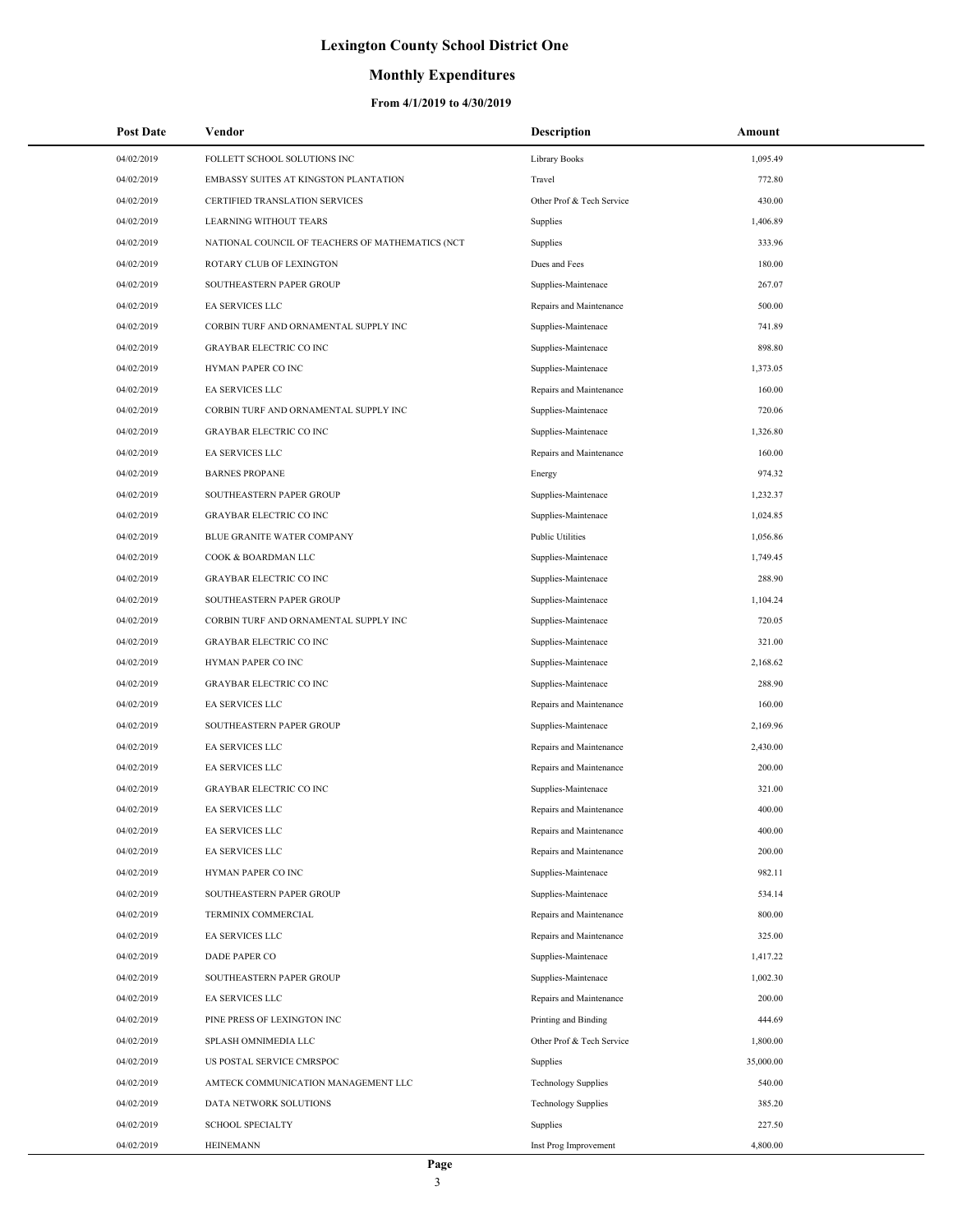### **Monthly Expenditures**

| 04/02/2019<br><b>HEINEMANN</b><br>500.08<br>Supplies<br>04/02/2019<br>CEV MULTIMEDIA LTD<br>Software Renewal/Agreemen<br>3,000.00<br>04/02/2019<br>SC DEPARTMENT OF REVENUE (SALES TAX RETURN)<br>Software Renewal/Agreemen<br>210.00<br>04/02/2019<br>HENRY SCHEIN INC MEDICAL SPECIAL MARKETS<br>435.07<br>Supplies<br>04/02/2019<br><b>SCHOOL HEALTH CORP</b><br>578.25<br>Supplies<br>04/02/2019<br><b>SCHOOL SPECIALTY</b><br>Supplies<br>276.13<br>04/02/2019<br>LEXINGTON COUNTY SCHOOL DIST 1<br>Pupil Transportation<br>416.64<br>04/02/2019<br>486.90<br>LAKESHORE LEARNING MATERIALS<br>Supplies<br>04/02/2019<br>LEARNING WITHOUT TEARS<br>382.50<br>Supplies<br>04/02/2019<br><b>SCHOOL SPECIALTY</b><br>509.92<br>Supplies<br>04/02/2019<br>DATA NETWORK SOLUTIONS<br>117,580.37<br><b>Technology Supplies</b><br>04/02/2019<br>JOINT MUNICIPAL WATER AND SEWER COMMISSION<br>Building<br>414.63<br>04/02/2019<br>PALMETTO CONSTRUCTION SERVICES<br>Building<br>400.00<br>04/02/2019<br>EDUCATION MANAGEMENT SYSTEMS INC<br>Software Renewal/Agreemen<br>2,675.00<br>04/02/2019<br>SC DEPARTMENT OF REVENUE (SALES TAX RETURN)<br>122.15<br>Software Renewal/Agreemen<br>04/02/2019<br><b>APPLE INC</b><br><b>Technology Supplies</b><br>319.93<br>04/02/2019<br><b>APPLE INC</b><br>319.93<br><b>Technology Supplies</b><br>04/02/2019<br><b>APPLE INC</b><br>Pupil Activity<br>2,458.86<br>04/02/2019<br>ACADEMIC SUPPLIER DBA RASIX COMPUTER CENTER INC<br>1,247.38<br>Pupil Activity<br>04/02/2019<br><b>APPLE INC</b><br>1,618.91<br>Pupil Activity<br>04/02/2019<br><b>SCHOLASTIC BOOK FAIRS</b><br>Pupil Activity<br>3,366.70<br>04/02/2019<br>MODERN TURF INC<br>Pupil Activity<br>931.66<br>04/02/2019<br>2,341.17<br><b>GILMAN GEAR</b><br>Pupil Activity<br>04/02/2019<br><b>BSN SPORTS</b><br>Pupil Activity<br>427.92<br>04/02/2019<br>104.50<br>HEWITT, GEORGE<br>Pupil Activity<br>04/02/2019<br><b>BSN SPORTS</b><br>Pupil Activity<br>1,165.82<br>04/02/2019<br><b>BSN SPORTS</b><br>Pupil Activity<br>115.56<br>04/02/2019<br><b>BSN SPORTS</b><br>Pupil Activity<br>171.20<br>04/02/2019<br>MODERN TURF INC<br>Pupil Activity<br>2,650.00<br>04/02/2019<br>T AND T SPORTS<br>Pupil Activity<br>2,311.20<br>04/02/2019<br>Pupil Activity<br>214.00<br>MCDONALD, AMY<br>04/02/2019<br><b>BSN SPORTS</b><br>Pupil Activity<br>231.12<br>04/02/2019<br>5,400.00<br>NATIONAL CHEERLEADERS ASSOCIATION<br>Pupil Activity<br>04/02/2019<br><b>BSN SPORTS</b><br>Pupil Activity<br>205.44<br>04/03/2019<br>FORMS AND SUPPLY INC (FSI)<br>2,490.25<br>Supplies<br>04/03/2019<br>FORMS AND SUPPLY INC (FSI)<br>Supplies<br>2,521.78<br>04/03/2019<br>FORMS AND SUPPLY INC (FSI)<br>1,891.33<br>Supplies<br>04/03/2019<br><b>JOSTENS</b><br>178.08<br>Supplies<br>04/03/2019<br>ED SMITH LUMBER MILL INC<br>373.43<br>Supplies<br>04/03/2019<br><b>JOLLY FARMER PRODUCTS</b><br>Supplies<br>1,740.28<br>04/03/2019<br>LIGHTHOUSE CARE CENTER OF AUGUSTA<br>Tuition-LEA<br>2,520.00<br>04/03/2019<br>ADAIR PIANO LLC<br>Repairs and Maintenance<br>117.70<br>04/03/2019<br><b>JW PEPPER</b><br>Supplies<br>1,224.00<br>04/03/2019<br>ORANGEBURG SCHOOL DISTRICT 5 MCCORD CENTER SERVICE<br><b>Instructional Services</b><br>825.00<br>04/03/2019<br>LITTLE JOHNNY LLC<br>Other Prof & Tech Service<br>2,875.00<br>04/03/2019<br><b>BOOKSOURCE</b><br>Library Books<br>1,419.76<br>04/03/2019<br>COLLEGE OF CHARLESTON<br>Inst Prog Improvement<br>3,750.00<br>04/03/2019<br>CERTIFIED TRANSLATION SERVICES<br>Other Prof & Tech Service<br>280.00 | <b>Post Date</b> | Vendor | <b>Description</b> | Amount |
|------------------------------------------------------------------------------------------------------------------------------------------------------------------------------------------------------------------------------------------------------------------------------------------------------------------------------------------------------------------------------------------------------------------------------------------------------------------------------------------------------------------------------------------------------------------------------------------------------------------------------------------------------------------------------------------------------------------------------------------------------------------------------------------------------------------------------------------------------------------------------------------------------------------------------------------------------------------------------------------------------------------------------------------------------------------------------------------------------------------------------------------------------------------------------------------------------------------------------------------------------------------------------------------------------------------------------------------------------------------------------------------------------------------------------------------------------------------------------------------------------------------------------------------------------------------------------------------------------------------------------------------------------------------------------------------------------------------------------------------------------------------------------------------------------------------------------------------------------------------------------------------------------------------------------------------------------------------------------------------------------------------------------------------------------------------------------------------------------------------------------------------------------------------------------------------------------------------------------------------------------------------------------------------------------------------------------------------------------------------------------------------------------------------------------------------------------------------------------------------------------------------------------------------------------------------------------------------------------------------------------------------------------------------------------------------------------------------------------------------------------------------------------------------------------------------------------------------------------------------------------------------------------------------------------------------------------------------------------------------------------------------------------------------------------------------------------------------------------------------------------------------------------------------------------------------------------------------------------------------------------------------------------------------------------------------------------------------------------------------------------------------------------------------------------------------------------------------------------------------------------------------------------------------------------------------------|------------------|--------|--------------------|--------|
|                                                                                                                                                                                                                                                                                                                                                                                                                                                                                                                                                                                                                                                                                                                                                                                                                                                                                                                                                                                                                                                                                                                                                                                                                                                                                                                                                                                                                                                                                                                                                                                                                                                                                                                                                                                                                                                                                                                                                                                                                                                                                                                                                                                                                                                                                                                                                                                                                                                                                                                                                                                                                                                                                                                                                                                                                                                                                                                                                                                                                                                                                                                                                                                                                                                                                                                                                                                                                                                                                                                                                                        |                  |        |                    |        |
|                                                                                                                                                                                                                                                                                                                                                                                                                                                                                                                                                                                                                                                                                                                                                                                                                                                                                                                                                                                                                                                                                                                                                                                                                                                                                                                                                                                                                                                                                                                                                                                                                                                                                                                                                                                                                                                                                                                                                                                                                                                                                                                                                                                                                                                                                                                                                                                                                                                                                                                                                                                                                                                                                                                                                                                                                                                                                                                                                                                                                                                                                                                                                                                                                                                                                                                                                                                                                                                                                                                                                                        |                  |        |                    |        |
|                                                                                                                                                                                                                                                                                                                                                                                                                                                                                                                                                                                                                                                                                                                                                                                                                                                                                                                                                                                                                                                                                                                                                                                                                                                                                                                                                                                                                                                                                                                                                                                                                                                                                                                                                                                                                                                                                                                                                                                                                                                                                                                                                                                                                                                                                                                                                                                                                                                                                                                                                                                                                                                                                                                                                                                                                                                                                                                                                                                                                                                                                                                                                                                                                                                                                                                                                                                                                                                                                                                                                                        |                  |        |                    |        |
|                                                                                                                                                                                                                                                                                                                                                                                                                                                                                                                                                                                                                                                                                                                                                                                                                                                                                                                                                                                                                                                                                                                                                                                                                                                                                                                                                                                                                                                                                                                                                                                                                                                                                                                                                                                                                                                                                                                                                                                                                                                                                                                                                                                                                                                                                                                                                                                                                                                                                                                                                                                                                                                                                                                                                                                                                                                                                                                                                                                                                                                                                                                                                                                                                                                                                                                                                                                                                                                                                                                                                                        |                  |        |                    |        |
|                                                                                                                                                                                                                                                                                                                                                                                                                                                                                                                                                                                                                                                                                                                                                                                                                                                                                                                                                                                                                                                                                                                                                                                                                                                                                                                                                                                                                                                                                                                                                                                                                                                                                                                                                                                                                                                                                                                                                                                                                                                                                                                                                                                                                                                                                                                                                                                                                                                                                                                                                                                                                                                                                                                                                                                                                                                                                                                                                                                                                                                                                                                                                                                                                                                                                                                                                                                                                                                                                                                                                                        |                  |        |                    |        |
|                                                                                                                                                                                                                                                                                                                                                                                                                                                                                                                                                                                                                                                                                                                                                                                                                                                                                                                                                                                                                                                                                                                                                                                                                                                                                                                                                                                                                                                                                                                                                                                                                                                                                                                                                                                                                                                                                                                                                                                                                                                                                                                                                                                                                                                                                                                                                                                                                                                                                                                                                                                                                                                                                                                                                                                                                                                                                                                                                                                                                                                                                                                                                                                                                                                                                                                                                                                                                                                                                                                                                                        |                  |        |                    |        |
|                                                                                                                                                                                                                                                                                                                                                                                                                                                                                                                                                                                                                                                                                                                                                                                                                                                                                                                                                                                                                                                                                                                                                                                                                                                                                                                                                                                                                                                                                                                                                                                                                                                                                                                                                                                                                                                                                                                                                                                                                                                                                                                                                                                                                                                                                                                                                                                                                                                                                                                                                                                                                                                                                                                                                                                                                                                                                                                                                                                                                                                                                                                                                                                                                                                                                                                                                                                                                                                                                                                                                                        |                  |        |                    |        |
|                                                                                                                                                                                                                                                                                                                                                                                                                                                                                                                                                                                                                                                                                                                                                                                                                                                                                                                                                                                                                                                                                                                                                                                                                                                                                                                                                                                                                                                                                                                                                                                                                                                                                                                                                                                                                                                                                                                                                                                                                                                                                                                                                                                                                                                                                                                                                                                                                                                                                                                                                                                                                                                                                                                                                                                                                                                                                                                                                                                                                                                                                                                                                                                                                                                                                                                                                                                                                                                                                                                                                                        |                  |        |                    |        |
|                                                                                                                                                                                                                                                                                                                                                                                                                                                                                                                                                                                                                                                                                                                                                                                                                                                                                                                                                                                                                                                                                                                                                                                                                                                                                                                                                                                                                                                                                                                                                                                                                                                                                                                                                                                                                                                                                                                                                                                                                                                                                                                                                                                                                                                                                                                                                                                                                                                                                                                                                                                                                                                                                                                                                                                                                                                                                                                                                                                                                                                                                                                                                                                                                                                                                                                                                                                                                                                                                                                                                                        |                  |        |                    |        |
|                                                                                                                                                                                                                                                                                                                                                                                                                                                                                                                                                                                                                                                                                                                                                                                                                                                                                                                                                                                                                                                                                                                                                                                                                                                                                                                                                                                                                                                                                                                                                                                                                                                                                                                                                                                                                                                                                                                                                                                                                                                                                                                                                                                                                                                                                                                                                                                                                                                                                                                                                                                                                                                                                                                                                                                                                                                                                                                                                                                                                                                                                                                                                                                                                                                                                                                                                                                                                                                                                                                                                                        |                  |        |                    |        |
|                                                                                                                                                                                                                                                                                                                                                                                                                                                                                                                                                                                                                                                                                                                                                                                                                                                                                                                                                                                                                                                                                                                                                                                                                                                                                                                                                                                                                                                                                                                                                                                                                                                                                                                                                                                                                                                                                                                                                                                                                                                                                                                                                                                                                                                                                                                                                                                                                                                                                                                                                                                                                                                                                                                                                                                                                                                                                                                                                                                                                                                                                                                                                                                                                                                                                                                                                                                                                                                                                                                                                                        |                  |        |                    |        |
|                                                                                                                                                                                                                                                                                                                                                                                                                                                                                                                                                                                                                                                                                                                                                                                                                                                                                                                                                                                                                                                                                                                                                                                                                                                                                                                                                                                                                                                                                                                                                                                                                                                                                                                                                                                                                                                                                                                                                                                                                                                                                                                                                                                                                                                                                                                                                                                                                                                                                                                                                                                                                                                                                                                                                                                                                                                                                                                                                                                                                                                                                                                                                                                                                                                                                                                                                                                                                                                                                                                                                                        |                  |        |                    |        |
|                                                                                                                                                                                                                                                                                                                                                                                                                                                                                                                                                                                                                                                                                                                                                                                                                                                                                                                                                                                                                                                                                                                                                                                                                                                                                                                                                                                                                                                                                                                                                                                                                                                                                                                                                                                                                                                                                                                                                                                                                                                                                                                                                                                                                                                                                                                                                                                                                                                                                                                                                                                                                                                                                                                                                                                                                                                                                                                                                                                                                                                                                                                                                                                                                                                                                                                                                                                                                                                                                                                                                                        |                  |        |                    |        |
|                                                                                                                                                                                                                                                                                                                                                                                                                                                                                                                                                                                                                                                                                                                                                                                                                                                                                                                                                                                                                                                                                                                                                                                                                                                                                                                                                                                                                                                                                                                                                                                                                                                                                                                                                                                                                                                                                                                                                                                                                                                                                                                                                                                                                                                                                                                                                                                                                                                                                                                                                                                                                                                                                                                                                                                                                                                                                                                                                                                                                                                                                                                                                                                                                                                                                                                                                                                                                                                                                                                                                                        |                  |        |                    |        |
|                                                                                                                                                                                                                                                                                                                                                                                                                                                                                                                                                                                                                                                                                                                                                                                                                                                                                                                                                                                                                                                                                                                                                                                                                                                                                                                                                                                                                                                                                                                                                                                                                                                                                                                                                                                                                                                                                                                                                                                                                                                                                                                                                                                                                                                                                                                                                                                                                                                                                                                                                                                                                                                                                                                                                                                                                                                                                                                                                                                                                                                                                                                                                                                                                                                                                                                                                                                                                                                                                                                                                                        |                  |        |                    |        |
|                                                                                                                                                                                                                                                                                                                                                                                                                                                                                                                                                                                                                                                                                                                                                                                                                                                                                                                                                                                                                                                                                                                                                                                                                                                                                                                                                                                                                                                                                                                                                                                                                                                                                                                                                                                                                                                                                                                                                                                                                                                                                                                                                                                                                                                                                                                                                                                                                                                                                                                                                                                                                                                                                                                                                                                                                                                                                                                                                                                                                                                                                                                                                                                                                                                                                                                                                                                                                                                                                                                                                                        |                  |        |                    |        |
|                                                                                                                                                                                                                                                                                                                                                                                                                                                                                                                                                                                                                                                                                                                                                                                                                                                                                                                                                                                                                                                                                                                                                                                                                                                                                                                                                                                                                                                                                                                                                                                                                                                                                                                                                                                                                                                                                                                                                                                                                                                                                                                                                                                                                                                                                                                                                                                                                                                                                                                                                                                                                                                                                                                                                                                                                                                                                                                                                                                                                                                                                                                                                                                                                                                                                                                                                                                                                                                                                                                                                                        |                  |        |                    |        |
|                                                                                                                                                                                                                                                                                                                                                                                                                                                                                                                                                                                                                                                                                                                                                                                                                                                                                                                                                                                                                                                                                                                                                                                                                                                                                                                                                                                                                                                                                                                                                                                                                                                                                                                                                                                                                                                                                                                                                                                                                                                                                                                                                                                                                                                                                                                                                                                                                                                                                                                                                                                                                                                                                                                                                                                                                                                                                                                                                                                                                                                                                                                                                                                                                                                                                                                                                                                                                                                                                                                                                                        |                  |        |                    |        |
|                                                                                                                                                                                                                                                                                                                                                                                                                                                                                                                                                                                                                                                                                                                                                                                                                                                                                                                                                                                                                                                                                                                                                                                                                                                                                                                                                                                                                                                                                                                                                                                                                                                                                                                                                                                                                                                                                                                                                                                                                                                                                                                                                                                                                                                                                                                                                                                                                                                                                                                                                                                                                                                                                                                                                                                                                                                                                                                                                                                                                                                                                                                                                                                                                                                                                                                                                                                                                                                                                                                                                                        |                  |        |                    |        |
|                                                                                                                                                                                                                                                                                                                                                                                                                                                                                                                                                                                                                                                                                                                                                                                                                                                                                                                                                                                                                                                                                                                                                                                                                                                                                                                                                                                                                                                                                                                                                                                                                                                                                                                                                                                                                                                                                                                                                                                                                                                                                                                                                                                                                                                                                                                                                                                                                                                                                                                                                                                                                                                                                                                                                                                                                                                                                                                                                                                                                                                                                                                                                                                                                                                                                                                                                                                                                                                                                                                                                                        |                  |        |                    |        |
|                                                                                                                                                                                                                                                                                                                                                                                                                                                                                                                                                                                                                                                                                                                                                                                                                                                                                                                                                                                                                                                                                                                                                                                                                                                                                                                                                                                                                                                                                                                                                                                                                                                                                                                                                                                                                                                                                                                                                                                                                                                                                                                                                                                                                                                                                                                                                                                                                                                                                                                                                                                                                                                                                                                                                                                                                                                                                                                                                                                                                                                                                                                                                                                                                                                                                                                                                                                                                                                                                                                                                                        |                  |        |                    |        |
|                                                                                                                                                                                                                                                                                                                                                                                                                                                                                                                                                                                                                                                                                                                                                                                                                                                                                                                                                                                                                                                                                                                                                                                                                                                                                                                                                                                                                                                                                                                                                                                                                                                                                                                                                                                                                                                                                                                                                                                                                                                                                                                                                                                                                                                                                                                                                                                                                                                                                                                                                                                                                                                                                                                                                                                                                                                                                                                                                                                                                                                                                                                                                                                                                                                                                                                                                                                                                                                                                                                                                                        |                  |        |                    |        |
|                                                                                                                                                                                                                                                                                                                                                                                                                                                                                                                                                                                                                                                                                                                                                                                                                                                                                                                                                                                                                                                                                                                                                                                                                                                                                                                                                                                                                                                                                                                                                                                                                                                                                                                                                                                                                                                                                                                                                                                                                                                                                                                                                                                                                                                                                                                                                                                                                                                                                                                                                                                                                                                                                                                                                                                                                                                                                                                                                                                                                                                                                                                                                                                                                                                                                                                                                                                                                                                                                                                                                                        |                  |        |                    |        |
|                                                                                                                                                                                                                                                                                                                                                                                                                                                                                                                                                                                                                                                                                                                                                                                                                                                                                                                                                                                                                                                                                                                                                                                                                                                                                                                                                                                                                                                                                                                                                                                                                                                                                                                                                                                                                                                                                                                                                                                                                                                                                                                                                                                                                                                                                                                                                                                                                                                                                                                                                                                                                                                                                                                                                                                                                                                                                                                                                                                                                                                                                                                                                                                                                                                                                                                                                                                                                                                                                                                                                                        |                  |        |                    |        |
|                                                                                                                                                                                                                                                                                                                                                                                                                                                                                                                                                                                                                                                                                                                                                                                                                                                                                                                                                                                                                                                                                                                                                                                                                                                                                                                                                                                                                                                                                                                                                                                                                                                                                                                                                                                                                                                                                                                                                                                                                                                                                                                                                                                                                                                                                                                                                                                                                                                                                                                                                                                                                                                                                                                                                                                                                                                                                                                                                                                                                                                                                                                                                                                                                                                                                                                                                                                                                                                                                                                                                                        |                  |        |                    |        |
|                                                                                                                                                                                                                                                                                                                                                                                                                                                                                                                                                                                                                                                                                                                                                                                                                                                                                                                                                                                                                                                                                                                                                                                                                                                                                                                                                                                                                                                                                                                                                                                                                                                                                                                                                                                                                                                                                                                                                                                                                                                                                                                                                                                                                                                                                                                                                                                                                                                                                                                                                                                                                                                                                                                                                                                                                                                                                                                                                                                                                                                                                                                                                                                                                                                                                                                                                                                                                                                                                                                                                                        |                  |        |                    |        |
|                                                                                                                                                                                                                                                                                                                                                                                                                                                                                                                                                                                                                                                                                                                                                                                                                                                                                                                                                                                                                                                                                                                                                                                                                                                                                                                                                                                                                                                                                                                                                                                                                                                                                                                                                                                                                                                                                                                                                                                                                                                                                                                                                                                                                                                                                                                                                                                                                                                                                                                                                                                                                                                                                                                                                                                                                                                                                                                                                                                                                                                                                                                                                                                                                                                                                                                                                                                                                                                                                                                                                                        |                  |        |                    |        |
|                                                                                                                                                                                                                                                                                                                                                                                                                                                                                                                                                                                                                                                                                                                                                                                                                                                                                                                                                                                                                                                                                                                                                                                                                                                                                                                                                                                                                                                                                                                                                                                                                                                                                                                                                                                                                                                                                                                                                                                                                                                                                                                                                                                                                                                                                                                                                                                                                                                                                                                                                                                                                                                                                                                                                                                                                                                                                                                                                                                                                                                                                                                                                                                                                                                                                                                                                                                                                                                                                                                                                                        |                  |        |                    |        |
|                                                                                                                                                                                                                                                                                                                                                                                                                                                                                                                                                                                                                                                                                                                                                                                                                                                                                                                                                                                                                                                                                                                                                                                                                                                                                                                                                                                                                                                                                                                                                                                                                                                                                                                                                                                                                                                                                                                                                                                                                                                                                                                                                                                                                                                                                                                                                                                                                                                                                                                                                                                                                                                                                                                                                                                                                                                                                                                                                                                                                                                                                                                                                                                                                                                                                                                                                                                                                                                                                                                                                                        |                  |        |                    |        |
|                                                                                                                                                                                                                                                                                                                                                                                                                                                                                                                                                                                                                                                                                                                                                                                                                                                                                                                                                                                                                                                                                                                                                                                                                                                                                                                                                                                                                                                                                                                                                                                                                                                                                                                                                                                                                                                                                                                                                                                                                                                                                                                                                                                                                                                                                                                                                                                                                                                                                                                                                                                                                                                                                                                                                                                                                                                                                                                                                                                                                                                                                                                                                                                                                                                                                                                                                                                                                                                                                                                                                                        |                  |        |                    |        |
|                                                                                                                                                                                                                                                                                                                                                                                                                                                                                                                                                                                                                                                                                                                                                                                                                                                                                                                                                                                                                                                                                                                                                                                                                                                                                                                                                                                                                                                                                                                                                                                                                                                                                                                                                                                                                                                                                                                                                                                                                                                                                                                                                                                                                                                                                                                                                                                                                                                                                                                                                                                                                                                                                                                                                                                                                                                                                                                                                                                                                                                                                                                                                                                                                                                                                                                                                                                                                                                                                                                                                                        |                  |        |                    |        |
|                                                                                                                                                                                                                                                                                                                                                                                                                                                                                                                                                                                                                                                                                                                                                                                                                                                                                                                                                                                                                                                                                                                                                                                                                                                                                                                                                                                                                                                                                                                                                                                                                                                                                                                                                                                                                                                                                                                                                                                                                                                                                                                                                                                                                                                                                                                                                                                                                                                                                                                                                                                                                                                                                                                                                                                                                                                                                                                                                                                                                                                                                                                                                                                                                                                                                                                                                                                                                                                                                                                                                                        |                  |        |                    |        |
|                                                                                                                                                                                                                                                                                                                                                                                                                                                                                                                                                                                                                                                                                                                                                                                                                                                                                                                                                                                                                                                                                                                                                                                                                                                                                                                                                                                                                                                                                                                                                                                                                                                                                                                                                                                                                                                                                                                                                                                                                                                                                                                                                                                                                                                                                                                                                                                                                                                                                                                                                                                                                                                                                                                                                                                                                                                                                                                                                                                                                                                                                                                                                                                                                                                                                                                                                                                                                                                                                                                                                                        |                  |        |                    |        |
|                                                                                                                                                                                                                                                                                                                                                                                                                                                                                                                                                                                                                                                                                                                                                                                                                                                                                                                                                                                                                                                                                                                                                                                                                                                                                                                                                                                                                                                                                                                                                                                                                                                                                                                                                                                                                                                                                                                                                                                                                                                                                                                                                                                                                                                                                                                                                                                                                                                                                                                                                                                                                                                                                                                                                                                                                                                                                                                                                                                                                                                                                                                                                                                                                                                                                                                                                                                                                                                                                                                                                                        |                  |        |                    |        |
|                                                                                                                                                                                                                                                                                                                                                                                                                                                                                                                                                                                                                                                                                                                                                                                                                                                                                                                                                                                                                                                                                                                                                                                                                                                                                                                                                                                                                                                                                                                                                                                                                                                                                                                                                                                                                                                                                                                                                                                                                                                                                                                                                                                                                                                                                                                                                                                                                                                                                                                                                                                                                                                                                                                                                                                                                                                                                                                                                                                                                                                                                                                                                                                                                                                                                                                                                                                                                                                                                                                                                                        |                  |        |                    |        |
|                                                                                                                                                                                                                                                                                                                                                                                                                                                                                                                                                                                                                                                                                                                                                                                                                                                                                                                                                                                                                                                                                                                                                                                                                                                                                                                                                                                                                                                                                                                                                                                                                                                                                                                                                                                                                                                                                                                                                                                                                                                                                                                                                                                                                                                                                                                                                                                                                                                                                                                                                                                                                                                                                                                                                                                                                                                                                                                                                                                                                                                                                                                                                                                                                                                                                                                                                                                                                                                                                                                                                                        |                  |        |                    |        |
|                                                                                                                                                                                                                                                                                                                                                                                                                                                                                                                                                                                                                                                                                                                                                                                                                                                                                                                                                                                                                                                                                                                                                                                                                                                                                                                                                                                                                                                                                                                                                                                                                                                                                                                                                                                                                                                                                                                                                                                                                                                                                                                                                                                                                                                                                                                                                                                                                                                                                                                                                                                                                                                                                                                                                                                                                                                                                                                                                                                                                                                                                                                                                                                                                                                                                                                                                                                                                                                                                                                                                                        |                  |        |                    |        |
|                                                                                                                                                                                                                                                                                                                                                                                                                                                                                                                                                                                                                                                                                                                                                                                                                                                                                                                                                                                                                                                                                                                                                                                                                                                                                                                                                                                                                                                                                                                                                                                                                                                                                                                                                                                                                                                                                                                                                                                                                                                                                                                                                                                                                                                                                                                                                                                                                                                                                                                                                                                                                                                                                                                                                                                                                                                                                                                                                                                                                                                                                                                                                                                                                                                                                                                                                                                                                                                                                                                                                                        |                  |        |                    |        |
|                                                                                                                                                                                                                                                                                                                                                                                                                                                                                                                                                                                                                                                                                                                                                                                                                                                                                                                                                                                                                                                                                                                                                                                                                                                                                                                                                                                                                                                                                                                                                                                                                                                                                                                                                                                                                                                                                                                                                                                                                                                                                                                                                                                                                                                                                                                                                                                                                                                                                                                                                                                                                                                                                                                                                                                                                                                                                                                                                                                                                                                                                                                                                                                                                                                                                                                                                                                                                                                                                                                                                                        |                  |        |                    |        |
|                                                                                                                                                                                                                                                                                                                                                                                                                                                                                                                                                                                                                                                                                                                                                                                                                                                                                                                                                                                                                                                                                                                                                                                                                                                                                                                                                                                                                                                                                                                                                                                                                                                                                                                                                                                                                                                                                                                                                                                                                                                                                                                                                                                                                                                                                                                                                                                                                                                                                                                                                                                                                                                                                                                                                                                                                                                                                                                                                                                                                                                                                                                                                                                                                                                                                                                                                                                                                                                                                                                                                                        |                  |        |                    |        |
|                                                                                                                                                                                                                                                                                                                                                                                                                                                                                                                                                                                                                                                                                                                                                                                                                                                                                                                                                                                                                                                                                                                                                                                                                                                                                                                                                                                                                                                                                                                                                                                                                                                                                                                                                                                                                                                                                                                                                                                                                                                                                                                                                                                                                                                                                                                                                                                                                                                                                                                                                                                                                                                                                                                                                                                                                                                                                                                                                                                                                                                                                                                                                                                                                                                                                                                                                                                                                                                                                                                                                                        |                  |        |                    |        |
|                                                                                                                                                                                                                                                                                                                                                                                                                                                                                                                                                                                                                                                                                                                                                                                                                                                                                                                                                                                                                                                                                                                                                                                                                                                                                                                                                                                                                                                                                                                                                                                                                                                                                                                                                                                                                                                                                                                                                                                                                                                                                                                                                                                                                                                                                                                                                                                                                                                                                                                                                                                                                                                                                                                                                                                                                                                                                                                                                                                                                                                                                                                                                                                                                                                                                                                                                                                                                                                                                                                                                                        |                  |        |                    |        |
|                                                                                                                                                                                                                                                                                                                                                                                                                                                                                                                                                                                                                                                                                                                                                                                                                                                                                                                                                                                                                                                                                                                                                                                                                                                                                                                                                                                                                                                                                                                                                                                                                                                                                                                                                                                                                                                                                                                                                                                                                                                                                                                                                                                                                                                                                                                                                                                                                                                                                                                                                                                                                                                                                                                                                                                                                                                                                                                                                                                                                                                                                                                                                                                                                                                                                                                                                                                                                                                                                                                                                                        |                  |        |                    |        |
|                                                                                                                                                                                                                                                                                                                                                                                                                                                                                                                                                                                                                                                                                                                                                                                                                                                                                                                                                                                                                                                                                                                                                                                                                                                                                                                                                                                                                                                                                                                                                                                                                                                                                                                                                                                                                                                                                                                                                                                                                                                                                                                                                                                                                                                                                                                                                                                                                                                                                                                                                                                                                                                                                                                                                                                                                                                                                                                                                                                                                                                                                                                                                                                                                                                                                                                                                                                                                                                                                                                                                                        |                  |        |                    |        |
|                                                                                                                                                                                                                                                                                                                                                                                                                                                                                                                                                                                                                                                                                                                                                                                                                                                                                                                                                                                                                                                                                                                                                                                                                                                                                                                                                                                                                                                                                                                                                                                                                                                                                                                                                                                                                                                                                                                                                                                                                                                                                                                                                                                                                                                                                                                                                                                                                                                                                                                                                                                                                                                                                                                                                                                                                                                                                                                                                                                                                                                                                                                                                                                                                                                                                                                                                                                                                                                                                                                                                                        |                  |        |                    |        |
|                                                                                                                                                                                                                                                                                                                                                                                                                                                                                                                                                                                                                                                                                                                                                                                                                                                                                                                                                                                                                                                                                                                                                                                                                                                                                                                                                                                                                                                                                                                                                                                                                                                                                                                                                                                                                                                                                                                                                                                                                                                                                                                                                                                                                                                                                                                                                                                                                                                                                                                                                                                                                                                                                                                                                                                                                                                                                                                                                                                                                                                                                                                                                                                                                                                                                                                                                                                                                                                                                                                                                                        |                  |        |                    |        |
|                                                                                                                                                                                                                                                                                                                                                                                                                                                                                                                                                                                                                                                                                                                                                                                                                                                                                                                                                                                                                                                                                                                                                                                                                                                                                                                                                                                                                                                                                                                                                                                                                                                                                                                                                                                                                                                                                                                                                                                                                                                                                                                                                                                                                                                                                                                                                                                                                                                                                                                                                                                                                                                                                                                                                                                                                                                                                                                                                                                                                                                                                                                                                                                                                                                                                                                                                                                                                                                                                                                                                                        |                  |        |                    |        |
|                                                                                                                                                                                                                                                                                                                                                                                                                                                                                                                                                                                                                                                                                                                                                                                                                                                                                                                                                                                                                                                                                                                                                                                                                                                                                                                                                                                                                                                                                                                                                                                                                                                                                                                                                                                                                                                                                                                                                                                                                                                                                                                                                                                                                                                                                                                                                                                                                                                                                                                                                                                                                                                                                                                                                                                                                                                                                                                                                                                                                                                                                                                                                                                                                                                                                                                                                                                                                                                                                                                                                                        |                  |        |                    |        |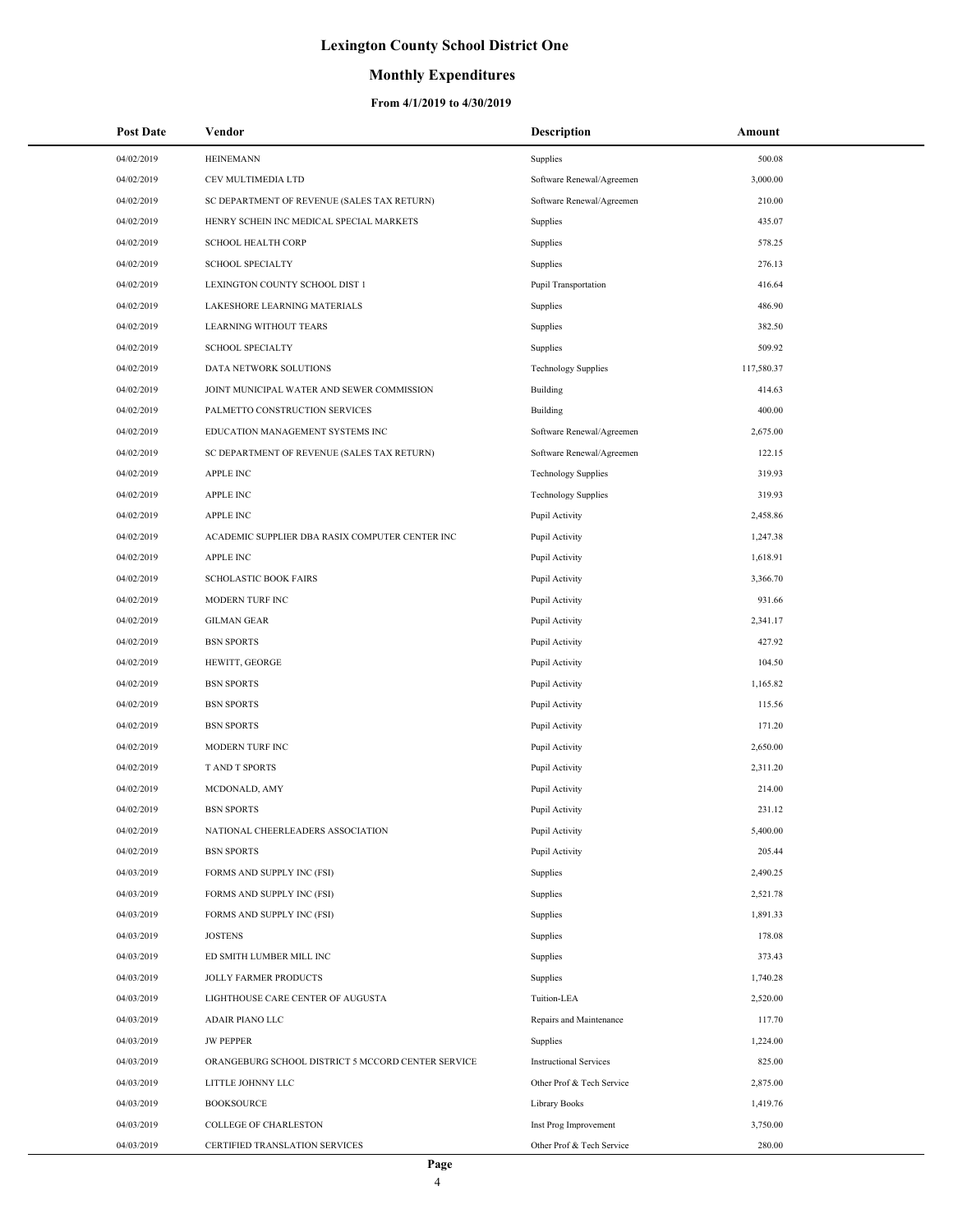### **Monthly Expenditures**

| 04/03/2019<br>TOWN OF LEXINGTON<br><b>Public Utilities</b><br>608.43<br>04/03/2019<br>COMPASS GROUP DBA CANTEEN REFRESHMENT SERV<br>Supplies-Maintenace<br>406.60<br>04/03/2019<br>TOWN OF LEXINGTON<br><b>Public Utilities</b><br>4,207.68<br>04/03/2019<br><b>WINDHAM SERVICES</b><br>Repairs and Maintenance<br>283.34<br>04/03/2019<br>FERGUSON ENTERPRISES INC FEI 27<br>Supplies-Maintenace<br>407.04<br>04/03/2019<br>H L SHEALY CO<br>Supplies-Maintenace<br>104.86<br>04/03/2019<br>TOWN OF LEXINGTON<br><b>Public Utilities</b><br>1,144.59 |  |
|-------------------------------------------------------------------------------------------------------------------------------------------------------------------------------------------------------------------------------------------------------------------------------------------------------------------------------------------------------------------------------------------------------------------------------------------------------------------------------------------------------------------------------------------------------|--|
|                                                                                                                                                                                                                                                                                                                                                                                                                                                                                                                                                       |  |
|                                                                                                                                                                                                                                                                                                                                                                                                                                                                                                                                                       |  |
|                                                                                                                                                                                                                                                                                                                                                                                                                                                                                                                                                       |  |
|                                                                                                                                                                                                                                                                                                                                                                                                                                                                                                                                                       |  |
|                                                                                                                                                                                                                                                                                                                                                                                                                                                                                                                                                       |  |
|                                                                                                                                                                                                                                                                                                                                                                                                                                                                                                                                                       |  |
|                                                                                                                                                                                                                                                                                                                                                                                                                                                                                                                                                       |  |
| 04/03/2019<br><b>WINDHAM SERVICES</b><br>Repairs and Maintenance<br>283.33                                                                                                                                                                                                                                                                                                                                                                                                                                                                            |  |
| 04/03/2019<br>H L SHEALY CO<br>Supplies-Maintenace<br>248.24                                                                                                                                                                                                                                                                                                                                                                                                                                                                                          |  |
| 04/03/2019<br>SPARROW AND KENNEDY TRACTOR CO INC<br>Supplies-Maintenace<br>313.53                                                                                                                                                                                                                                                                                                                                                                                                                                                                     |  |
| 04/03/2019<br>SOUTHEASTERN EQUIPMENT AND SUPPLY INC<br>186.18<br>Supplies-Maintenace                                                                                                                                                                                                                                                                                                                                                                                                                                                                  |  |
| 04/03/2019<br>H L SHEALY CO<br>104.86<br>Supplies-Maintenace                                                                                                                                                                                                                                                                                                                                                                                                                                                                                          |  |
| 04/03/2019<br>TOWN OF LEXINGTON<br><b>Public Utilities</b><br>430.19                                                                                                                                                                                                                                                                                                                                                                                                                                                                                  |  |
| 04/03/2019<br>TOWN OF LEXINGTON<br><b>Public Utilities</b><br>1,089.60                                                                                                                                                                                                                                                                                                                                                                                                                                                                                |  |
| 04/03/2019<br>TOWN OF LEXINGTON<br><b>Public Utilities</b><br>2,134.04                                                                                                                                                                                                                                                                                                                                                                                                                                                                                |  |
| 04/03/2019<br>Supplies-Maintenace<br>320.95<br>A Z LAWN MOWER PARTS                                                                                                                                                                                                                                                                                                                                                                                                                                                                                   |  |
| 04/03/2019<br>OSWALD WHOLESALE LUMBER INC<br>Supplies-Maintenace<br>697.11                                                                                                                                                                                                                                                                                                                                                                                                                                                                            |  |
| 04/03/2019<br>H L SHEALY CO<br>Supplies-Maintenace<br>104.86                                                                                                                                                                                                                                                                                                                                                                                                                                                                                          |  |
| 04/03/2019<br><b>DADE PAPER CO</b><br>472.41<br>Supplies-Maintenace                                                                                                                                                                                                                                                                                                                                                                                                                                                                                   |  |
| 04/03/2019<br>SOUTHEASTERN EQUIPMENT AND SUPPLY INC<br>Supplies-Maintenace<br>235.40                                                                                                                                                                                                                                                                                                                                                                                                                                                                  |  |
| 04/03/2019<br><b>WINDHAM SERVICES</b><br>Repairs and Maintenance<br>283.33                                                                                                                                                                                                                                                                                                                                                                                                                                                                            |  |
| 04/03/2019<br>H L SHEALY CO<br>Supplies-Maintenace<br>104.86                                                                                                                                                                                                                                                                                                                                                                                                                                                                                          |  |
| 04/03/2019<br>CITY OF WEST COLUMBIA WATER COLLECTION DIVISION<br><b>Public Utilities</b><br>1,019.04                                                                                                                                                                                                                                                                                                                                                                                                                                                  |  |
| 04/03/2019<br>TOWN OF LEXINGTON<br><b>Public Utilities</b><br>1,188.09                                                                                                                                                                                                                                                                                                                                                                                                                                                                                |  |
| 04/03/2019<br>HYMAN PAPER CO INC<br>Supplies-Maintenace<br>1,163.39                                                                                                                                                                                                                                                                                                                                                                                                                                                                                   |  |
| 04/03/2019<br><b>REBEL YELL INC</b><br>Supplies-Maintenace<br>224.70                                                                                                                                                                                                                                                                                                                                                                                                                                                                                  |  |
| 04/03/2019<br><b>SUPPLYWORKS</b><br>Supplies-Maintenace<br>124.03                                                                                                                                                                                                                                                                                                                                                                                                                                                                                     |  |
| 04/03/2019<br>TOWN OF LEXINGTON<br><b>Public Utilities</b><br>765.37                                                                                                                                                                                                                                                                                                                                                                                                                                                                                  |  |
| 04/03/2019<br>SPARROW AND KENNEDY TRACTOR CO INC<br>Supplies-Maintenace<br>111.64                                                                                                                                                                                                                                                                                                                                                                                                                                                                     |  |
| 04/03/2019<br>ESTATE MANAGEMENT SERVICES INC<br>Repairs and Maintenance<br>136.24                                                                                                                                                                                                                                                                                                                                                                                                                                                                     |  |
| 04/03/2019<br>TOWN OF LEXINGTON<br><b>Public Utilities</b><br>783.87                                                                                                                                                                                                                                                                                                                                                                                                                                                                                  |  |
| 04/03/2019<br><b>DADE PAPER CO</b><br>472.41<br>Supplies-Maintenace                                                                                                                                                                                                                                                                                                                                                                                                                                                                                   |  |
| 04/03/2019<br>TOWN OF LEXINGTON<br><b>Public Utilities</b><br>1,124.27                                                                                                                                                                                                                                                                                                                                                                                                                                                                                |  |
| 04/03/2019<br>Supplies-Maintenace<br>604.68<br>DADE PAPER CO                                                                                                                                                                                                                                                                                                                                                                                                                                                                                          |  |
| 04/03/2019<br>TOWN OF LEXINGTON<br><b>Public Utilities</b><br>388.64                                                                                                                                                                                                                                                                                                                                                                                                                                                                                  |  |
| 04/03/2019<br>TOWN OF LEXINGTON<br><b>Public Utilities</b><br>710.79                                                                                                                                                                                                                                                                                                                                                                                                                                                                                  |  |
| 04/03/2019<br><b>DADE PAPER CO</b><br>Supplies-Maintenace<br>317.15                                                                                                                                                                                                                                                                                                                                                                                                                                                                                   |  |
| 04/03/2019<br>SOUTHEASTERN EQUIPMENT AND SUPPLY INC<br>Supplies-Maintenace<br>197.95                                                                                                                                                                                                                                                                                                                                                                                                                                                                  |  |
| 04/03/2019<br>TOWN OF LEXINGTON<br><b>Public Utilities</b><br>1,478.51                                                                                                                                                                                                                                                                                                                                                                                                                                                                                |  |
| 04/03/2019<br>CITY ELECTRIC SUPPLY CO<br>Supplies-Maintenace<br>159.25                                                                                                                                                                                                                                                                                                                                                                                                                                                                                |  |
| 04/03/2019<br>DADE PAPER CO<br>Supplies-Maintenace<br>660.73                                                                                                                                                                                                                                                                                                                                                                                                                                                                                          |  |
| 04/03/2019<br>TOWN OF LEXINGTON<br><b>Public Utilities</b><br>1,393.72                                                                                                                                                                                                                                                                                                                                                                                                                                                                                |  |
| 04/03/2019<br>TOWN OF LEXINGTON<br><b>Public Utilities</b><br>2,860.35                                                                                                                                                                                                                                                                                                                                                                                                                                                                                |  |
| 04/03/2019<br>H L SHEALY CO<br>Supplies-Maintenace<br>248.24                                                                                                                                                                                                                                                                                                                                                                                                                                                                                          |  |
| 04/03/2019<br>SC DEPARTMENT OF SOCIAL SERVICES<br>Other Prof & Tech Service<br>288.00                                                                                                                                                                                                                                                                                                                                                                                                                                                                 |  |
| 04/03/2019<br>SPIRIT COMMUNICATIONS<br>Communication<br>199.27                                                                                                                                                                                                                                                                                                                                                                                                                                                                                        |  |
| 04/03/2019<br>PORKCHOP PRODUCTIONS<br>Other Prof & Tech Service<br>500.00                                                                                                                                                                                                                                                                                                                                                                                                                                                                             |  |
| 04/03/2019<br>KAPLAN EARLY LEARNING COMPANY<br>165.17<br>Supplies                                                                                                                                                                                                                                                                                                                                                                                                                                                                                     |  |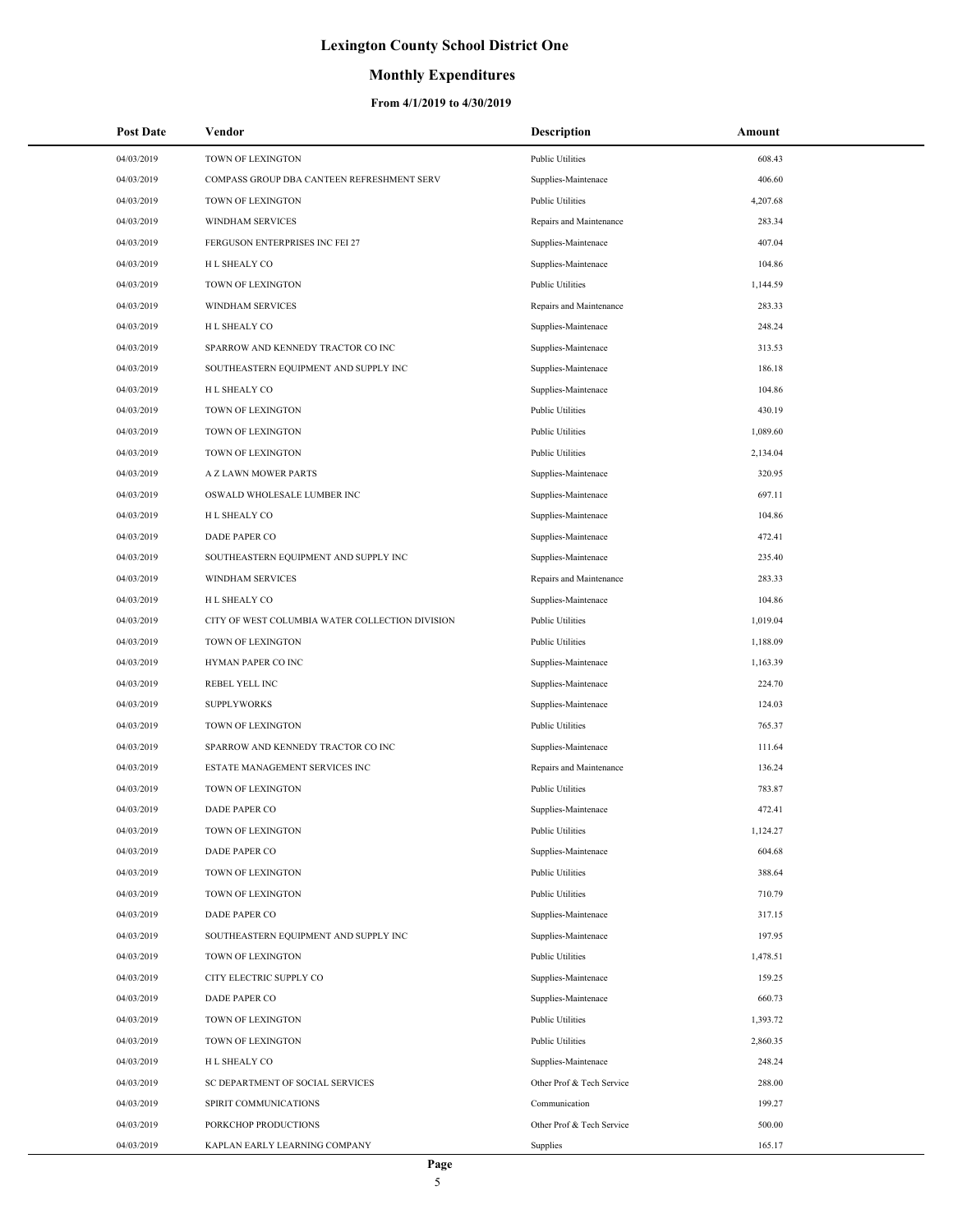## **Monthly Expenditures**

| <b>Post Date</b> | Vendor                           | <b>Description</b>  | Amount    |
|------------------|----------------------------------|---------------------|-----------|
| 04/03/2019       | KAPLAN EARLY LEARNING COMPANY    | Supplies            | 510.59    |
| 04/03/2019       | FUN EXPRESS LLC                  | Supplies            | 87.68     |
| 04/03/2019       | A Z LAWN MOWER PARTS             | Supplies-Maintenace | 2,528.11  |
| 04/03/2019       | <b>US FOODS</b>                  | Food                | 23,233.86 |
| 04/03/2019       | EARTHGRAINS BAKING COMPANIES INC | Bread               | 544.40    |
| 04/03/2019       | BORDEN DAIRY CO OF SC LLC        | Milk                | 990.95    |
| 04/03/2019       | SENN BROTHERS INC                | Produce             | 339.94    |
| 04/03/2019       | <b>US FOODS</b>                  | Food                | 5,399.72  |
| 04/03/2019       | BORDEN DAIRY CO OF SC LLC        | Milk                | 1,131.40  |
| 04/03/2019       | SENN BROTHERS INC                | Produce             | 446.88    |
| 04/03/2019       | <b>US FOODS</b>                  | Food                | 14,637.84 |
| 04/03/2019       | EARTHGRAINS BAKING COMPANIES INC | Bread               | 112.35    |
| 04/03/2019       | BORDEN DAIRY CO OF SC LLC        | Milk                | 950.98    |
| 04/03/2019       | SENN BROTHERS INC                | Produce             | 431.17    |
| 04/03/2019       | <b>US FOODS</b>                  | Food                | 5,538.73  |
| 04/03/2019       | EARTHGRAINS BAKING COMPANIES INC | Bread               | 107.06    |
| 04/03/2019       | BORDEN DAIRY CO OF SC LLC        | Milk                | 1,097.47  |
| 04/03/2019       | SENN BROTHERS INC                | Produce             | 301.76    |
| 04/03/2019       | <b>US FOODS</b>                  | Food                | 8,984.65  |
| 04/03/2019       | EARTHGRAINS BAKING COMPANIES INC | Bread               | 121.50    |
| 04/03/2019       | BORDEN DAIRY CO OF SC LLC        | Milk                | 994.17    |
| 04/03/2019       | SENN BROTHERS INC                | Produce             | 441.38    |
| 04/03/2019       | HERSHEYS ICE CREAM               | Food                | 105.60    |
| 04/03/2019       | <b>US FOODS</b>                  | Food                | 7,912.50  |
| 04/03/2019       | EARTHGRAINS BAKING COMPANIES INC | Bread               | 225.03    |
| 04/03/2019       | BORDEN DAIRY CO OF SC LLC        | Milk                | 1,953.87  |
| 04/03/2019       | SENN BROTHERS INC                | Produce             | 626.21    |
| 04/03/2019       | <b>US FOODS</b>                  | Food                | 2,738.74  |
| 04/03/2019       | <b>US FOODS</b>                  | Food                | 7,993.39  |
| 04/03/2019       | BORDEN DAIRY CO OF SC LLC        | Milk                | 218.57    |
| 04/03/2019       | SENN BROTHERS INC                | Produce             | 292.38    |
| 04/03/2019       | <b>US FOODS</b>                  | Food                | 5,146.90  |
| 04/03/2019       | BORDEN DAIRY CO OF SC LLC        | Milk                | 1,058.81  |
| 04/03/2019       | SENN BROTHERS INC                | Produce             | 158.32    |
| 04/03/2019       | <b>US FOODS</b>                  | Food                | 7,666.82  |
| 04/03/2019       | EARTHGRAINS BAKING COMPANIES INC | Bread               | 111.50    |
| 04/03/2019       | BORDEN DAIRY CO OF SC LLC        | Milk                | 1,691.63  |
| 04/03/2019       | SENN BROTHERS INC                | Produce             | 151.52    |
| 04/03/2019       | <b>US FOODS</b>                  | Food                | 8,900.57  |
| 04/03/2019       | EARTHGRAINS BAKING COMPANIES INC | Bread               | 100.40    |
| 04/03/2019       | BORDEN DAIRY CO OF SC LLC        | Milk                | 1,650.74  |
| 04/03/2019       | SENN BROTHERS INC                | Produce             | 572.70    |
| 04/03/2019       | <b>US FOODS</b>                  | Food                | 14,333.67 |
| 04/03/2019       | EARTHGRAINS BAKING COMPANIES INC | Bread               | 152.27    |
| 04/03/2019       | BORDEN DAIRY CO OF SC LLC        | Milk                | 2,023.99  |
| 04/03/2019       | SENN BROTHERS INC                | Produce             | 759.50    |
| 04/03/2019       | <b>US FOODS</b>                  | Food                | 10,136.15 |
| 04/03/2019       | EARTHGRAINS BAKING COMPANIES INC | Bread               | 103.20    |
|                  |                                  |                     |           |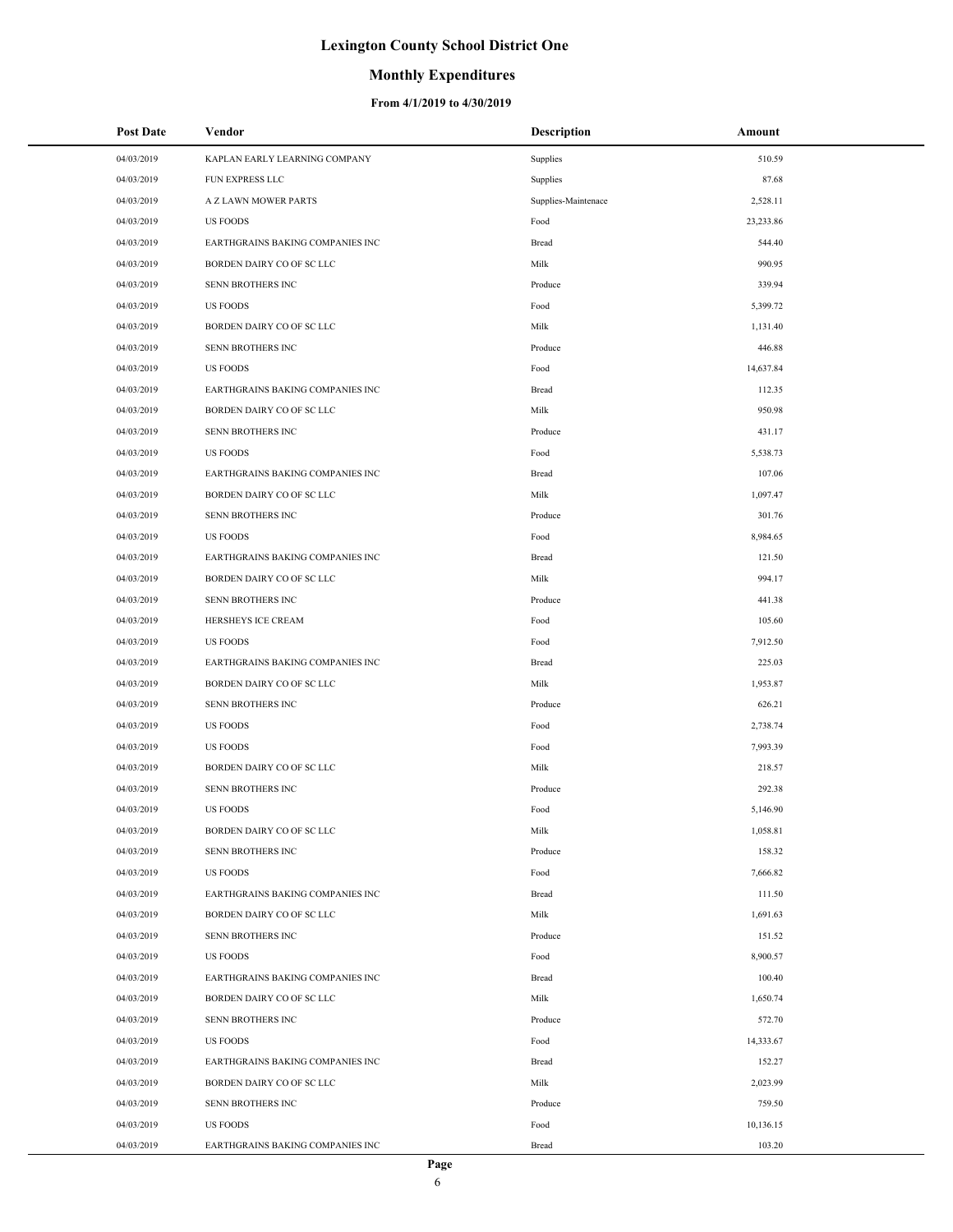### **Monthly Expenditures**

| <b>Post Date</b> | Vendor                           | <b>Description</b> | Amount    |
|------------------|----------------------------------|--------------------|-----------|
| 04/03/2019       | BORDEN DAIRY CO OF SC LLC        | Milk               | 1,317.55  |
| 04/03/2019       | SENN BROTHERS INC                | Produce            | 530.93    |
| 04/03/2019       | <b>US FOODS</b>                  | Food               | 13,327.51 |
| 04/03/2019       | EARTHGRAINS BAKING COMPANIES INC | Bread              | 158.75    |
| 04/03/2019       | BORDEN DAIRY CO OF SC LLC        | Milk               | 1,203.45  |
| 04/03/2019       | SENN BROTHERS INC                | Produce            | 103.94    |
| 04/03/2019       | <b>US FOODS</b>                  | Food               | 3,359.40  |
| 04/03/2019       | EARTHGRAINS BAKING COMPANIES INC | Bread              | 251.75    |
| 04/03/2019       | BORDEN DAIRY CO OF SC LLC        | Milk               | 690.61    |
| 04/03/2019       | SENN BROTHERS INC                | Produce            | 163.00    |
| 04/03/2019       | <b>US FOODS</b>                  | Food               | 4,827.62  |
| 04/03/2019       | BORDEN DAIRY CO OF SC LLC        | Milk               | 675.94    |
| 04/03/2019       | SENN BROTHERS INC                | Produce            | 154.00    |
| 04/03/2019       | <b>US FOODS</b>                  | Food               | 10,440.18 |
| 04/03/2019       | BORDEN DAIRY CO OF SC LLC        | Milk               | 676.45    |
| 04/03/2019       | SENN BROTHERS INC                | Produce            | 382.76    |
| 04/03/2019       | HERSHEYS ICE CREAM               | Food               | 282.84    |
| 04/03/2019       | <b>US FOODS</b>                  | Food               | 4,976.68  |
| 04/03/2019       | BORDEN DAIRY CO OF SC LLC        | Milk               | 943.10    |
| 04/03/2019       | HERSHEYS ICE CREAM               | Food               | 105.60    |
| 04/03/2019       | <b>US FOODS</b>                  | Food               | 7,874.41  |
| 04/03/2019       | BORDEN DAIRY CO OF SC LLC        | Milk               | 1,955.02  |
| 04/03/2019       | SENN BROTHERS INC                | Produce            | 602.87    |
| 04/03/2019       | HERSHEYS ICE CREAM               | Food               | 108.00    |
| 04/03/2019       | <b>US FOODS</b>                  | Food               | 10,309.99 |
| 04/03/2019       | BORDEN DAIRY CO OF SC LLC        | Milk               | 864.90    |
| 04/03/2019       | SENN BROTHERS INC                | Produce            | 295.88    |
| 04/03/2019       | <b>US FOODS</b>                  | Food               | 5,611.24  |
| 04/03/2019       | BORDEN DAIRY CO OF SC LLC        | Milk               | 1,268.14  |
| 04/03/2019       | <b>US FOODS</b>                  | Food               | 13,131.59 |
| 04/03/2019       | EARTHGRAINS BAKING COMPANIES INC | Bread              | 456.00    |
| 04/03/2019       | BORDEN DAIRY CO OF SC LLC        | Milk               | 1,443.61  |
| 04/03/2019       | SENN BROTHERS INC                | Produce            | 481.46    |
| 04/03/2019       | <b>US FOODS</b>                  | Food               | 4,981.68  |
| 04/03/2019       | BORDEN DAIRY CO OF SC LLC        | Milk               | 1,700.60  |
| 04/03/2019       | SENN BROTHERS INC                | Produce            | 153.82    |
| 04/03/2019       | <b>US FOODS</b>                  | Food               | 8,334.09  |
| 04/03/2019       | EARTHGRAINS BAKING COMPANIES INC | Bread              | 108.20    |
| 04/03/2019       | BORDEN DAIRY CO OF SC LLC        | Milk               | 1,591.08  |
| 04/03/2019       | SENN BROTHERS INC                | Produce            | 515.90    |
| 04/03/2019       | HERSHEYS ICE CREAM               | Food               | 190.08    |
| 04/03/2019       | <b>US FOODS</b>                  | Food               | 4,453.64  |
| 04/03/2019       | BORDEN DAIRY CO OF SC LLC        | Milk               | 971.41    |
| 04/03/2019       | SENN BROTHERS INC                | Produce            | 448.26    |
| 04/03/2019       | <b>US FOODS</b>                  | Food               | 3,675.44  |
| 04/03/2019       | BORDEN DAIRY CO OF SC LLC        | Milk               | 925.46    |
| 04/03/2019       | SENN BROTHERS INC                | Produce            | 238.44    |
| 04/03/2019       | <b>US FOODS</b>                  | Food               | 6,994.95  |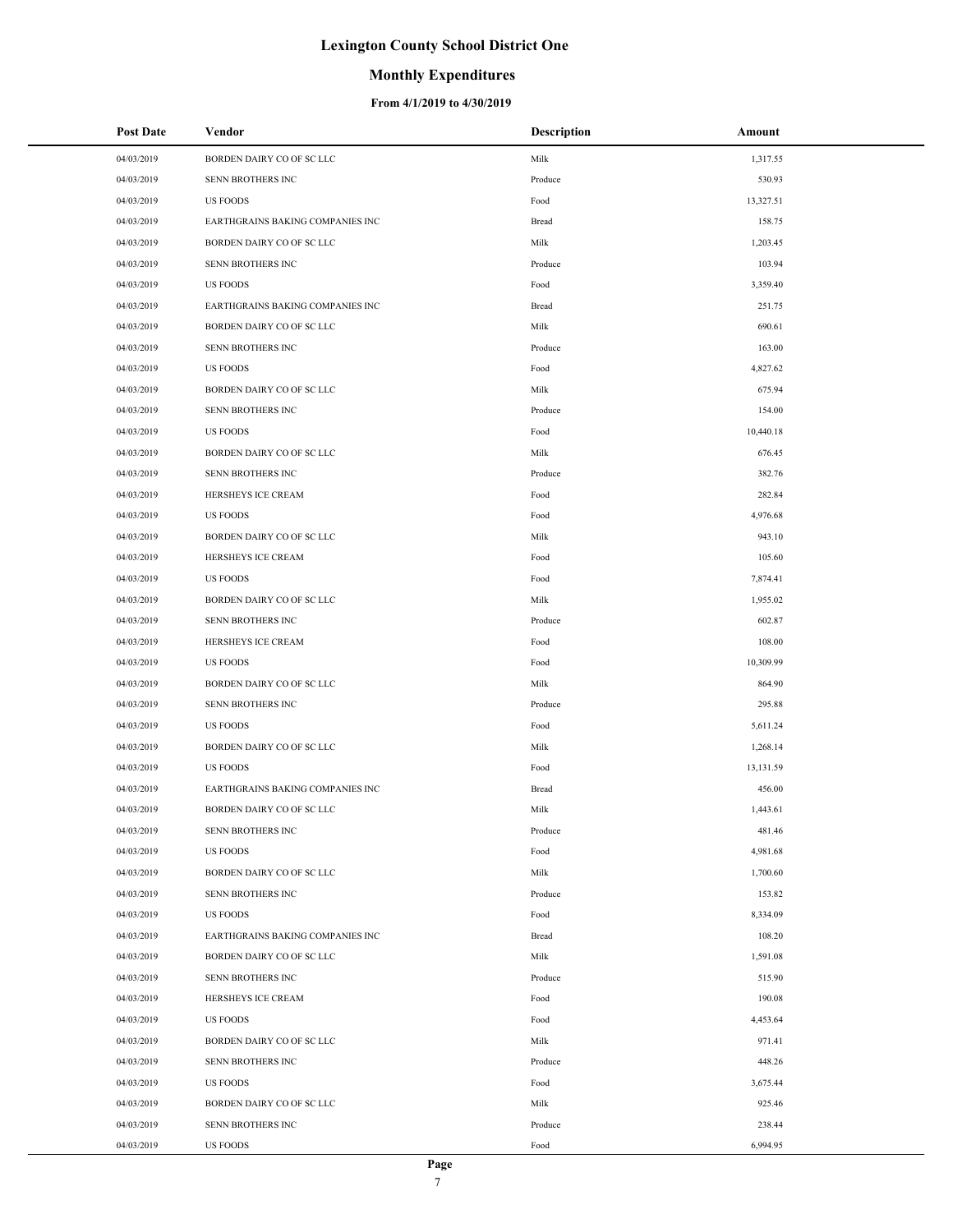### **Monthly Expenditures**

| <b>Post Date</b> | Vendor                                          | <b>Description</b>            | Amount    |
|------------------|-------------------------------------------------|-------------------------------|-----------|
| 04/03/2019       | EARTHGRAINS BAKING COMPANIES INC                | Bread                         | 107.52    |
| 04/03/2019       | BORDEN DAIRY CO OF SC LLC                       | Milk                          | 1,133.91  |
| 04/03/2019       | SENN BROTHERS INC                               | Produce                       | 515.38    |
| 04/03/2019       | <b>US FOODS</b>                                 | Food                          | 9,779.21  |
| 04/03/2019       | BORDEN DAIRY CO OF SC LLC                       | Milk                          | 885.19    |
| 04/03/2019       | SENN BROTHERS INC                               | Produce                       | 315.76    |
| 04/03/2019       | <b>US FOODS</b>                                 | Food                          | 16,567.24 |
| 04/03/2019       | EARTHGRAINS BAKING COMPANIES INC                | Bread                         | 157.64    |
| 04/03/2019       | BORDEN DAIRY CO OF SC LLC                       | Milk                          | 1,392.50  |
| 04/03/2019       | SENN BROTHERS INC                               | Produce                       | 520.02    |
| 04/03/2019       | <b>US FOODS</b>                                 | Food                          | 2,832.16  |
| 04/03/2019       | BORDEN DAIRY CO OF SC LLC                       | Milk                          | 862.36    |
| 04/03/2019       | C AND S TOURS                                   | Pupil Activity                | 4,188.00  |
| 04/03/2019       | <b>CLEMSON UNIVERSITY</b>                       | Pupil Activity                | 396.00    |
| 04/03/2019       | <b>COMFORT INN AND SUITES</b>                   | Pupil Activity                | 6,469.82  |
| 04/03/2019       | ENTERPRISE LEASING COMPANY SOUTHEAST            | Pupil Activity                | 415.16    |
| 04/03/2019       | MARRIOTT HOTELS DBA GENERAL JACKSON SHOWBOAT    | Pupil Activity                | 6,203.98  |
| 04/03/2019       | CDWG ACCT 305089                                | Pupil Activity                | 240.75    |
| 04/03/2019       | EAI (ERIC ARMIN INC)                            | Pupil Activity                | 436.45    |
| 04/03/2019       | REID, EDWARD J                                  | Pupil Activity                | 110.40    |
| 04/03/2019       | SELLE, MICHAEL W                                | Pupil Activity                | 112.20    |
| 04/03/2019       | SC DIAMOND INVITATIONAL                         | Pupil Activity                | 300.00    |
| 04/03/2019       | <b>GRAHAM, STEVEN</b>                           | Pupil Activity                | 135.30    |
| 04/03/2019       | WIMBERLY, KEVIN P                               | Pupil Activity                | 150.60    |
| 04/03/2019       | DAY, JAMES                                      | Pupil Activity                | 110.60    |
| 04/03/2019       | MANDISH, CRAIG                                  | Pupil Activity                | 119.60    |
| 04/03/2019       | SOUTHERN CROSS SERTOMA CLUB                     | Pupil Activity                | 300.00    |
| 04/03/2019       | <b>ENGLISH, PATRICK</b>                         | Pupil Activity                | 133.50    |
| 04/03/2019       | ESTES, DAVID FRANCIS                            | Pupil Activity                | 129.00    |
| 04/03/2019       | KRAMER, WILLIAM S                               | Pupil Activity                | 140.00    |
| 04/03/2019       | SAUNDERS, LARRY J                               | Pupil Activity                | 129.00    |
| 04/03/2019       | LEONARD, HANNAH                                 | <b>Instructional Services</b> | 300.00    |
| 04/04/2019       | THE OFFICE PAL INC                              | Supplies                      | 184.89    |
| 04/04/2019       | ACADEMIC SUPPLIER DBA RASIX COMPUTER CENTER INC | Supplies                      | 2,680.60  |
| 04/04/2019       | <b>EMPLOYEE</b>                                 | Travel                        | 142.45    |
| 04/04/2019       | <b>EMPLOYEE</b>                                 | Travel                        | 346.84    |
| 04/04/2019       | <b>SC HOSA</b>                                  | Travel                        | 180.00    |
| 04/04/2019       | <b>EMPLOYEE</b>                                 | Travel                        | 122.90    |
| 04/04/2019       | <b>EMPLOYEE</b>                                 | Travel                        | 108.92    |
| 04/04/2019       | <b>EMPLOYEE</b>                                 | Travel                        | 203.00    |
| 04/04/2019       | <b>EMPLOYEE</b>                                 | Travel                        | 427.93    |
| 04/04/2019       | <b>EMPLOYEE</b>                                 | Travel                        | 601.48    |
| 04/04/2019       | <b>EMPLOYEE</b>                                 | Travel                        | 391.33    |
| 04/04/2019       | <b>EMPLOYEE</b>                                 | Travel                        | 103.00    |
| 04/04/2019       | <b>EMPLOYEE</b>                                 | Travel                        | 103.00    |
| 04/04/2019       | <b>READ IT ONCE AGAIN</b>                       | Supplies                      | 8,005.00  |
| 04/04/2019       | <b>EMPLOYEE</b>                                 | Travel                        | 384.22    |
| 04/04/2019       | <b>EMPLOYEE</b>                                 | Travel-MMGW/HSTW Staff Dev    | 161.24    |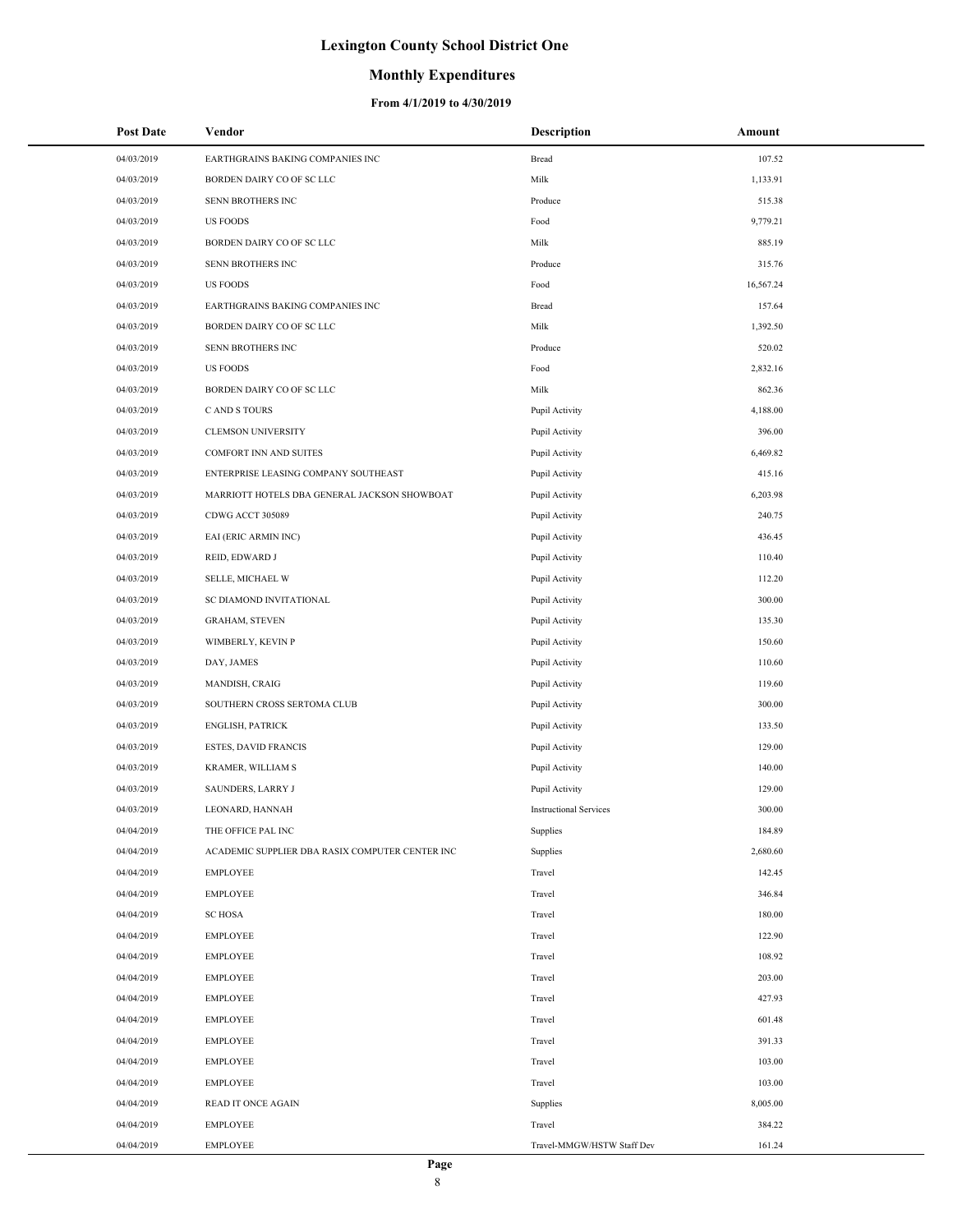## **Monthly Expenditures**

| Post Date                | Vendor                                                   | Description                                    | Amount             |
|--------------------------|----------------------------------------------------------|------------------------------------------------|--------------------|
| 04/04/2019               | BURR AND FORMAN LLP                                      | Legal Services                                 | 1,365.33           |
| 04/04/2019               | <b>EMPLOYEE</b>                                          | Travel                                         | 383.06             |
| 04/04/2019               | <b>EMPLOYEE</b>                                          | Travel                                         | 177.50             |
| 04/04/2019               | EA SERVICES LLC                                          | Supplies-Maintenace                            | 577.80             |
| 04/04/2019               | PETE'S WELDING AND METAL WORKS                           | Repairs and Maintenance                        | 715.00             |
| 04/04/2019               | SMITH AND JONES JANITORIAL SUPPLIES AND EQUIP INC        | Supplies-Maintenace                            | 255.13             |
| 04/04/2019               | SMITH AND JONES JANITORIAL SUPPLIES AND EQUIP INC        | Supplies-Maintenace                            | 137.64             |
| 04/04/2019               | SMITH AND JONES JANITORIAL SUPPLIES AND EQUIP INC        | Supplies-Maintenace                            | 280.34             |
| 04/04/2019               | LEXINGTON PRINTING LLC                                   | Printing and Binding                           | 683.73             |
| 04/04/2019               | <b>EMPLOYEE</b>                                          | Travel                                         | 190.00             |
| 04/04/2019               | <b>EMPLOYEE</b>                                          | Travel                                         | 194.09             |
| 04/04/2019               | <b>EMPLOYEE</b>                                          | Travel                                         | 245.92             |
| 04/04/2019               | <b>SC HOSA</b>                                           | Pupil Transportation                           | 270.00             |
| 04/04/2019               | <b>EMPLOYEE</b>                                          | Travel                                         | 254.74             |
| 04/04/2019               | <b>EMPLOYEE</b>                                          | Travel                                         | 122.96             |
| 04/04/2019               | <b>EMPLOYEE</b>                                          | Travel                                         | 128.00             |
| 04/04/2019               | <b>EMPLOYEE</b>                                          | Travel                                         | 128.00             |
| 04/04/2019               | <b>EMPLOYEE</b>                                          | Travel                                         | 179.80             |
| 04/04/2019               | <b>EMPLOYEE</b>                                          | Travel                                         | 214.83             |
| 04/04/2019               | <b>EMPLOYEE</b>                                          | Travel                                         | 1,198.97           |
| 04/04/2019               | HERSHEYS ICE CREAM                                       | Food                                           | 105.60             |
| 04/04/2019               | HERSHEYS ICE CREAM                                       | Food                                           | 149.76             |
| 04/04/2019               | ACADEMIC SUPPLIER DBA RASIX COMPUTER CENTER INC          | Pupil Activity                                 | 236.02             |
| 04/04/2019               | <b>SCHOOL HEALTH CORP</b>                                | Pupil Activity                                 | 544.18             |
| 04/04/2019               | CHICK FIL A                                              | Other Objects                                  | 436.56             |
| 04/04/2019               | CROMERS PNUTS LLC                                        | Other Objects                                  | 290.87             |
| 04/05/2019               | ACADEMIC SUPPLIER DBA RASIX COMPUTER CENTER INC          | Supplies                                       | 137.18             |
| 04/05/2019               | <b>SCHOOL SPECIALTY</b>                                  | Supplies                                       | 450.26             |
| 04/05/2019               | FORMS AND SUPPLY INC (FSI)                               | Supplies                                       | 661.69             |
| 04/05/2019               | PINE PRESS OF LEXINGTON INC                              | Supplies                                       | 313.46             |
| 04/05/2019               | <b>SCHOOL SPECIALTY</b>                                  | Supplies                                       | 366.52             |
| 04/05/2019               | ACADEMIC SUPPLIER DBA RASIX COMPUTER CENTER INC          | Supplies                                       | 768.10             |
| 04/05/2019               | LESESNE INDUSTRIES INC                                   | Supplies                                       | 383.06             |
| 04/05/2019               | <b>SCHOOL SPECIALTY</b>                                  | Supplies                                       | 192.87             |
| 04/05/2019               | SOUTHEASTERN SPEECH AND LANGUAGE SERVICES LLC            | Other Prof & Tech Service                      | 5,402.00           |
| 04/05/2019               | SUPPLEMENTAL HEALTH CARE SERVICES INC                    | Other Prof & Tech Service                      | 2,512.50           |
| 04/05/2019               | EDU HEALTHCARE LLC                                       | Other Prof & Tech Service                      | 2,600.00           |
| 04/05/2019               | JUNIOR LIBRARY GUILD                                     | Library Books                                  | 1,290.04           |
| 04/05/2019               | FOLLETT SCHOOL SOLUTIONS INC                             | Library Books                                  | 161.73             |
| 04/05/2019               | CERTIFIED TRANSLATION SERVICES                           | Other Prof & Tech Service                      | 150.00             |
| 04/05/2019               | TIME WARNER CABLE                                        | Communication                                  | 209.11             |
| 04/05/2019               | DADE PAPER CO                                            | Supplies-Maintenace                            | 317.15             |
| 04/05/2019               | PRICES COUNTRY STORE                                     | Supplies-Maintenace                            | 895.59             |
| 04/05/2019               | GATEWAY SUPPLY CO INC                                    | Supplies-Maintenace                            | 985.05             |
| 04/05/2019<br>04/05/2019 | WATTS AND ASSOCIATES ROOFING INC<br>PRICES COUNTRY STORE | Repairs and Maintenance<br>Supplies-Maintenace | 1,850.00<br>202.23 |
| 04/05/2019               | AW CANVAS AND UPHOLSTRY ISA GRIP RITE LLC                | Repairs and Maintenance                        | 457.00             |
| 04/05/2019               | INTERSTATE SOLUTIONS                                     | Supplies-Maintenace                            | 186.18             |
|                          |                                                          |                                                |                    |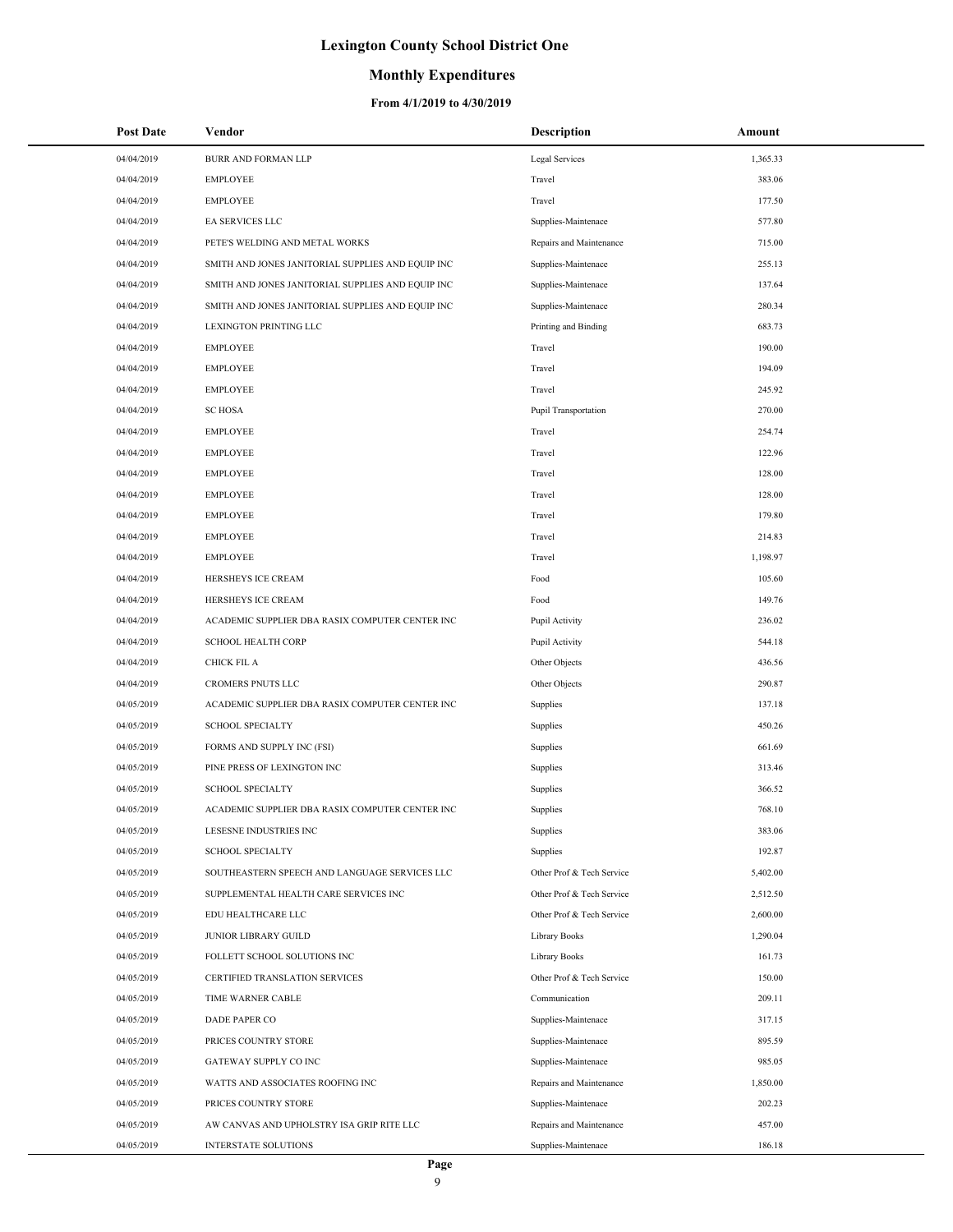### **Monthly Expenditures**

| <b>Post Date</b> | Vendor                                             | Description                 | Amount    |
|------------------|----------------------------------------------------|-----------------------------|-----------|
| 04/05/2019       | PRICES COUNTRY STORE                               | Supplies-Maintenace         | 770.40    |
| 04/05/2019       | <b>DADE PAPER CO</b>                               | Supplies-Maintenace         | 472.41    |
| 04/05/2019       | PRICES COUNTRY STORE                               | Supplies-Maintenace         | 134.82    |
| 04/05/2019       | <b>CITY OF CAYCE</b>                               | <b>Public Utilities</b>     | 5,673.00  |
| 04/05/2019       | <b>INTERSTATE SOLUTIONS</b>                        | Supplies-Maintenace         | 124.12    |
| 04/05/2019       | CITY OF CAYCE                                      | <b>Public Utilities</b>     | 4,999.52  |
| 04/05/2019       | <b>DADE PAPER CO</b>                               | Supplies-Maintenace         | 472.41    |
| 04/05/2019       | PRICES COUNTRY STORE                               | Supplies-Maintenace         | 269.64    |
| 04/05/2019       | PRICES COUNTRY STORE                               | Supplies-Maintenace         | 192.60    |
| 04/05/2019       | PRICES COUNTRY STORE                               | Supplies-Maintenace         | 558.54    |
| 04/05/2019       | DADE PAPER CO                                      | Supplies-Maintenace         | 736.95    |
| 04/05/2019       | INTERSTATE SOLUTIONS                               | Supplies-Maintenace         | 310.30    |
| 04/05/2019       | PRICES COUNTRY STORE                               | Supplies-Maintenace         | 134.82    |
| 04/05/2019       | PRICES COUNTRY STORE                               | Supplies-Maintenace         | 134.82    |
| 04/05/2019       | INTERSTATE SOLUTIONS                               | Supplies-Maintenace         | 124.12    |
| 04/05/2019       | PRICES COUNTRY STORE                               | Supplies-Maintenace         | 134.82    |
| 04/05/2019       | ACE GLASS CO INC                                   | Repairs and Maintenance     | 1,210.80  |
| 04/05/2019       | PRICES COUNTRY STORE                               | Supplies-Maintenace         | 442.98    |
| 04/05/2019       | SERVICE PRINTING CO INC                            | Printing and Binding        | 181.90    |
| 04/05/2019       | <b>READABLE INK</b>                                | Other Prof & Tech Service   | 2,000.00  |
| 04/05/2019       | THE TROPHY & AWARDS CENTER                         | Other Objects               | 604.02    |
| 04/05/2019       | CAMCOR                                             | <b>Technology Supplies</b>  | 630.00    |
| 04/05/2019       | SIGNAL TECHNOLOGIES INC                            | <b>Technology Supplies</b>  | 110.00    |
| 04/05/2019       | HOUGHTON MIFFLIN HARCOURT PUBLISHING CO            | Inst Prog Improvement       | 3,850.00  |
| 04/05/2019       | <b>SCHOOL HEALTH CORP</b>                          | Supplies                    | 247.95    |
| 04/05/2019       | SC DEPARTMENT OF REVENUE (SALES TAX RETURN)        | Equipment - Nonexpendable   | 979.65    |
| 04/05/2019       | <b>SIMULAIDS</b>                                   | Equipment - Nonexpendable   | 13,995.00 |
| 04/05/2019       | <b>SCHOOL SPECIALTY</b>                            | Supplies                    | 133.10    |
| 04/05/2019       | HAYNSWORTH SINKLER BOYD PA                         | Dues and Fees               | 80,635.85 |
| 04/05/2019       | <b>SCHOOL SPECIALTY</b>                            | Pupil Activity              | 245.40    |
| 04/08/2019       | <b>SCHOOL SPECIALTY</b>                            | Supplies                    | 151.41    |
| 04/08/2019       | ASMAR, HAYA A                                      | <b>Pupil Transportation</b> | 175.39    |
| 04/08/2019       | COLE, SUSAN                                        | Pupil Transportation        | 639.16    |
| 04/08/2019       | DUNN, EMILY                                        | Pupil Transportation        | 875.57    |
| 04/08/2019       | FOGLE, PAM                                         | Pupil Transportation        | 417.60    |
| 04/08/2019       | <b>EMPLOYEE</b>                                    | Pupil Transportation        | 1,327.62  |
| 04/08/2019       | PEARCE, TIM                                        | Pupil Transportation        | 769.78    |
| 04/08/2019       | SABBAGHA, THERESA                                  | Pupil Transportation        | 153.70    |
| 04/08/2019       | SC DEPARTMENT OF EDUCATION OFFICE OF TRANSPORTATIO | <b>Pupil Transportation</b> | 3,802.64  |
| 04/08/2019       | SIMUEL, DEATRU                                     | Pupil Transportation        | 310.59    |
| 04/08/2019       | <b>EMPLOYEE</b>                                    | Pupil Transportation        | 158.34    |
| 04/08/2019       | STROUD, ANDREA                                     | Pupil Transportation        | 793.44    |
| 04/08/2019       | <b>EMPLOYEE</b>                                    | Pupil Transportation        | 274.05    |
| 04/08/2019       | VAUGHN, DANA                                       | Pupil Transportation        | 876.96    |
| 04/08/2019       | AT&T                                               | Communication               | 104.00    |
| 04/08/2019       | CROMER, ANTHONY                                    | Pupil Activity              | 109.50    |
| 04/08/2019       | LEATHERMAN, JOSEPH M                               | Pupil Activity              | 101.80    |
| 04/08/2019       | RAYSOR, RANDY                                      | Pupil Activity              | 102.70    |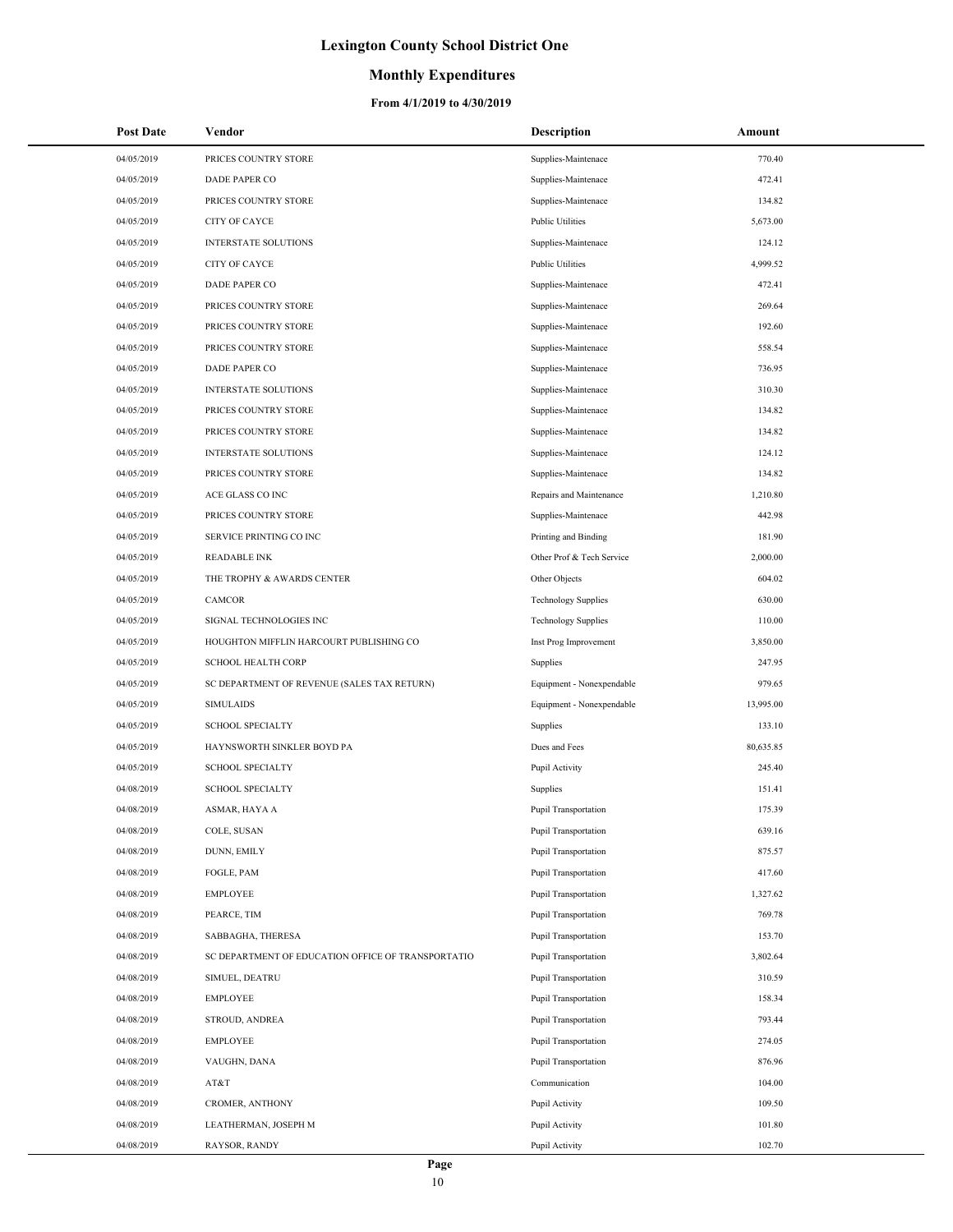### **Monthly Expenditures**

| <b>Post Date</b> | Vendor                                             | Description             | Amount   |
|------------------|----------------------------------------------------|-------------------------|----------|
| 04/08/2019       | <b>SEARS, NATHAN CRAIG</b>                         | Pupil Activity          | 101.50   |
| 04/08/2019       | SMITH, STEPHEN E                                   | Pupil Activity          | 154.20   |
| 04/08/2019       | TURNER, WILLIAM ROBBIE                             | Pupil Activity          | 109.00   |
| 04/08/2019       | WOODRING, JIM                                      | Pupil Activity          | 129.00   |
| 04/08/2019       | CHAPMAN, ZHACKERY ALLAN                            | Pupil Activity          | 129.00   |
| 04/08/2019       | WOODRING, STEVE                                    | Pupil Activity          | 134.40   |
| 04/08/2019       | <b>GRAHAM, STEVEN</b>                              | Pupil Activity          | 153.30   |
| 04/08/2019       | CHAPMAN, ZHACKERY ALLAN                            | Pupil Activity          | 109.00   |
| 04/08/2019       | <b>GRAHAM, STEVEN</b>                              | Pupil Activity          | 127.90   |
| 04/08/2019       | TURNER, WILLIAM ROBBIE                             | Pupil Activity          | 108.10   |
| 04/08/2019       | TURNER, WILLIAM ROBBIE                             | Pupil Activity          | 115.30   |
| 04/08/2019       | <b>WERTS IV, JOHN</b>                              | Pupil Activity          | 101.80   |
| 04/08/2019       | LAM, MATTHEW                                       | Pupil Activity          | 104.50   |
| 04/08/2019       | KELLY, WILLIAM BRANTLY                             | Pupil Activity          | 118.90   |
| 04/08/2019       | TURNER, WILLIAM ROBBIE                             | Pupil Activity          | 108.10   |
| 04/08/2019       | ASH, DAVID                                         | Pupil Activity          | 114.70   |
| 04/08/2019       | CORREA, ALAN                                       | Pupil Activity          | 105.20   |
| 04/08/2019       | WALLACE, SCOTT                                     | Pupil Activity          | 108.80   |
| 04/08/2019       | MYHILL, KEVIN                                      | Pupil Activity          | 107.00   |
| 04/08/2019       | ASH, DAVID                                         | Pupil Activity          | 114.70   |
| 04/08/2019       | COOKE, JAMES MORGAN                                | Pupil Activity          | 100.90   |
| 04/08/2019       | DAVIS, KEITH D                                     | Pupil Activity          | 179.40   |
| 04/08/2019       | SIGHTLINE SIGNS AND GRAPHICS                       | Pupil Activity          | 137.10   |
| 04/08/2019       | <b>BATES, CHARLES DAVID</b>                        | Pupil Activity          | 129.00   |
| 04/09/2019       | <b>SCHOOL SPECIALTY</b>                            | Supplies                | 203.63   |
| 04/09/2019       | PRESENTATION SYSTEMS SOUTH INC                     | Supplies                | 856.45   |
| 04/09/2019       | FORMS AND SUPPLY INC (FSI)                         | Supplies                | 422.89   |
| 04/09/2019       | FORMS AND SUPPLY INC (FSI)                         | Supplies                | 109.11   |
| 04/09/2019       | PRESENTATION SYSTEMS SOUTH INC                     | Supplies                | 806.14   |
| 04/09/2019       | SWANK MOVIE LICENSING USA                          | Supplies                | 592.00   |
| 04/09/2019       | FORMS AND SUPPLY INC (FSI)                         | Supplies                | 623.46   |
| 04/09/2019       | FORMS AND SUPPLY INC (FSI)                         | Supplies                | 105.93   |
| 04/09/2019       | FORMS AND SUPPLY INC (FSI)                         | Supplies                | 103.15   |
| 04/09/2019       | FORMS AND SUPPLY INC (FSI)                         | Supplies                | 278.71   |
| 04/09/2019       | PECKNEL MUSIC CO INC                               | Repairs and Maintenance | 170.00   |
| 04/09/2019       | PITSCO EDUCATION HEARILY AND COMPANY               | Supplies                | 1,238.40 |
| 04/09/2019       | MUSICIAN SUPPLY                                    | Repairs and Maintenance | 129.00   |
| 04/09/2019       | PRESENTATION SYSTEMS SOUTH INC                     | Supplies                | 1,055.64 |
| 04/09/2019       | LEXINGTON PRINTING LLC                             | Printing and Binding    | 492.18   |
| 04/09/2019       | FORMS AND SUPPLY INC (FSI)                         | Supplies                | 576.56   |
| 04/09/2019       | WHITE MUSICAL INSTRUMENT LLC                       | Supplies                | 2,498.45 |
| 04/09/2019       | EMBASSY SUITES BY HILTON OKC WILL ROGERS AIRPORT   | Pupil Transportation    | 1,494.98 |
| 04/09/2019       | EMBASSY SUITES BY HILTON OKC WILL ROGERS AIRPORT   | Travel                  | 1,494.98 |
| 04/09/2019       | <b>SAFETYKLEEN CORP</b>                            | Repairs and Maintenance | 624.06   |
| 04/09/2019       | <b>DECA</b>                                        | Travel                  | 680.00   |
| 04/09/2019       | MACHINE AND WELDING SUPPLY CO DBA ARC3 GASES SOUTH | Supplies                | 353.10   |
| 04/09/2019       | NUIDEA SCHOOL SUPPLY CO                            | Supplies                | 2,407.50 |
| 04/09/2019       | INTERNATIONAL TRAVEL AND CHARTER ADVENTURE         | Travel                  | 3,710.00 |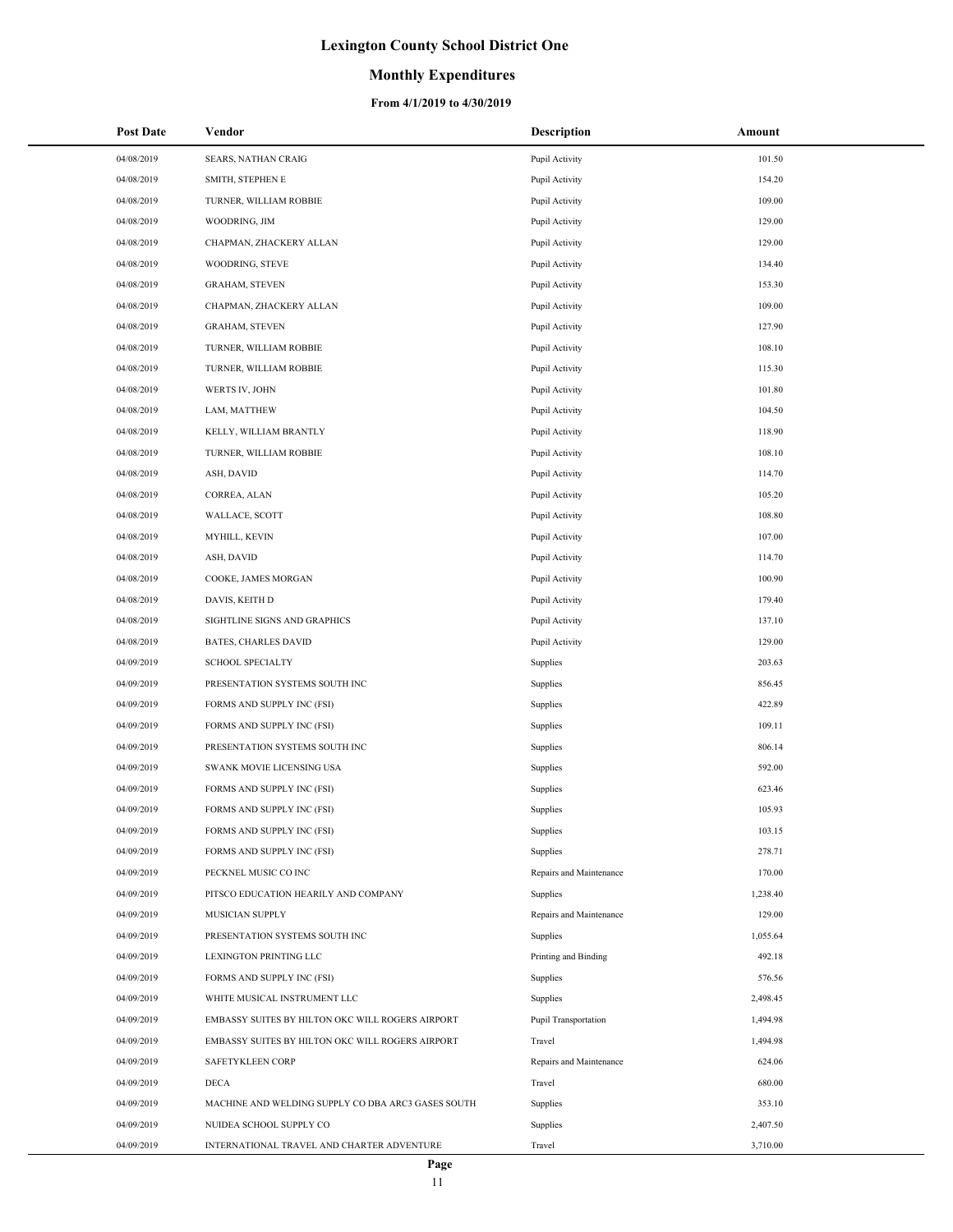### **Monthly Expenditures**

| <b>Post Date</b> | Vendor                                            | <b>Description</b>        | Amount   |
|------------------|---------------------------------------------------|---------------------------|----------|
| 04/09/2019       | FORMS AND SUPPLY INC (FSI)                        | Supplies                  | 184.91   |
| 04/09/2019       | PEE DEE REGIONAL EMS INC                          | Other Prof & Tech Service | 1,400.00 |
| 04/09/2019       | MACGILL & CO                                      | Supplies                  | 969.15   |
| 04/09/2019       | OCCUPATIONAL HEALTH                               | Supplies                  | 162.00   |
| 04/09/2019       | ELEVATION HEALTHCARE                              | Other Prof & Tech Service | 4,355.00 |
| 04/09/2019       | LITTLE JOHNNY LLC                                 | Other Prof & Tech Service | 2,875.00 |
| 04/09/2019       | FOLLETT SCHOOL SOLUTIONS INC                      | Library Books             | 274.08   |
| 04/09/2019       | FORMS AND SUPPLY INC (FSI)                        | Supplies                  | 329.27   |
| 04/09/2019       | <b>EBSCO</b>                                      | Periodicals               | $-6.79$  |
| 04/09/2019       | FOLLETT SCHOOL SOLUTIONS INC                      | Library Books             | 909.97   |
| 04/09/2019       | <b>SCHOOL SPECIALTY</b>                           | Supplies                  | 145.56   |
| 04/09/2019       | FOLLETT SCHOOL SOLUTIONS INC                      | Library Books             | 976.45   |
| 04/09/2019       | NATIONAL DROPOUT PREVENTION NETWORK               | Inst Prog Improvement     | 375.00   |
| 04/09/2019       | CERTIFIED TRANSLATION SERVICES                    | Other Prof & Tech Service | 369.36   |
| 04/09/2019       | MODEL ME KIDS LLC                                 | Supplies                  | 1,071.40 |
| 04/09/2019       | PRO ED INC                                        | Supplies                  | 1,132.30 |
| 04/09/2019       | VOYAGER SOPRIS LEARNING                           | Supplies                  | 3,776.30 |
| 04/09/2019       | HALLIGAN MAHONEY AND WILLIAMS                     | Legal Services            | 6,753.05 |
| 04/09/2019       | DARNELL CO INC                                    | Supplies                  | 348.29   |
| 04/09/2019       | MANSFIELD OIL CO OF GAINESVILLE INC               | Supplies-Maintenace       | 6,205.56 |
| 04/09/2019       | SMITH AND JONES JANITORIAL SUPPLIES AND EQUIP INC | Supplies-Maintenace       | 3,919.41 |
| 04/09/2019       | SOUTHEASTERN PAPER GROUP                          | Supplies-Maintenace       | 1,211.83 |
| 04/09/2019       | SOUTHEASTERN PAPER GROUP                          | Supplies-Maintenace       | 479.83   |
| 04/09/2019       | SOUTHEASTERN EQUIPMENT AND SUPPLY INC             | Supplies                  | 1,060.26 |
| 04/09/2019       | DADE PAPER CO                                     | Supplies-Maintenace       | 377.92   |
| 04/09/2019       | SMITH AND JONES JANITORIAL SUPPLIES AND EQUIP INC | Supplies-Maintenace       | 2,718.55 |
| 04/09/2019       | SOUTHEASTERN PAPER GROUP                          | Supplies-Maintenace       | 774.06   |
| 04/09/2019       | HYMAN PAPER CO INC                                | Supplies-Maintenace       | 1,442.69 |
| 04/09/2019       | SOUTHEASTERN PAPER GROUP                          | Supplies-Maintenace       | 119.96   |
| 04/09/2019       | SOUTHEASTERN PAPER GROUP                          | Supplies-Maintenace       | 479.83   |
| 04/09/2019       | DADE PAPER CO                                     | Supplies-Maintenace       | 566.89   |
| 04/09/2019       | SOUTHEASTERN PAPER GROUP                          | Supplies-Maintenace       | 462.24   |
| 04/09/2019       | DODSON PEST CONTROL                               | Repairs and Maintenance   | 500.00   |
| 04/09/2019       | DADE PAPER CO                                     | Supplies-Maintenace       | 589.36   |
| 04/09/2019       | SOUTHEASTERN PAPER GROUP                          | Supplies-Maintenace       | 1,646.69 |
| 04/09/2019       | DODSON PEST CONTROL                               | Repairs and Maintenance   | 250.00   |
| 04/09/2019       | <b>DADE PAPER CO</b>                              | Supplies-Maintenace       | 717.54   |
| 04/09/2019       | SOUTHEASTERN PAPER GROUP                          | Supplies-Maintenace       | 513.33   |
| 04/09/2019       | DADE PAPER CO                                     | Supplies-Maintenace       | 207.86   |
| 04/09/2019       | HYMAN PAPER CO INC                                | Supplies-Maintenace       | 1,355.64 |
| 04/09/2019       | SMITH AND JONES JANITORIAL SUPPLIES AND EQUIP INC | Supplies-Maintenace       | 3,273.13 |
| 04/09/2019       | DADE PAPER CO                                     | Supplies-Maintenace       | 944.81   |
| 04/09/2019       | SMITH AND JONES JANITORIAL SUPPLIES AND EQUIP INC | Supplies-Maintenace       | 2,086.50 |
| 04/09/2019       | HYMAN PAPER CO INC                                | Supplies-Maintenace       | 1,010.90 |
| 04/09/2019       | SOUTHEASTERN PAPER GROUP                          | Supplies-Maintenace       | 239.92   |
| 04/09/2019       | HYMAN PAPER CO INC                                | Supplies-Maintenace       | 1,125.12 |
| 04/09/2019       | DADE PAPER CO                                     | Supplies-Maintenace       | 566.89   |
| 04/09/2019       | SOUTHEASTERN PAPER GROUP                          | Supplies-Maintenace       | 314.33   |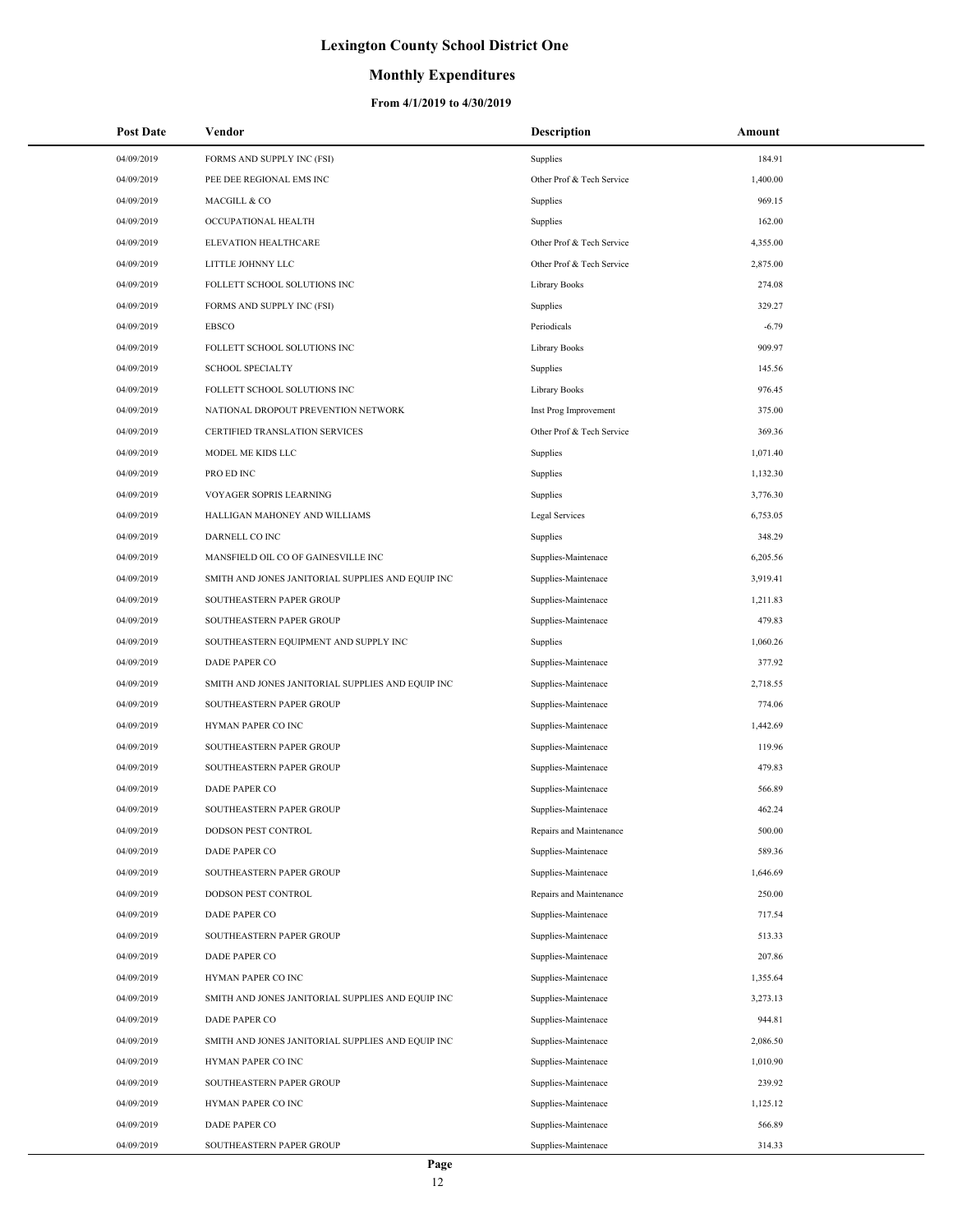### **Monthly Expenditures**

| <b>Post Date</b> | Vendor                                             | <b>Description</b>          | Amount   |
|------------------|----------------------------------------------------|-----------------------------|----------|
| 04/09/2019       | <b>DADE PAPER CO</b>                               | Supplies-Maintenace         | 850.33   |
| 04/09/2019       | SOUTHEASTERN PAPER GROUP                           | Supplies-Maintenace         | 1,050.78 |
| 04/09/2019       | ARRINGTON, LAKISHA                                 | <b>Pupil Transportation</b> | 135.20   |
| 04/09/2019       | FRICK, KIMBERLY                                    | <b>Pupil Transportation</b> | 100.80   |
| 04/09/2019       | <b>CAMCOR</b>                                      | <b>Technology Supplies</b>  | 2,066.39 |
| 04/09/2019       | CAMCOR                                             | <b>Technology Supplies</b>  | 1,834.08 |
| 04/09/2019       | <b>CAMCOR</b>                                      | <b>Technology Supplies</b>  | 1,033.19 |
| 04/09/2019       | CAMCOR                                             | <b>Technology Supplies</b>  | 1,834.09 |
| 04/09/2019       | <b>DAKTRONICS INC</b>                              | <b>Technology Supplies</b>  | 1,387.50 |
| 04/09/2019       | CAMCOR                                             | <b>Technology Supplies</b>  | 2,066.38 |
| 04/09/2019       | CAMCOR                                             | <b>Technology Supplies</b>  | 2,582.98 |
| 04/09/2019       | <b>CAMCOR</b>                                      | <b>Technology Supplies</b>  | 3,383.88 |
| 04/09/2019       | CAMCOR                                             | <b>Technology Supplies</b>  | 2,118.39 |
| 04/09/2019       | <b>HEINEMANN</b>                                   | Supplies                    | 307.19   |
| 04/09/2019       | VOYAGER SOPRIS LEARNING                            | Supplies                    | 210.00   |
| 04/09/2019       | PRO ED INC                                         | Supplies                    | 392.00   |
| 04/09/2019       | INTERNATIONAL TRAVEL AND CHARTER ADVENTURE         | <b>Pupil Transportation</b> | 7,735.00 |
| 04/09/2019       | <b>SCHOOL SPECIALTY</b>                            | Supplies                    | 353.59   |
| 04/09/2019       | STATE DEPARTMENT OF EDUCATION LEX DIST ONEBUS SHOP | <b>Pupil Transportation</b> | 1,546.28 |
| 04/09/2019       | STATE DEPARTMENT OF EDUCATION LEX DIST ONEBUS SHOP | Pupil Transportation        | 1,220.16 |
| 04/09/2019       | STATE DEPARTMENT OF EDUCATION LEX DIST ONEBUS SHOP | <b>Pupil Transportation</b> | 1,685.16 |
| 04/09/2019       | ATHENS PAPER COMPANY                               | Supplies                    | 3,097.20 |
| 04/09/2019       | PERFORMANCE HEALTH SUPPLY INC DBA MEDCO SUPPLY     | Equipment - Nonexpendable   | 659.39   |
| 04/09/2019       | BORDER STATES INDUSTRIES INC                       | Supplies                    | 4,610.63 |
| 04/09/2019       | BORDER STATES INDUSTRIES INC                       | Equipment - Nonexpendable   | 6,790.22 |
| 04/09/2019       | <b>SCHOOL SPECIALTY</b>                            | Supplies                    | 114.71   |
| 04/09/2019       | HYATT PLACE GREENVILLE HAYWOOD                     | Travel                      | 1,788.00 |
| 04/09/2019       | BREWER CO INC F AND E CHECK PROTECTOR CO           | Equipment - Nonexpendable   | 8,144.25 |
| 04/09/2019       | CDWG ACCT 305089                                   | Software Renewal/Agreemen   | 347.75   |
| 04/09/2019       | DAVIS FRAWLEY ATTORNEYS AT LAW                     | Land                        | 1,765.00 |
| 04/09/2019       | <b>BROOKWOOD FARMS INC</b>                         | Food                        | 611.20   |
| 04/09/2019       | <b>BROOKWOOD FARMS INC</b>                         | Food                        | 458.40   |
| 04/09/2019       | <b>BROOKWOOD FARMS INC</b>                         | Food                        | 611.20   |
| 04/09/2019       | TRIDENT BEVERAGE INC                               | Food                        | 1,428.00 |
| 04/09/2019       | <b>BROOKWOOD FARMS INC</b>                         | Food                        | 458.40   |
| 04/09/2019       | <b>BROOKWOOD FARMS INC</b>                         | Food                        | 611.20   |
| 04/09/2019       | <b>BROOKWOOD FARMS INC</b>                         | Food                        | 458.40   |
| 04/09/2019       | <b>BROOKWOOD FARMS INC</b>                         | Food                        | 152.80   |
| 04/09/2019       | <b>BROOKWOOD FARMS INC</b>                         | Food                        | 458.40   |
| 04/09/2019       | <b>BROOKWOOD FARMS INC</b>                         | Food                        | 458.40   |
| 04/09/2019       | <b>BROOKWOOD FARMS INC</b>                         | Food                        | 458.40   |
| 04/09/2019       | <b>BROOKWOOD FARMS INC</b>                         | Food                        | 458.40   |
| 04/09/2019       | <b>BROOKWOOD FARMS INC</b>                         | Food                        | 458.40   |
| 04/09/2019       | <b>BROOKWOOD FARMS INC</b>                         | Food                        | 611.20   |
| 04/09/2019       | <b>BROOKWOOD FARMS INC</b>                         | Food                        | 611.20   |
| 04/09/2019       | <b>BROOKWOOD FARMS INC</b>                         | Food                        | 458.40   |
| 04/09/2019       | <b>BROOKWOOD FARMS INC</b>                         | Food                        | 458.40   |
| 04/09/2019       | TRIDENT BEVERAGE INC                               | Food                        | 408.00   |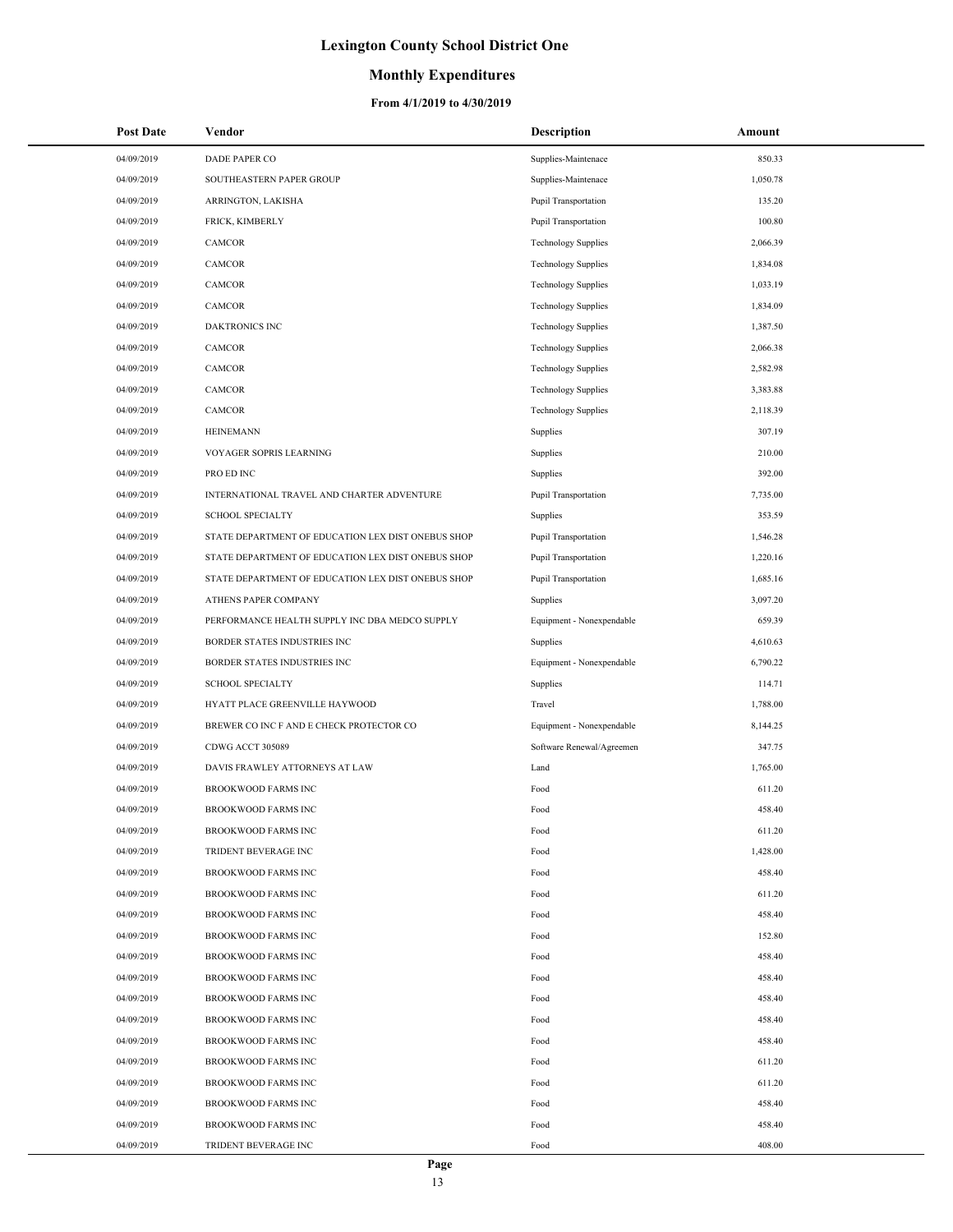## **Monthly Expenditures**

| <b>Post Date</b> | Vendor                                             | <b>Description</b>   | Amount    |
|------------------|----------------------------------------------------|----------------------|-----------|
| 04/09/2019       | <b>BROOKWOOD FARMS INC</b>                         | Food                 | 458.40    |
| 04/09/2019       | TRIDENT BEVERAGE INC                               | Food                 | 1,020.00  |
| 04/09/2019       | <b>BROOKWOOD FARMS INC</b>                         | Food                 | 458.40    |
| 04/09/2019       | TRIDENT BEVERAGE INC                               | Food                 | 612.00    |
| 04/09/2019       | <b>BROOKWOOD FARMS INC</b>                         | Food                 | 458.40    |
| 04/09/2019       | TRIDENT BEVERAGE INC                               | Food                 | 204.00    |
| 04/09/2019       | <b>BROOKWOOD FARMS INC</b>                         | Food                 | 458.40    |
| 04/09/2019       | <b>BROOKWOOD FARMS INC</b>                         | Food                 | 611.20    |
| 04/09/2019       | <b>BROOKWOOD FARMS INC</b>                         | Food                 | 458.40    |
| 04/09/2019       | <b>BROOKWOOD FARMS INC</b>                         | Food                 | 458.40    |
| 04/09/2019       | <b>BROOKWOOD FARMS INC</b>                         | Food                 | 458.40    |
| 04/09/2019       | <b>BROOKWOOD FARMS INC</b>                         | Food                 | 458.40    |
| 04/09/2019       | TRIDENT BEVERAGE INC                               | Food                 | 408.00    |
| 04/09/2019       | <b>BROOKWOOD FARMS INC</b>                         | Food                 | 458.40    |
| 04/09/2019       | TRIDENT BEVERAGE INC                               | Food                 | 204.00    |
| 04/09/2019       | <b>BROOKWOOD FARMS INC</b>                         | Food                 | 458.40    |
| 04/09/2019       | <b>BROOKWOOD FARMS INC</b>                         | Food                 | 611.20    |
| 04/09/2019       | <b>BROOKWOOD FARMS INC</b>                         | Food                 | 611.20    |
| 04/09/2019       | TRIDENT BEVERAGE INC                               | Food                 | 816.00    |
| 04/09/2019       | <b>BROOKWOOD FARMS INC</b>                         | Food                 | 458.40    |
| 04/09/2019       | SMARTPHONE MEDIC LLC                               | Pupil Activity       | 396.00    |
| 04/09/2019       | LEXINGTON PRINTING LLC                             | Pupil Activity       | 234.35    |
| 04/09/2019       | <b>SCHOOL SPECIALTY</b>                            | Pupil Activity       | 713.35    |
| 04/09/2019       | MEADOW GLEN MIDDLE SCHOOL                          | Pupil Activity       | 154.85    |
| 04/09/2019       | PERFORMANCE HEALTH SUPPLY INC DBA MEDCO SUPPLY     | Pupil Activity       | 562.40    |
| 04/09/2019       | UNIVERSITY OF SOUTH CAROLINA ATHLETICS             | Pupil Activity       | 450.00    |
| 04/09/2019       | <b>TAND T SPORTS</b>                               | Pupil Activity       | 756.59    |
| 04/09/2019       | POWDERSVILLE HIGH SCHOOL                           | Pupil Activity       | 200.00    |
| 04/09/2019       | <b>TAND T SPORTS</b>                               | Pupil Activity       | 189.39    |
| 04/09/2019       | T AND T SPORTS                                     | Pupil Activity       | 620.87    |
| 04/09/2019       | BAUTISTA, KATHRYN                                  | Pupil Activity       | 137.10    |
| 04/09/2019       | PIGGIE PARK ENTERPRISES INC                        | Pupil Activity       | 3,335.40  |
| 04/09/2019       | GREAT AMERICAN OPPORTUNITIES SAVINGS               | Pupil Activity       | 2,864.41  |
| 04/09/2019       | SC HIGH SCHOOL LEAGUE                              | Pupil Activity       | 300.00    |
| 04/09/2019       | GREAT AMERICAN OPPORTUNITIES SAVINGS               | Pupil Activity       | 4,476.20  |
| 04/09/2019       | COUNTRY CLUB OF LEXINGTON                          | Pupil Activity       | 1,274.10  |
| 04/09/2019       | LIZARD'S THICKET INC                               | Pupil Activity       | 2,191.36  |
| 04/09/2019       | STATE DEPARTMENT OF EDUCATION LEX DIST ONEBUS SHOP | Pupil Transportation | 130.20    |
| 04/10/2019       | <b>EMPLOYEE</b>                                    | Supplies             | 331.92    |
| 04/10/2019       | CHECKER YELLOW CAB CO INC                          | Pupil Transportation | 19,404.50 |
| 04/10/2019       | COLUMBIA FLAG AND SIGN COMPANY LLC                 | Pupil Activity       | 1,739.25  |
| 04/10/2019       | <b>BSN SPORTS</b>                                  | Pupil Activity       | 6,482.04  |
| 04/10/2019       | <b>BSN SPORTS</b>                                  | Pupil Activity       | 1,751.38  |
| 04/10/2019       | BLYTHEWOOD HIGH SCHOOL                             | Pupil Activity       | 200.00    |
| 04/10/2019       | DUTCH FORK HIGH SCHOOL                             | Pupil Activity       | 200.00    |
| 04/10/2019       | <b>IRMO HIGH SCHOOL</b>                            | Pupil Activity       | 200.00    |
| 04/10/2019       | MAY RIVER HIGH SCHOOL                              | Pupil Activity       | 200.00    |
| 04/10/2019       | NORTH AUGUSTA HIGH SCHOOL                          | Pupil Activity       | 200.00    |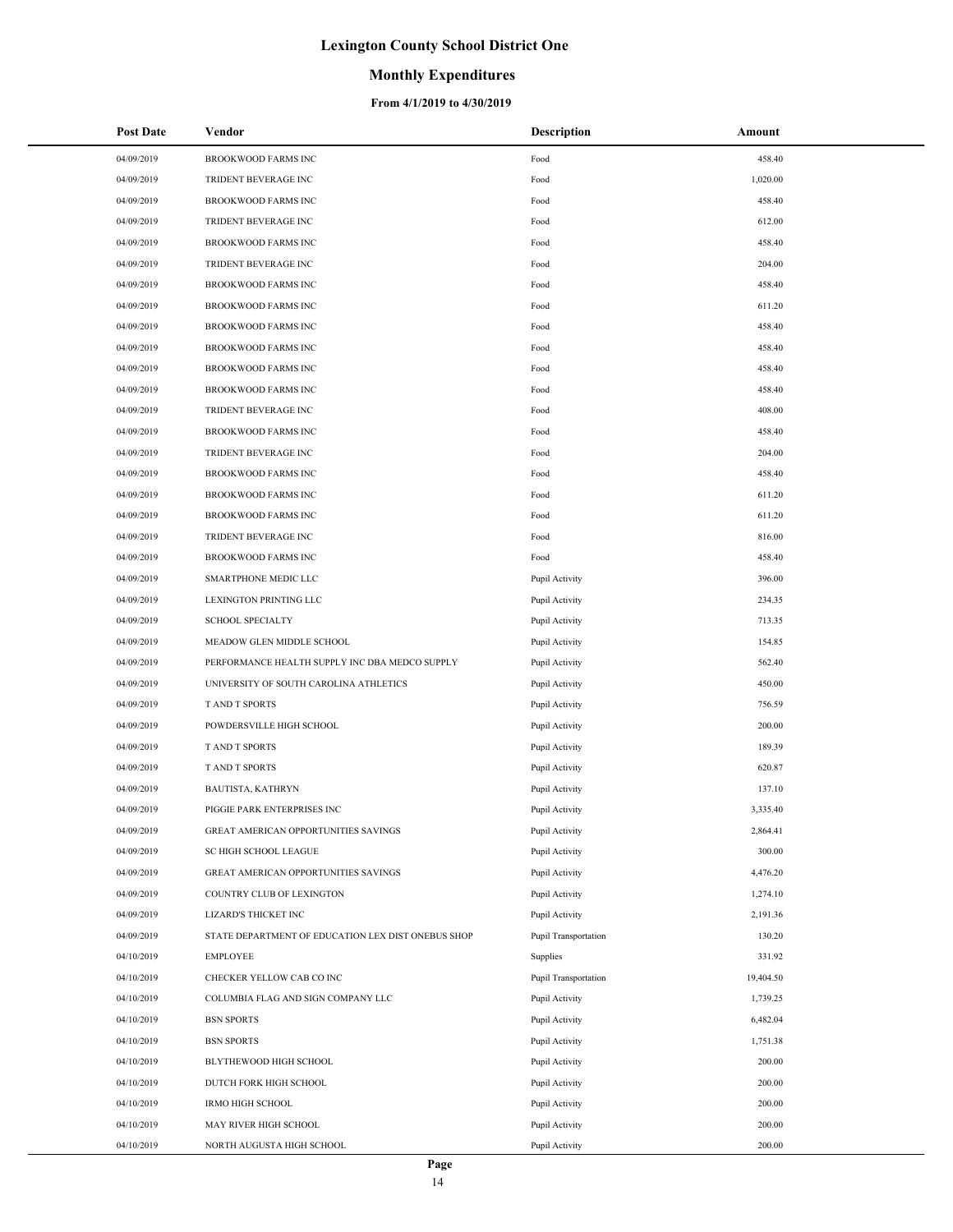### **Monthly Expenditures**

| <b>Post Date</b> | Vendor                                             | <b>Description</b>        | Amount    |
|------------------|----------------------------------------------------|---------------------------|-----------|
| 04/10/2019       | SOUTH AIKEN HIGH SCHOOL                            | Pupil Activity            | 200.00    |
| 04/10/2019       | SPRING VALLEY HIGH SCHOOL                          | Pupil Activity            | 200.00    |
| 04/10/2019       | <b>BSN SPORTS</b>                                  | Pupil Activity            | 881.68    |
| 04/10/2019       | <b>BSN SPORTS</b>                                  | Pupil Activity            | 4,673.76  |
| 04/11/2019       | <b>SCHOLASTIC INC</b>                              | Supplies-Immersion        | 307.63    |
| 04/11/2019       | <b>GORDON, BERIT</b>                               | Inst Prog Improvement     | 10,998.93 |
| 04/11/2019       | COPY PICKUP INC                                    | Supplies                  | 292.11    |
| 04/11/2019       | FORMS AND SUPPLY INC (FSI)                         | Supplies                  | 2,332.64  |
| 04/11/2019       | <b>SCHOLASTIC INC</b>                              | Supplies-Immersion        | 615.26    |
| 04/11/2019       | <b>EMPLOYEE</b>                                    | Travel                    | 116.00    |
| 04/11/2019       | <b>EMPLOYEE</b>                                    | Travel                    | 227.36    |
| 04/11/2019       | FORMS AND SUPPLY INC (FSI)                         | Supplies                  | 1,891.33  |
| 04/11/2019       | POSTMASTER 029 (GMS)                               | Supplies                  | 1,650.00  |
| 04/11/2019       | POLLOCK COMPANY                                    | Supplies                  | 107.00    |
| 04/11/2019       | SWANK MOVIE LICENSING USA                          | Supplies                  | 576.00    |
| 04/11/2019       | <b>HAPARA INC</b>                                  | Software Renewal/Agreemen | 300.00    |
| 04/11/2019       | MUSICAL INNOVATIONS                                | Repairs and Maintenance   | 595.00    |
| 04/11/2019       | <b>SCHOOL SPECIALTY</b>                            | Supplies                  | 3,177.90  |
| 04/11/2019       | <b>SCHOOL SPECIALTY</b>                            | Supplies                  | 649.14    |
| 04/11/2019       | FORMS AND SUPPLY INC (FSI)                         | Supplies                  | 123.59    |
| 04/11/2019       | MUSICAL INNOVATIONS                                | Repairs and Maintenance   | 1,368.00  |
| 04/11/2019       | ACADEMIC SUPPLIER DBA RASIX COMPUTER CENTER INC    | Supplies                  | 100.70    |
| 04/11/2019       | FREESTYLE PHOTOGRAPHIC SUPPLIES                    | Supplies                  | 851.00    |
| 04/11/2019       | RAPTOR TECHNOLOGIES LLC                            | Supplies                  | 300.00    |
| 04/11/2019       | MCKESSON MEDICAL SURGICAL GOVERNMENT SOLUTIONS LLC | Supplies                  | 985.86    |
| 04/11/2019       | В & Н РНОТО                                        | Supplies                  | 971.51    |
| 04/11/2019       | BLICK ART MATERIALS LLC                            | Supplies                  | 1,253.81  |
| 04/11/2019       | FORMS AND SUPPLY INC (FSI)                         | Supplies                  | 660.73    |
| 04/11/2019       | <b>SCHOOL SPECIALTY</b>                            | Supplies                  | 1,808.47  |
| 04/11/2019       | <b>WENGER CORP</b>                                 | Supplies                  | 2,039.42  |
| 04/11/2019       | <b>EMPLOYEE</b>                                    | Travel                    | 225.62    |
| 04/11/2019       | <b>EMPLOYEE</b>                                    | Travel                    | 227.36    |
| 04/11/2019       | <b>EMPLOYEE</b>                                    | Travel                    | 363.00    |
| 04/11/2019       | <b>EMPLOYEE</b>                                    | Travel                    | 222.72    |
| 04/11/2019       | <b>EMPLOYEE</b>                                    | Travel                    | 103.82    |
| 04/11/2019       | <b>EMPLOYEE</b>                                    | Travel                    | 171.00    |
| 04/11/2019       | MUSICAL INNOVATIONS                                | Repairs and Maintenance   | 250.00    |
| 04/11/2019       | <b>SHAR PRODUCTS</b>                               | Supplies                  | 127.92    |
| 04/11/2019       | ENTERPRISE LEASING COMPANY SOUTHEAST               | Pupil Transportation      | 587.58    |
| 04/11/2019       | <b>EMPLOYEE</b>                                    | Travel                    | 335.50    |
| 04/11/2019       | <b>EMPLOYEE</b>                                    | Travel                    | 183.10    |
| 04/11/2019       | <b>EMPLOYEE</b>                                    | Travel                    | 229.33    |
| 04/11/2019       | <b>EMPLOYEE</b>                                    | Travel                    | 279.97    |
| 04/11/2019       | <b>EMPLOYEE</b>                                    | Travel                    | 419.40    |
| 04/11/2019       | <b>EMPLOYEE</b>                                    | Travel                    | 226.78    |
| 04/11/2019       | <b>EMPLOYEE</b>                                    | Travel                    | 189.37    |
| 04/11/2019       | <b>EMPLOYEE</b>                                    | Travel                    | 376.88    |
| 04/11/2019       | <b>EMPLOYEE</b>                                    | Travel                    | 288.26    |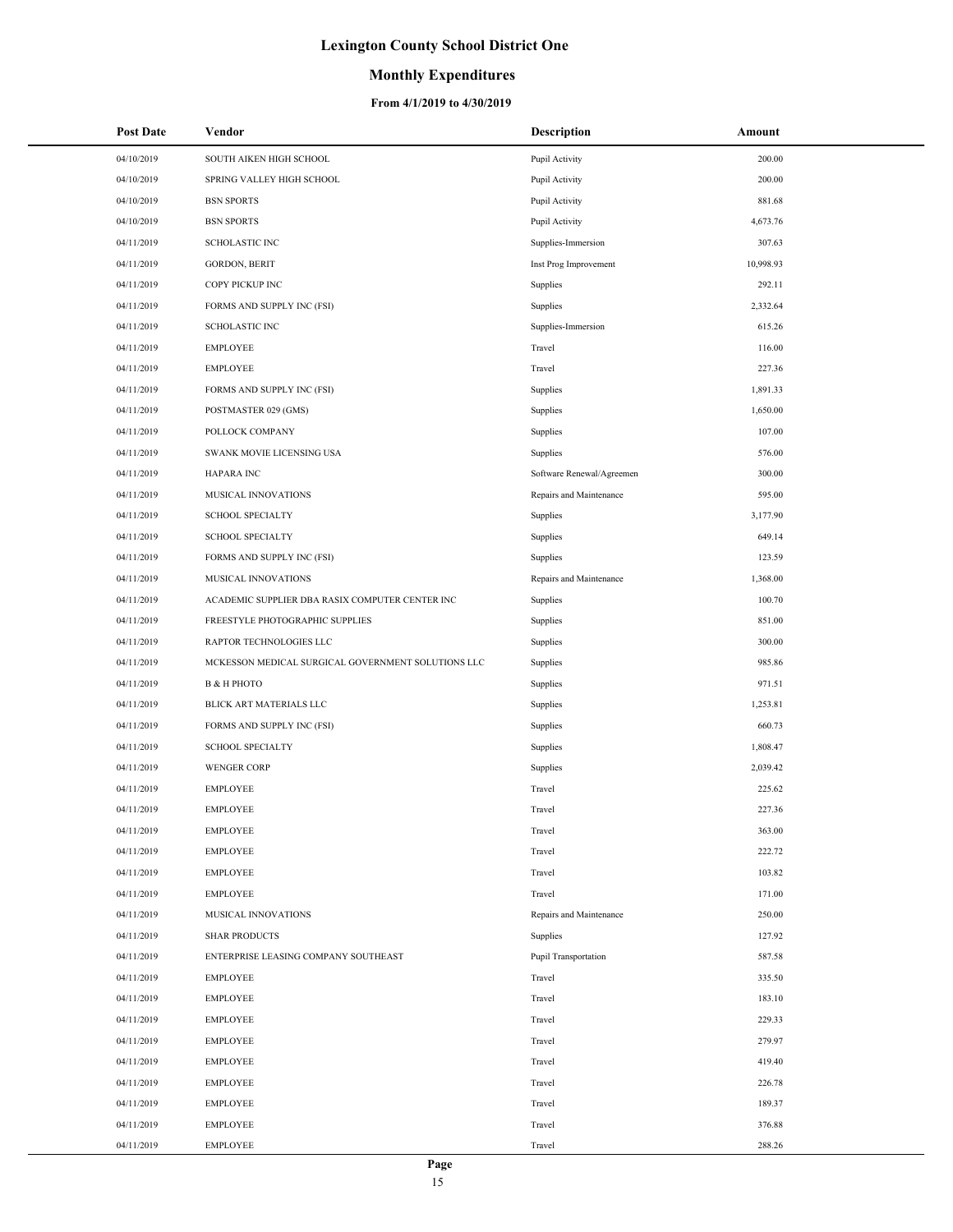### **Monthly Expenditures**

| <b>Post Date</b>         | Vendor                                         | <b>Description</b>                                 | Amount             |
|--------------------------|------------------------------------------------|----------------------------------------------------|--------------------|
| 04/11/2019               | <b>EMPLOYEE</b>                                | Travel                                             | 441.96             |
| 04/11/2019               | MACKIN LIBRARY MEDIA                           | Library Books                                      | 150.00             |
| 04/11/2019               | FOLLETT SCHOOL SOLUTIONS INC                   | Library Books                                      | 414.76             |
| 04/11/2019               | <b>SEBCO BOOKS</b>                             | Library Books                                      | 543.40             |
| 04/11/2019               | <b>EMPLOYEE</b>                                | Travel                                             | 223.59             |
| 04/11/2019               | <b>EMPLOYEE</b>                                | Travel                                             | 215.76             |
| 04/11/2019               | <b>EMPLOYEE</b>                                | Travel                                             | 256.59             |
| 04/11/2019               | <b>EMPLOYEE</b>                                | Travel                                             | 122.96             |
| 04/11/2019               | <b>EMPLOYEE</b>                                | Travel                                             | 128.18             |
| 04/11/2019               | <b>EMPLOYEE</b>                                | Travel                                             | 132.01             |
| 04/11/2019               | <b>EMPLOYEE</b>                                | Travel                                             | 354.09             |
| 04/11/2019               | <b>EMPLOYEE</b>                                | Travel                                             | 122.96             |
| 04/11/2019               | <b>EMPLOYEE</b>                                | Travel                                             | 148.54             |
| 04/11/2019               | CERTIFIED TRANSLATION SERVICES                 | Other Prof & Tech Service                          | 130.00             |
| 04/11/2019               | <b>EMPLOYEE</b>                                | Travel                                             | 251.43             |
| 04/11/2019               | <b>HEINEMANN</b>                               | Supplies                                           | 1,168.20           |
| 04/11/2019               | BURR AND FORMAN LLP                            | Legal Services                                     | 6,217.33           |
| 04/11/2019               | <b>TRAVEL</b>                                  | Travel                                             | 113.99             |
| 04/11/2019               | <b>EMPLOYEE</b>                                | Travel                                             | 1,088.30           |
| 04/11/2019               | <b>EMPLOYEE</b>                                | Travel                                             | 110.43             |
| 04/11/2019               | <b>EMPLOYEE</b>                                | Travel                                             | 457.74             |
| 04/11/2019               | <b>EMPLOYEE</b>                                | Travel                                             | 288.70             |
| 04/11/2019               | <b>EMPLOYEE</b>                                | Travel                                             | 361.89             |
| 04/11/2019               | SC DEPARTMENT OF REVENUE (SALES TAX RETURN)    | Dues and Fees                                      | $-240.35$          |
| 04/11/2019               | <b>BOBCAT OF COLUMBIA</b>                      | Repairs and Maintenance                            | 1,375.43           |
| 04/11/2019               | REPUBLIC SERVICES INC                          | Other Property Services                            | 295.00             |
| 04/11/2019               | COUNTY OF LEXINGTON                            | Other Prof & Tech Service                          | 75,000.00          |
| 04/11/2019               | REPUBLIC SERVICES INC                          | Other Property Services                            | 1,008.00           |
| 04/11/2019               | REPUBLIC SERVICES INC                          | Other Property Services                            | 537.60             |
| 04/11/2019               | REPUBLIC SERVICES INC                          | Other Property Services                            | 806.40             |
| 04/11/2019               | REPUBLIC SERVICES INC                          | Other Property Services                            | 806.40             |
| 04/11/2019               | DADE PAPER CO                                  | Supplies-Maintenace                                | 755.85             |
| 04/11/2019               | EA SERVICES LLC                                | Supplies-Maintenace                                | 577.80             |
| 04/11/2019               | SOUTHEASTERN PAPER GROUP                       | Supplies-Maintenace                                | 133.54             |
| 04/11/2019               | ACE GLASS CO INC                               | Repairs and Maintenance                            | 195.00             |
| 04/11/2019               | REPUBLIC SERVICES INC                          | Other Property Services                            | 806.40             |
| 04/11/2019               | REPUBLIC SERVICES INC                          | Other Property Services                            | 1,075.20           |
| 04/11/2019               | REPUBLIC SERVICES INC                          | Other Property Services                            | 268.80             |
| 04/11/2019               | REPUBLIC SERVICES INC                          | Other Property Services                            | 806.40             |
| 04/11/2019               | L&W SUPPLY CORPORATION                         | Supplies-Maintenace                                | 397.18             |
| 04/11/2019<br>04/11/2019 | PRECISION FIRE SOLUTIONS                       | Repairs and Maintenance<br>Other Property Services | 1,769.37<br>537.60 |
| 04/11/2019               | REPUBLIC SERVICES INC<br>REPUBLIC SERVICES INC | Other Property Services                            | 537.60             |
| 04/11/2019               | L&W SUPPLY CORPORATION                         | Supplies-Maintenace                                | 198.60             |
| 04/11/2019               | REPUBLIC SERVICES INC                          | Other Property Services                            | 405.30             |
| 04/11/2019               | DADE PAPER CO                                  | Supplies-Maintenace                                | 566.89             |
| 04/11/2019               | REPUBLIC SERVICES INC                          | Other Property Services                            | 537.60             |
| 04/11/2019               | PELLA WINDOW AND DOOR CO                       | Repairs and Maintenance                            | 129.71             |
|                          |                                                |                                                    |                    |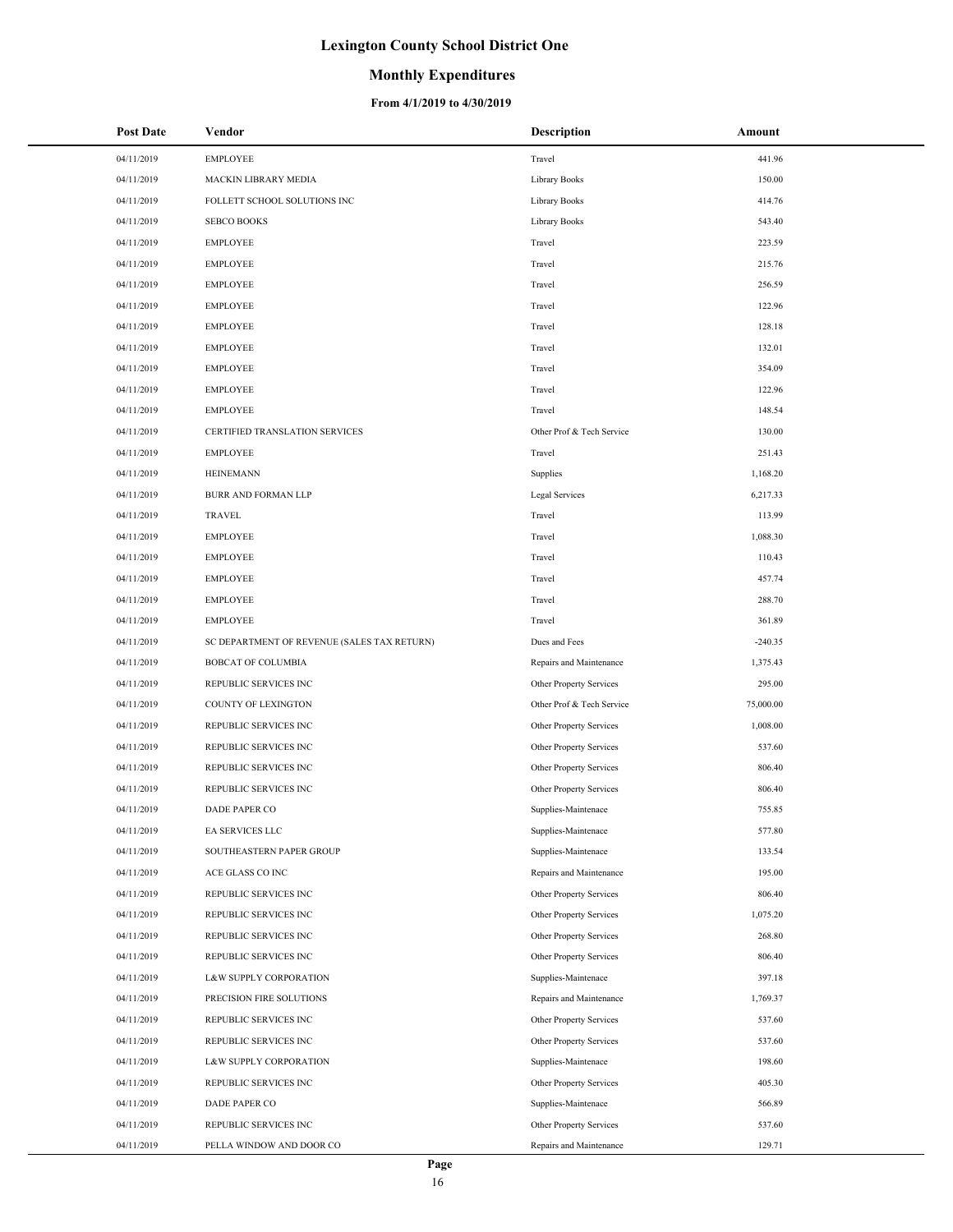## **Monthly Expenditures**

| <b>Post Date</b> | Vendor                              | Description                | Amount    |
|------------------|-------------------------------------|----------------------------|-----------|
| 04/11/2019       | REPUBLIC SERVICES INC               | Other Property Services    | 470.40    |
| 04/11/2019       | TERMINIX COMMERCIAL                 | Repairs and Maintenance    | 575.00    |
| 04/11/2019       | REPUBLIC SERVICES INC               | Other Property Services    | 806.40    |
| 04/11/2019       | TERMINIX COMMERCIAL                 | Repairs and Maintenance    | 800.00    |
| 04/11/2019       | REPUBLIC SERVICES INC               | Other Property Services    | 806.40    |
| 04/11/2019       | REPUBLIC SERVICES INC               | Other Property Services    | 537.60    |
| 04/11/2019       | REPUBLIC SERVICES INC               | Other Property Services    | 537.60    |
| 04/11/2019       | REPUBLIC SERVICES INC               | Other Property Services    | 537.60    |
| 04/11/2019       | SPARROW AND KENNEDY TRACTOR CO INC  | Supplies-Maintenace        | 446.14    |
| 04/11/2019       | REPUBLIC SERVICES INC               | Other Property Services    | 537.60    |
| 04/11/2019       | SPARROW AND KENNEDY TRACTOR CO INC  | Supplies-Maintenace        | 446.15    |
| 04/11/2019       | REPUBLIC SERVICES INC               | Other Property Services    | 806.40    |
| 04/11/2019       | REPUBLIC SERVICES INC               | Other Property Services    | 537.60    |
| 04/11/2019       | REPUBLIC SERVICES INC               | Other Property Services    | 537.60    |
| 04/11/2019       | REPUBLIC SERVICES INC               | Other Property Services    | 537.60    |
| 04/11/2019       | REPUBLIC SERVICES INC               | Other Property Services    | 537.60    |
| 04/11/2019       | REPUBLIC SERVICES INC               | Other Property Services    | 537.60    |
| 04/11/2019       | REPUBLIC SERVICES INC               | Other Property Services    | 537.60    |
| 04/11/2019       | REPUBLIC SERVICES INC               | Other Property Services    | 537.60    |
| 04/11/2019       | <b>CARTS PLUS</b>                   | Supplies-Maintenace        | 312.42    |
| 04/11/2019       | REPUBLIC SERVICES INC               | Other Property Services    | 537.60    |
| 04/11/2019       | INTERSTATE SOLUTIONS                | Supplies-Maintenace        | 186.18    |
| 04/11/2019       | REPUBLIC SERVICES INC               | Other Property Services    | 537.60    |
| 04/11/2019       | REPUBLIC SERVICES INC               | Other Property Services    | 537.60    |
| 04/11/2019       | HYMAN PAPER CO INC                  | Supplies-Maintenace        | 1,319.27  |
| 04/11/2019       | SOUTHEASTERN PAPER GROUP            | Supplies-Maintenace        | 667.68    |
| 04/11/2019       | TERMINIX COMMERCIAL                 | Repairs and Maintenance    | 800.00    |
| 04/11/2019       | REPUBLIC SERVICES INC               | Other Property Services    | 537.60    |
| 04/11/2019       | SOUTHEASTERN PAPER GROUP            | Supplies-Maintenace        | 457.43    |
| 04/11/2019       | <b>EMPLOYEE</b>                     | Travel                     | 651.34    |
| 04/11/2019       | <b>EMPLOYEE</b>                     | Travel                     | 227.36    |
| 04/11/2019       | <b>EMPLOYEE</b>                     | Travel                     | 515.62    |
| 04/11/2019       | <b>EMPLOYEE</b>                     | Travel                     | 219.82    |
| 04/11/2019       | <b>EMPLOYEE</b>                     | Travel                     | 454.14    |
| 04/11/2019       | TOWN OF PELION                      | Other Prof & Tech Service  | 13,659.67 |
| 04/11/2019       | <b>EMPLOYEE</b>                     | Travel                     | 101.50    |
| 04/11/2019       | <b>EMPLOYEE</b>                     | Travel                     | 222.14    |
| 04/11/2019       | THE CUSTOM FRAMER                   | Other Objects              | 1,540.80  |
| 04/11/2019       | <b>EMPLOYEE</b>                     | Travel                     | 436.46    |
| 04/11/2019       | <b>EMPLOYEE</b>                     | Travel                     | 250.49    |
| 04/11/2019       | <b>EMPLOYEE</b>                     | Travel                     | 152.50    |
| 04/11/2019       | <b>EMPLOYEE</b>                     | Travel                     | 121.51    |
| 04/11/2019       | <b>EMPLOYEE</b>                     | Travel                     | 311.17    |
| 04/11/2019       | AMTECK COMMUNICATION MANAGEMENT LLC | Supplies                   | 7,568.32  |
| 04/11/2019       | MONOPRICE.COM                       | Supplies                   | 270.47    |
| 04/11/2019       | CLARK POWELL ASSOCIATES INC         | Technology Equipment D F   | 11,154.75 |
| 04/11/2019       | <b>COMPORIUM</b>                    | Communication              | 168.51    |
| 04/11/2019       | DAKTRONICS INC                      | <b>Technology Supplies</b> | 561.75    |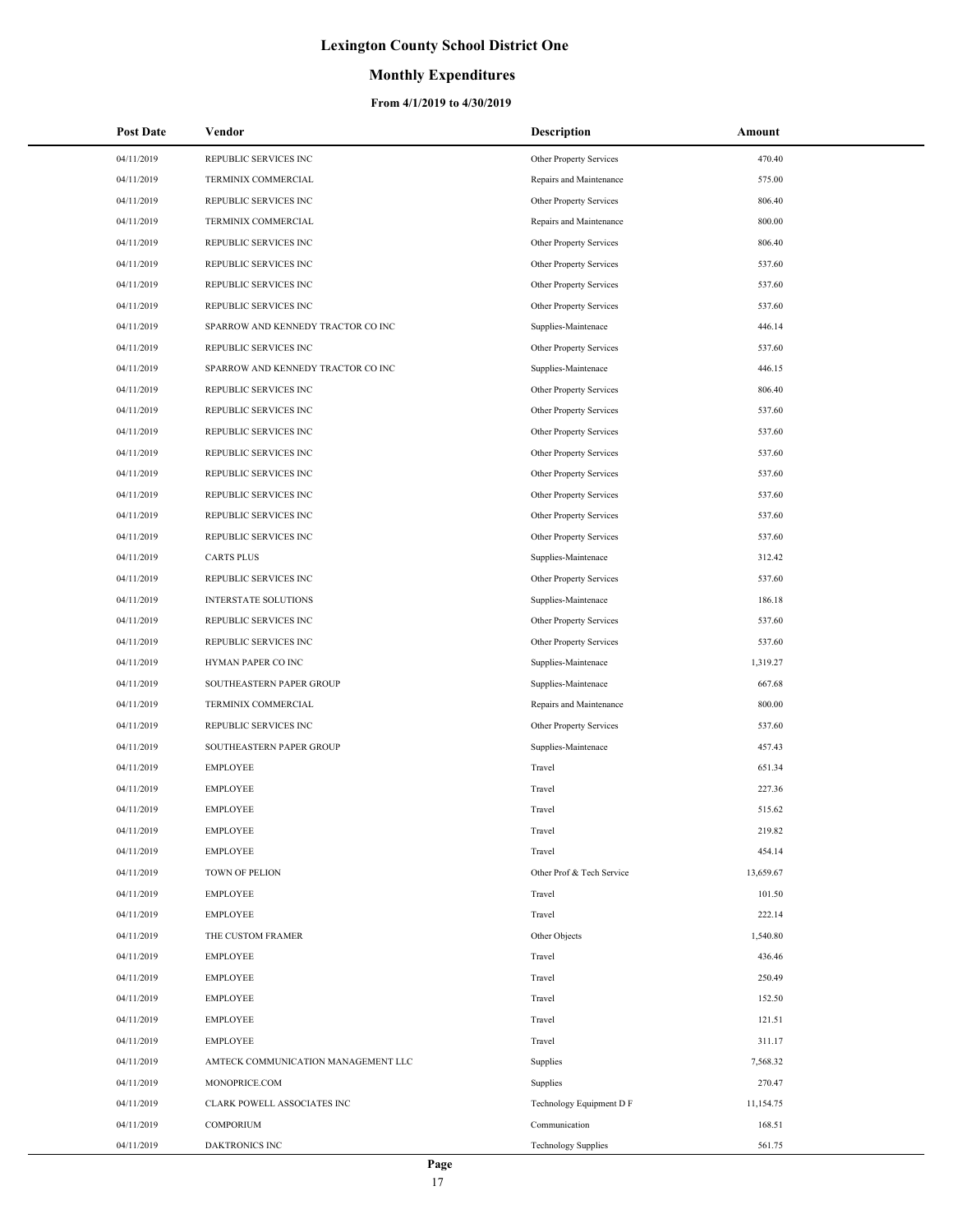### **Monthly Expenditures**

| <b>Post Date</b> | Vendor                                          | <b>Description</b>         | Amount       |
|------------------|-------------------------------------------------|----------------------------|--------------|
| 04/11/2019       | CAMCOR                                          | <b>Technology Supplies</b> | 960.86       |
| 04/11/2019       | EAI (ERIC ARMIN INC)                            | Supplies                   | 174.75       |
| 04/11/2019       | ACADEMIC SUPPLIER DBA RASIX COMPUTER CENTER INC | Supplies                   | 587.76       |
| 04/11/2019       | READING AND WRITING PROJECT NETWORK LLC         | Inst Prog Improvement      | 5,419.96     |
| 04/11/2019       | <b>EMPLOYEE</b>                                 | Travel                     | 331.18       |
| 04/11/2019       | <b>EMPLOYEE</b>                                 | Travel                     | 515.91       |
| 04/11/2019       | <b>EMPLOYEE</b>                                 | Travel                     | 149.00       |
| 04/11/2019       | <b>EMPLOYEE</b>                                 | Travel                     | 330.31       |
| 04/11/2019       | <b>EMPLOYEE</b>                                 | Travel                     | 334.08       |
| 04/11/2019       | <b>EMPLOYEE</b>                                 | Travel                     | 111.65       |
| 04/11/2019       | <b>EMPLOYEE</b>                                 | Travel                     | 200.68       |
| 04/11/2019       | <b>EMPLOYEE</b>                                 | Travel                     | 192.21       |
| 04/11/2019       | <b>EMPLOYEE</b>                                 | Travel                     | 143.26       |
| 04/11/2019       | <b>EMPLOYEE</b>                                 | Travel                     | 226.49       |
| 04/11/2019       | <b>EMPLOYEE</b>                                 | Travel                     | 244.76       |
| 04/11/2019       | <b>EMPLOYEE</b>                                 | Travel                     | 150.22       |
| 04/11/2019       | <b>EMPLOYEE</b>                                 | Travel                     | 202.42       |
| 04/11/2019       | <b>EMPLOYEE</b>                                 | Travel                     | 207.64       |
| 04/11/2019       | <b>EMPLOYEE</b>                                 | Travel                     | 123.89       |
| 04/11/2019       | <b>EMPLOYEE</b>                                 | Travel                     | 112.81       |
| 04/11/2019       | <b>EMPLOYEE</b>                                 | Travel                     | 140.94       |
| 04/11/2019       | <b>EMPLOYEE</b>                                 | Travel                     | 121.80       |
| 04/11/2019       | <b>EMPLOYEE</b>                                 | Travel                     | 208.28       |
| 04/11/2019       | <b>EMPLOYEE</b>                                 | Travel                     | 202.65       |
| 04/11/2019       | <b>EMPLOYEE</b>                                 | Travel                     | 199.52       |
| 04/11/2019       | <b>EMPLOYEE</b>                                 | Travel                     | 173.42       |
| 04/11/2019       | <b>SC DECA</b>                                  | Pupil Transportation       | 6,250.00     |
| 04/11/2019       | <b>EMPLOYEE</b>                                 | Travel                     | 192.00       |
| 04/11/2019       | LEARNING LABS INC                               | Supplies                   | 1,701.00     |
| 04/11/2019       | SHAMPY, MADELAINE DAISY                         | Other Prof & Tech Service  | 300.00       |
| 04/11/2019       | PERFORMANCE HEALTH SUPPLY INC DBA MEDCO SUPPLY  | Supplies                   | 116.60       |
| 04/11/2019       | <b>SCHOOL NURSE SUPPLY INC</b>                  | Supplies                   | 1,344.20     |
| 04/11/2019       | <b>EMPLOYEE</b>                                 | Travel                     | 107.30       |
| 04/11/2019       | <b>EMPLOYEE</b>                                 | Travel                     | 171.06       |
| 04/11/2019       | <b>EMPLOYEE</b>                                 | Travel                     | 137.34       |
| 04/11/2019       | <b>SCHOOL SPECIALTY</b>                         | Supplies                   | 561.83       |
| 04/11/2019       | EMPLOYEE                                        | Travel                     | 1,910.67     |
| 04/11/2019       | FORMS AND SUPPLY INC (FSI)                      | Supplies                   | 164.52       |
| 04/11/2019       | <b>GORDON, BERIT</b>                            | Inst Prog Improvement      | 1,074.00     |
| 04/11/2019       | H G REYNOLDS COMPANY INC                        | Building                   | 2,821,466.04 |
| 04/11/2019       | DAVIS FRAWLEY ATTORNEYS AT LAW                  | Legal Services             | 2,030.00     |
| 04/11/2019       | DAVIS FRAWLEY ATTORNEYS AT LAW                  | Land                       | 30,000.00    |
| 04/11/2019       | COUNTY OF LEXINGTON                             | Improv Other Than Bldg     | 75,000.00    |
| 04/11/2019       | COUNTY OF LEXINGTON                             | Improv Other Than Bldg     | 4,876.00     |
| 04/11/2019       | EMPLOYEE                                        | Travel                     | 171.10       |
| 04/11/2019       | PRO KITCHEN ONLINE LLC                          | Supplies                   | 1,287.46     |
| 04/11/2019       | <b>US FOODS</b>                                 | Supplies                   | 2,375.28     |
| 04/11/2019       | <b>US FOODS</b>                                 | Food                       | 5,140.18     |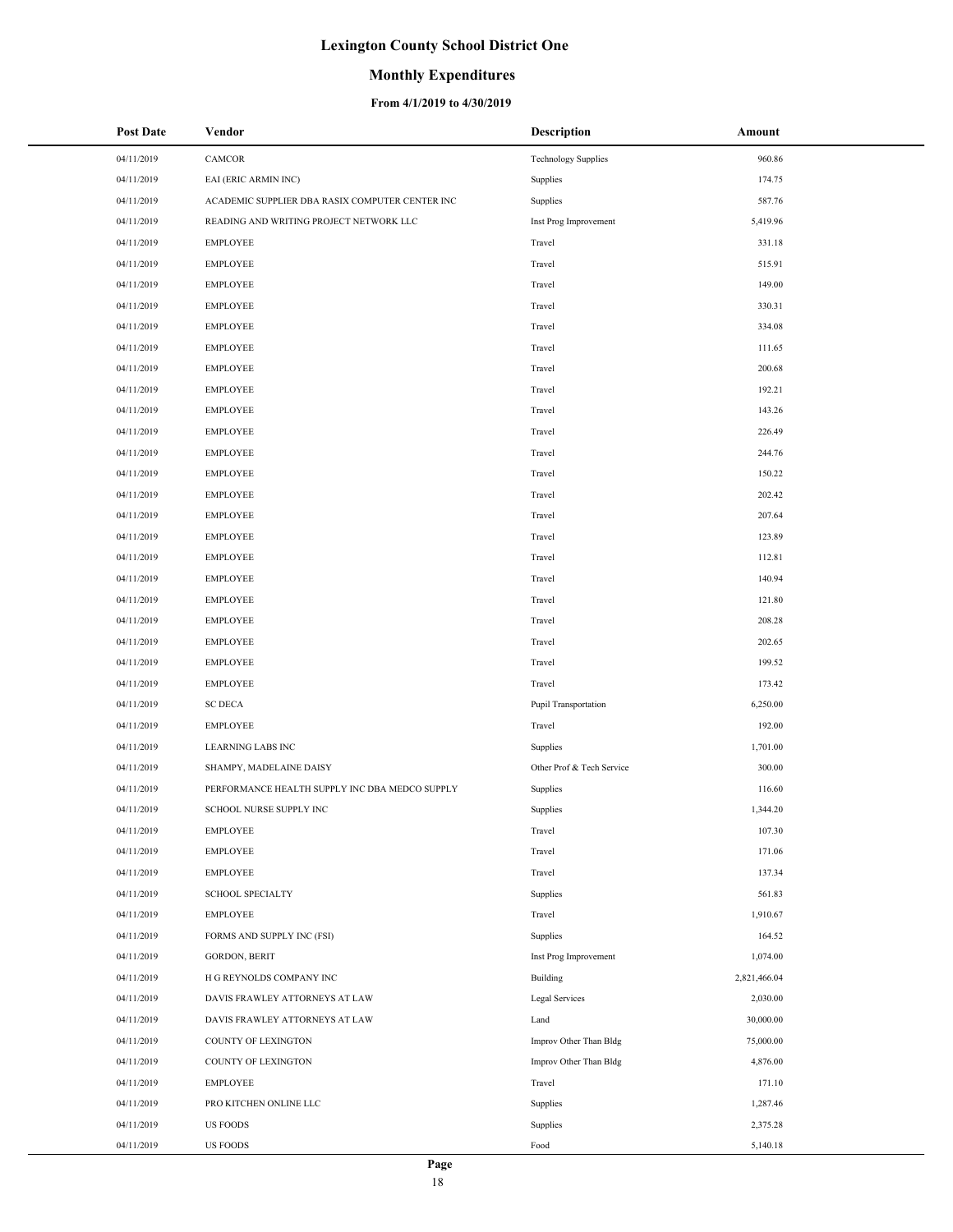### **Monthly Expenditures**

| <b>Post Date</b> | Vendor                         | Description                   | Amount   |
|------------------|--------------------------------|-------------------------------|----------|
| 04/11/2019       | <b>US FOODS</b>                | Commodity Distribution Charge | 359.80   |
| 04/11/2019       | <b>US FOODS</b>                | Supplies                      | 1,114.74 |
| 04/11/2019       | JENNIEO TURKEY STORE SALES LLC | Food                          | 144.00   |
| 04/11/2019       | <b>US FOODS</b>                | Food                          | 2,079.64 |
| 04/11/2019       | <b>US FOODS</b>                | Commodity Distribution Charge | 548.40   |
| 04/11/2019       | <b>US FOODS</b>                | Supplies                      | 1,023.93 |
| 04/11/2019       | <b>US FOODS</b>                | Food                          | 2,825.68 |
| 04/11/2019       | <b>US FOODS</b>                | Commodity Distribution Charge | 359.80   |
| 04/11/2019       | <b>US FOODS</b>                | Supplies                      | 1,786.51 |
| 04/11/2019       | JENNIEO TURKEY STORE SALES LLC | Food                          | 144.00   |
| 04/11/2019       | <b>US FOODS</b>                | Food                          | 6,404.62 |
| 04/11/2019       | <b>US FOODS</b>                | Commodity Distribution Charge | 248.40   |
| 04/11/2019       | <b>US FOODS</b>                | Supplies                      | 889.51   |
| 04/11/2019       | <b>US FOODS</b>                | Food                          | 1,871.81 |
| 04/11/2019       | <b>US FOODS</b>                | Commodity Distribution Charge | 359.80   |
| 04/11/2019       | <b>US FOODS</b>                | Supplies                      | 628.37   |
| 04/11/2019       | HERSHEYS ICE CREAM             | Food                          | 147.84   |
| 04/11/2019       | JENNIEO TURKEY STORE SALES LLC | Food                          | 144.00   |
| 04/11/2019       | <b>US FOODS</b>                | Food                          | 3,593.34 |
| 04/11/2019       | <b>US FOODS</b>                | Commodity Distribution Charge | 548.40   |
| 04/11/2019       | <b>US FOODS</b>                | Supplies                      | 471.35   |
| 04/11/2019       | <b>US FOODS</b>                | Food                          | 966.26   |
| 04/11/2019       | <b>US FOODS</b>                | Commodity Distribution Charge | 154.20   |
| 04/11/2019       | <b>US FOODS</b>                | Supplies                      | 1,355.48 |
| 04/11/2019       | HERSHEYS ICE CREAM             | Food                          | 115.20   |
| 04/11/2019       | <b>US FOODS</b>                | Food                          | 5,572.24 |
| 04/11/2019       | <b>US FOODS</b>                | Commodity Distribution Charge | 359.80   |
| 04/11/2019       | <b>US FOODS</b>                | Supplies                      | 1,094.69 |
| 04/11/2019       | JENNIEO TURKEY STORE SALES LLC | Food                          | 144.00   |
| 04/11/2019       | <b>US FOODS</b>                | Food                          | 2,478.05 |
| 04/11/2019       | <b>US FOODS</b>                | Commodity Distribution Charge | 548.40   |
| 04/11/2019       | <b>US FOODS</b>                | Supplies                      | 1,921.82 |
| 04/11/2019       | JENNIEO TURKEY STORE SALES LLC | Food                          | 144.00   |
| 04/11/2019       | <b>US FOODS</b>                | Food                          | 8,256.87 |
| 04/11/2019       | <b>US FOODS</b>                | Commodity Distribution Charge | 588.40   |
| 04/11/2019       | <b>US FOODS</b>                | Supplies                      | 1,225.92 |
| 04/11/2019       | JENNIEO TURKEY STORE SALES LLC | Food                          | 144.00   |
| 04/11/2019       | <b>US FOODS</b>                | Food                          | 8,894.11 |
| 04/11/2019       | <b>US FOODS</b>                | Commodity Distribution Charge | 497.00   |
| 04/11/2019       | <b>US FOODS</b>                | Supplies                      | 2,003.50 |
| 04/11/2019       | JENNIEO TURKEY STORE SALES LLC | Food                          | 144.00   |
| 04/11/2019       | <b>US FOODS</b>                | Food                          | 3,042.74 |
| 04/11/2019       | <b>US FOODS</b>                | Commodity Distribution Charge | 548.40   |
| 04/11/2019       | <b>US FOODS</b>                | Supplies                      | 1,540.58 |
| 04/11/2019       | <b>US FOODS</b>                | Food                          | 2,982.84 |
| 04/11/2019       | <b>US FOODS</b>                | Commodity Distribution Charge | 359.80   |
| 04/11/2019       | PRO KITCHEN ONLINE LLC         | Supplies                      | 294.55   |
| 04/11/2019       | <b>US FOODS</b>                | Supplies                      | 1,712.15 |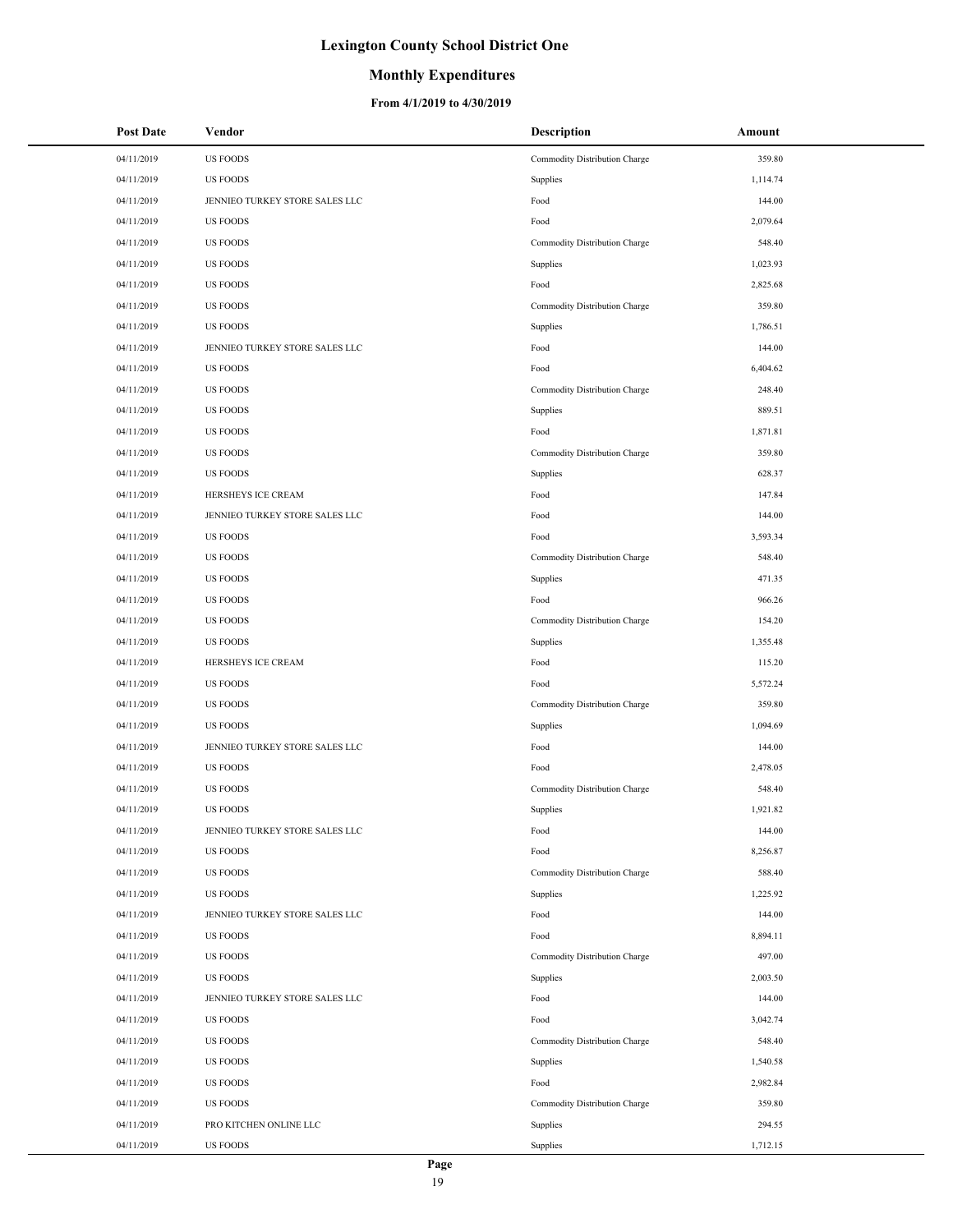### **Monthly Expenditures**

| <b>Post Date</b> | Vendor                         | <b>Description</b>            | Amount    |
|------------------|--------------------------------|-------------------------------|-----------|
| 04/11/2019       | <b>US FOODS</b>                | Food                          | 12,475.84 |
| 04/11/2019       | <b>US FOODS</b>                | Commodity Distribution Charge | 359.80    |
| 04/11/2019       | <b>US FOODS</b>                | Supplies                      | 923.47    |
| 04/11/2019       | JENNIEO TURKEY STORE SALES LLC | Food                          | 108.00    |
| 04/11/2019       | <b>US FOODS</b>                | Food                          | 3,460.19  |
| 04/11/2019       | <b>US FOODS</b>                | Commodity Distribution Charge | 588.40    |
| 04/11/2019       | <b>US FOODS</b>                | Supplies                      | 1,113.10  |
| 04/11/2019       | <b>US FOODS</b>                | Food                          | 4,803.52  |
| 04/11/2019       | <b>US FOODS</b>                | Commodity Distribution Charge | 359.80    |
| 04/11/2019       | <b>US FOODS</b>                | Supplies                      | 1,248.21  |
| 04/11/2019       | <b>US FOODS</b>                | Food                          | $-70.48$  |
| 04/11/2019       | <b>US FOODS</b>                | Commodity Distribution Charge | 359.80    |
| 04/11/2019       | <b>US FOODS</b>                | Supplies                      | 833.12    |
| 04/11/2019       | HERSHEYS ICE CREAM             | Food                          | 282.84    |
| 04/11/2019       | JENNIEO TURKEY STORE SALES LLC | Food                          | 108.00    |
| 04/11/2019       | <b>US FOODS</b>                | Food                          | 1,771.83  |
| 04/11/2019       | <b>US FOODS</b>                | Commodity Distribution Charge | 548.40    |
| 04/11/2019       | GENERAL SALES COMPANY          | Supplies                      | 2,204.77  |
| 04/11/2019       | <b>US FOODS</b>                | Supplies                      | 1,415.17  |
| 04/11/2019       | HERSHEYS ICE CREAM             | Food                          | 453.36    |
| 04/11/2019       | JENNIEO TURKEY STORE SALES LLC | Food                          | 144.00    |
| 04/11/2019       | <b>US FOODS</b>                | Food                          | 3,780.00  |
| 04/11/2019       | <b>US FOODS</b>                | Commodity Distribution Charge | 548.40    |
| 04/11/2019       | <b>US FOODS</b>                | Supplies                      | 1,180.07  |
| 04/11/2019       | <b>US FOODS</b>                | Food                          | 2,546.26  |
| 04/11/2019       | <b>US FOODS</b>                | Commodity Distribution Charge | 359.80    |
| 04/11/2019       | <b>US FOODS</b>                | Supplies                      | 1,191.74  |
| 04/11/2019       | JENNIEO TURKEY STORE SALES LLC | Food                          | 144.00    |
| 04/11/2019       | <b>US FOODS</b>                | Food                          | 1,529.29  |
| 04/11/2019       | <b>US FOODS</b>                | Commodity Distribution Charge | 542.10    |
| 04/11/2019       | <b>US FOODS</b>                | Supplies                      | 1,295.64  |
| 04/11/2019       | <b>US FOODS</b>                | Food                          | 4,109.72  |
| 04/11/2019       | <b>US FOODS</b>                | Commodity Distribution Charge | 359.80    |
| 04/11/2019       | <b>US FOODS</b>                | Supplies                      | 952.92    |
| 04/11/2019       | JENNIEO TURKEY STORE SALES LLC | Food                          | 144.00    |
| 04/11/2019       | <b>US FOODS</b>                | Food                          | 2,520.89  |
| 04/11/2019       | <b>US FOODS</b>                | Commodity Distribution Charge | 548.40    |
| 04/11/2019       | <b>US FOODS</b>                | Supplies                      | 1,294.50  |
| 04/11/2019       | JENNIEO TURKEY STORE SALES LLC | Food                          | 144.00    |
| 04/11/2019       | <b>US FOODS</b>                | Food                          | 2,264.87  |
| 04/11/2019       | <b>US FOODS</b>                | Commodity Distribution Charge | 548.40    |
| 04/11/2019       | <b>US FOODS</b>                | Supplies                      | 852.87    |
| 04/11/2019       | <b>USA SUPPLY</b>              | Supplies                      | 334.91    |
| 04/11/2019       | JENNIEO TURKEY STORE SALES LLC | Food                          | 108.00    |
| 04/11/2019       | <b>US FOODS</b>                | Food                          | $-132.47$ |
| 04/11/2019       | <b>US FOODS</b>                | Commodity Distribution Charge | 548.40    |
| 04/11/2019       | PRO KITCHEN ONLINE LLC         | Supplies                      | 427.38    |
| 04/11/2019       | <b>US FOODS</b>                | Supplies                      | 718.63    |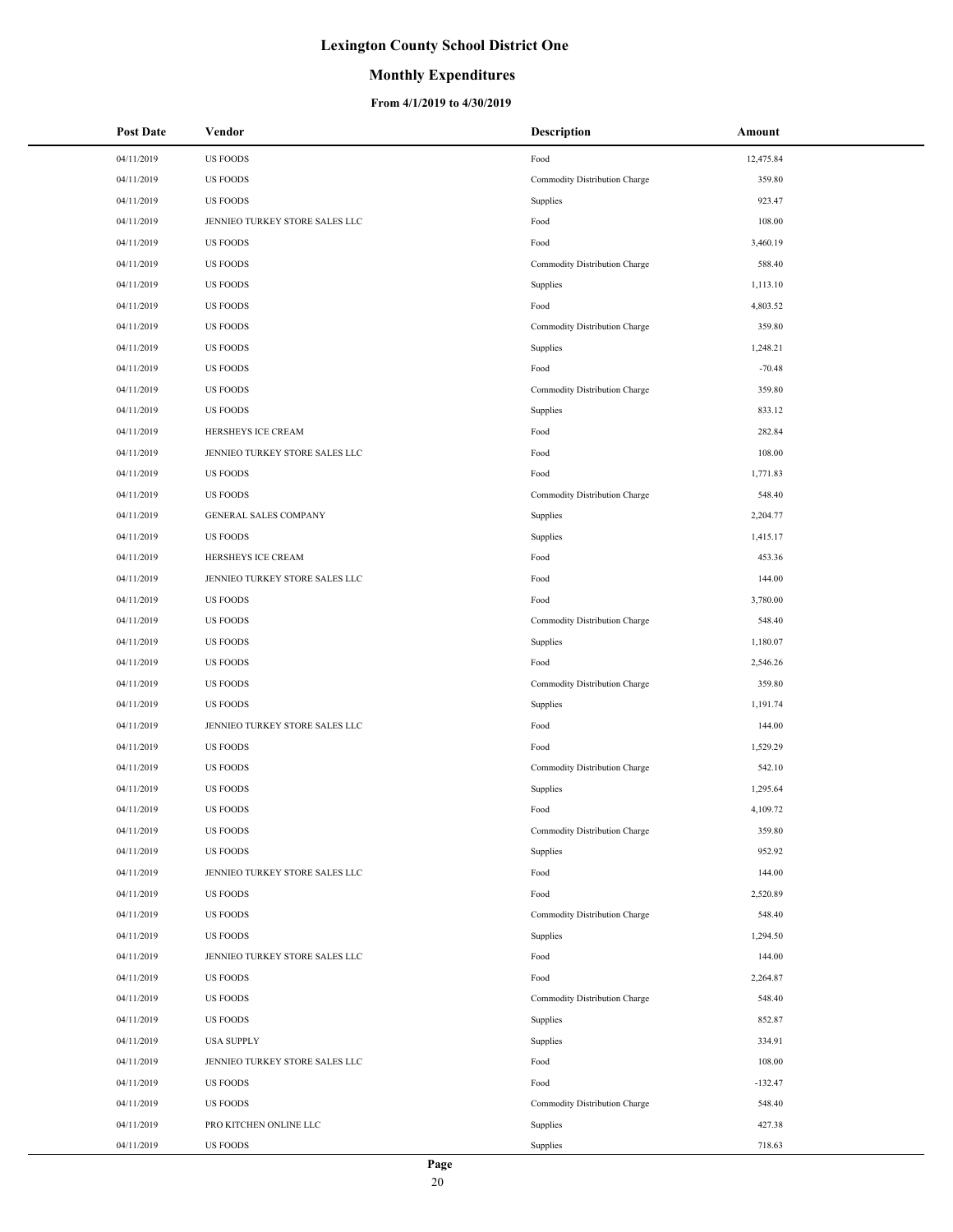### **Monthly Expenditures**

| <b>Post Date</b> | Vendor                               | <b>Description</b>            | Amount   |
|------------------|--------------------------------------|-------------------------------|----------|
| 04/11/2019       | HERSHEYS ICE CREAM                   | Food                          | 264.00   |
| 04/11/2019       | JENNIEO TURKEY STORE SALES LLC       | Food                          | 144.00   |
| 04/11/2019       | <b>US FOODS</b>                      | Food                          | 1,496.31 |
| 04/11/2019       | <b>US FOODS</b>                      | Commodity Distribution Charge | 497.00   |
| 04/11/2019       | <b>US FOODS</b>                      | Supplies                      | 1,931.99 |
| 04/11/2019       | JENNIEO TURKEY STORE SALES LLC       | Food                          | 144.00   |
| 04/11/2019       | <b>US FOODS</b>                      | Food                          | 4,977.66 |
| 04/11/2019       | <b>US FOODS</b>                      | Commodity Distribution Charge | 548.40   |
| 04/11/2019       | <b>US FOODS</b>                      | Supplies                      | 1,273.38 |
| 04/11/2019       | <b>US FOODS</b>                      | Food                          | 2,335.17 |
| 04/11/2019       | <b>US FOODS</b>                      | Commodity Distribution Charge | 359.80   |
| 04/11/2019       | PRO KITCHEN ONLINE LLC               | Supplies                      | 801.88   |
| 04/11/2019       | <b>US FOODS</b>                      | Supplies                      | 1,871.27 |
| 04/11/2019       | <b>US FOODS</b>                      | Food                          | 6,151.95 |
| 04/11/2019       | <b>US FOODS</b>                      | Commodity Distribution Charge | 359.80   |
| 04/11/2019       | <b>US FOODS</b>                      | Supplies                      | 883.71   |
| 04/11/2019       | JENNIEO TURKEY STORE SALES LLC       | Food                          | 108.00   |
| 04/11/2019       | <b>US FOODS</b>                      | Food                          | 4,316.77 |
| 04/11/2019       | <b>US FOODS</b>                      | Commodity Distribution Charge | 548.40   |
| 04/11/2019       | SMARTPHONE MEDIC LLC                 | Pupil Activity                | 3,803.00 |
| 04/11/2019       | SMARTPHONE MEDIC LLC                 | Pupil Activity                | 1,194.00 |
| 04/11/2019       | SMARTPHONE MEDIC LLC                 | Pupil Activity                | 3,360.00 |
| 04/11/2019       | SMARTPHONE MEDIC LLC                 | Pupil Activity                | 298.00   |
| 04/11/2019       | SMARTPHONE MEDIC LLC                 | Pupil Activity                | 198.00   |
| 04/11/2019       | SMARTPHONE MEDIC LLC                 | Pupil Activity                | 297.00   |
| 04/11/2019       | SMARTPHONE MEDIC LLC                 | Pupil Activity                | 995.00   |
| 04/11/2019       | SMARTPHONE MEDIC LLC                 | Pupil Activity                | 995.00   |
| 04/11/2019       | SMARTPHONE MEDIC LLC                 | Pupil Activity                | 796.00   |
| 04/11/2019       | SMARTPHONE MEDIC LLC                 | Pupil Activity                | 198.00   |
| 04/11/2019       | SMARTPHONE MEDIC LLC                 | Pupil Activity                | 297.00   |
| 04/11/2019       | SMARTPHONE MEDIC LLC                 | Pupil Activity                | 2,782.00 |
| 04/11/2019       | SMARTPHONE MEDIC LLC                 | Pupil Activity                | 1,498.00 |
| 04/11/2019       | APPLE INC                            | Pupil Activity                | 391.62   |
| 04/11/2019       | SMARTPHONE MEDIC LLC                 | Pupil Activity                | 198.00   |
| 04/11/2019       | EMPLOYEE                             | Pupil Activity                | 213.50   |
| 04/11/2019       | <b>SCHOOL SPECIALTY</b>              | Pupil Activity                | 338.45   |
| 04/11/2019       | <b>SCHOLASTIC INC</b>                | Pupil Activity                | 219.06   |
| 04/11/2019       | <b>BOOKSOURCE</b>                    | Pupil Activity                | 5,948.53 |
| 04/11/2019       | ROCKY CREEK ELEMENTARY               | Pupil Activity                | 260.00   |
| 04/11/2019       | В & Н РНОТО                          | Pupil Activity                | 369.13   |
| 04/11/2019       | PEE DEE REGIONAL EMS INC             | Pupil Activity                | 168.00   |
| 04/11/2019       | CAROLINA BIOMEDICAL SERVICES INC     | Pupil Activity                | 215.00   |
| 04/11/2019       | STEWART, JACOB L                     | Pupil Activity                | 100.90   |
| 04/11/2019       | NEWTON, ROBERT                       | Pupil Activity                | 127.70   |
| 04/11/2019       | ENTERPRISE LEASING COMPANY SOUTHEAST | Pupil Activity                | 155.69   |
| 04/11/2019       | WESTWOOD HIGH SCHOOL                 | Pupil Activity                | 150.00   |
| 04/11/2019       | <b>BSN SPORTS</b>                    | Pupil Activity                | 7,443.84 |
| 04/11/2019       | T AND T SPORTS                       | Pupil Activity                | 3,536.19 |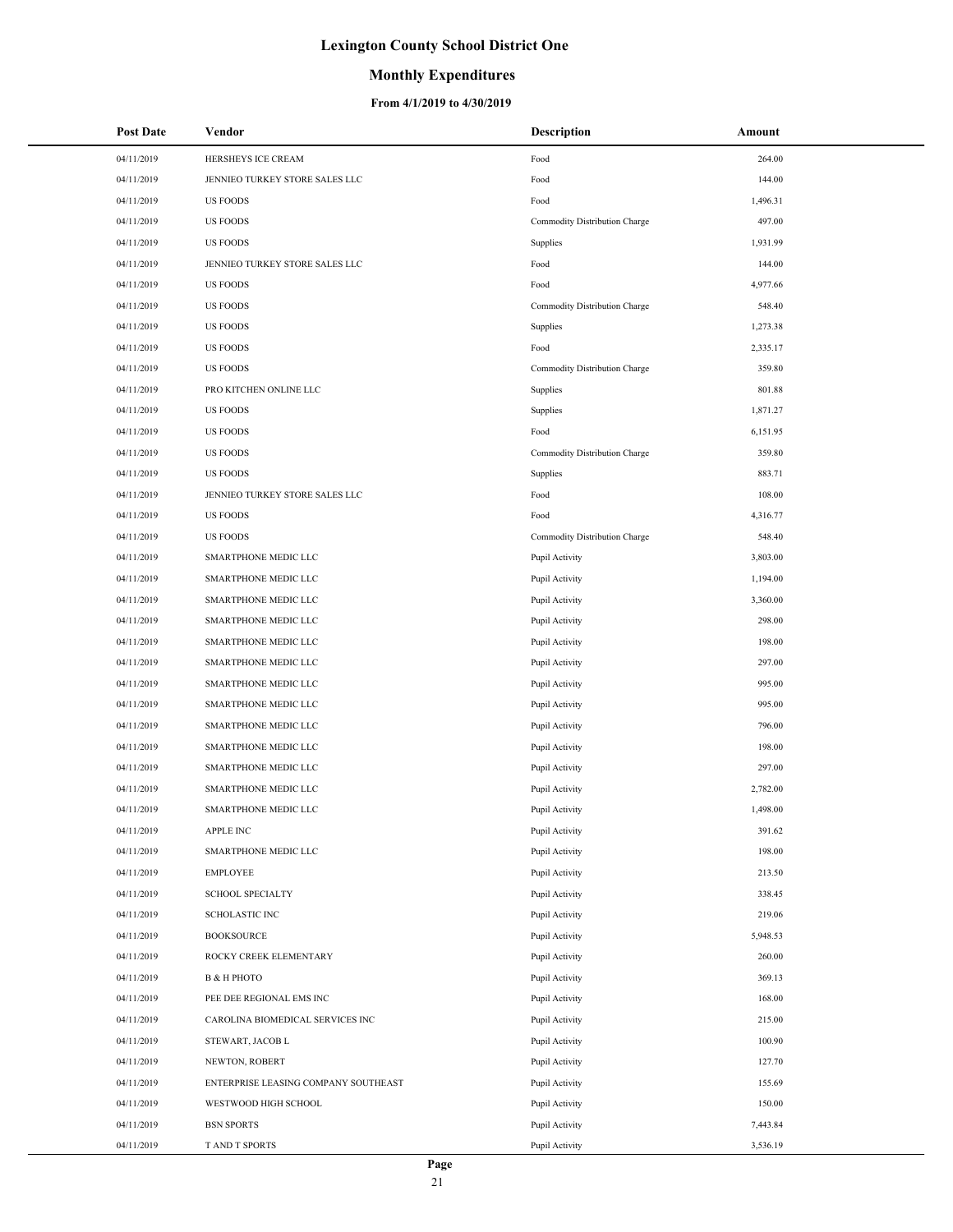### **Monthly Expenditures**

| <b>Post Date</b> | Vendor                          | <b>Description</b>            | Amount    |
|------------------|---------------------------------|-------------------------------|-----------|
| 04/11/2019       | <b>EMPLOYEE</b>                 | Pupil Activity                | 137.50    |
| 04/11/2019       | WILLIAMSON, HOWARD DENTON       | <b>Instructional Services</b> | 500.00    |
| 04/11/2019       | <b>EMPLOYEE</b>                 | Travel                        | 156.24    |
| 04/12/2019       | FORMS AND SUPPLY INC (FSI)      | Supplies                      | 189.09    |
| 04/12/2019       | FORMS AND SUPPLY INC (FSI)      | Supplies                      | 457.46    |
| 04/12/2019       | FORMS AND SUPPLY INC (FSI)      | Supplies                      | 3,152.22  |
| 04/12/2019       | RAPTOR TECHNOLOGIES LLC         | Supplies                      | 600.00    |
| 04/12/2019       | <b>LENOVO US</b>                | <b>Technology Supplies</b>    | 331.70    |
| 04/12/2019       | <b>TEXAS INSTRUMENTS</b>        | Supplies                      | 1,171.06  |
| 04/12/2019       | HP INC                          | <b>Technology Supplies</b>    | 575.66    |
| 04/12/2019       | EDU HEALTHCARE LLC              | Other Prof & Tech Service     | 2,600.00  |
| 04/12/2019       | ROTARY CLUB OF LEXINGTON        | Dues and Fees                 | 180.00    |
| 04/12/2019       | CULLUM SERVICES INC             | Repairs and Maintenance       | 3,455.80  |
| 04/12/2019       | DADE PAPER CO                   | Supplies-Maintenace           | 283.44    |
| 04/12/2019       | FERGUSON ENTERPRISES INC FEI 27 | Supplies-Maintenace           | 507.94    |
| 04/12/2019       | SOUTHEASTERN PAPER GROUP        | Supplies-Maintenace           | 854.63    |
| 04/12/2019       | FERGUSON ENTERPRISES INC FEI 27 | Supplies-Maintenace           | 411.83    |
| 04/12/2019       | <b>INTERSTATE SOLUTIONS</b>     | Supplies-Maintenace           | 186.18    |
| 04/12/2019       | FORMS AND SUPPLY INC (FSI)      | Supplies                      | 578.80    |
| 04/12/2019       | FORMS AND SUPPLY INC (FSI)      | Supplies                      | 427.91    |
| 04/12/2019       | <b>CLEMSON UNIVERSITY</b>       | Inst Prog Improvement         | 10,000.00 |
| 04/12/2019       | W S DARLEY AND COMPANY          | Supplies                      | 1,889.00  |
| 04/12/2019       | NATIONAL FOOD GROUP             | Food                          | 211.20    |
| 04/12/2019       | YANGS 5TH TASTE                 | Food                          | 2,303.04  |
| 04/12/2019       | NATIONAL FOOD GROUP             | Food                          | 571.20    |
| 04/12/2019       | YANGS 5TH TASTE                 | Food                          | 1,139.14  |
| 04/12/2019       | NATIONAL FOOD GROUP             | Food                          | 211.20    |
| 04/12/2019       | YANGS 5TH TASTE                 | Food                          | 2,303.04  |
| 04/12/2019       | NATIONAL FOOD GROUP             | Food                          | 571.20    |
| 04/12/2019       | YANGS 5TH TASTE                 | Food                          | 2,278.28  |
| 04/12/2019       | NATIONAL FOOD GROUP             | Food                          | 211.20    |
| 04/12/2019       | YANGS 5TH TASTE                 | Food                          | 2,303.04  |
| 04/12/2019       | NATIONAL FOOD GROUP             | Food                          | 587.10    |
| 04/12/2019       | YANGS 5TH TASTE                 | Food                          | 2,278.28  |
| 04/12/2019       | YANGS 5TH TASTE                 | Food                          | 697.20    |
| 04/12/2019       | NATIONAL FOOD GROUP             | Food                          | 571.20    |
| 04/12/2019       | YANGS 5TH TASTE                 | Food                          | 2,141.12  |
| 04/12/2019       | NATIONAL FOOD GROUP             | Food                          | 587.10    |
| 04/12/2019       | YANGS 5TH TASTE                 | Food                          | 2,023.02  |
| 04/12/2019       | NATIONAL FOOD GROUP             | Food                          | 587.10    |
| 04/12/2019       | YANGS 5TH TASTE                 | Food                          | 2,023.02  |
| 04/12/2019       | NATIONAL FOOD GROUP             | Food                          | 587.10    |
| 04/12/2019       | YANGS 5TH TASTE                 | Food                          | 1,699.18  |
| 04/12/2019       | NATIONAL FOOD GROUP             | Food                          | 587.10    |
| 04/12/2019       | YANGS 5TH TASTE                 | Food                          | 2,371.62  |
| 04/12/2019       | NATIONAL FOOD GROUP             | Food                          | 571.20    |
| 04/12/2019       | YANGS 5TH TASTE                 | Food                          | 2,141.12  |
| 04/12/2019       | NATIONAL FOOD GROUP             | Food                          | 211.20    |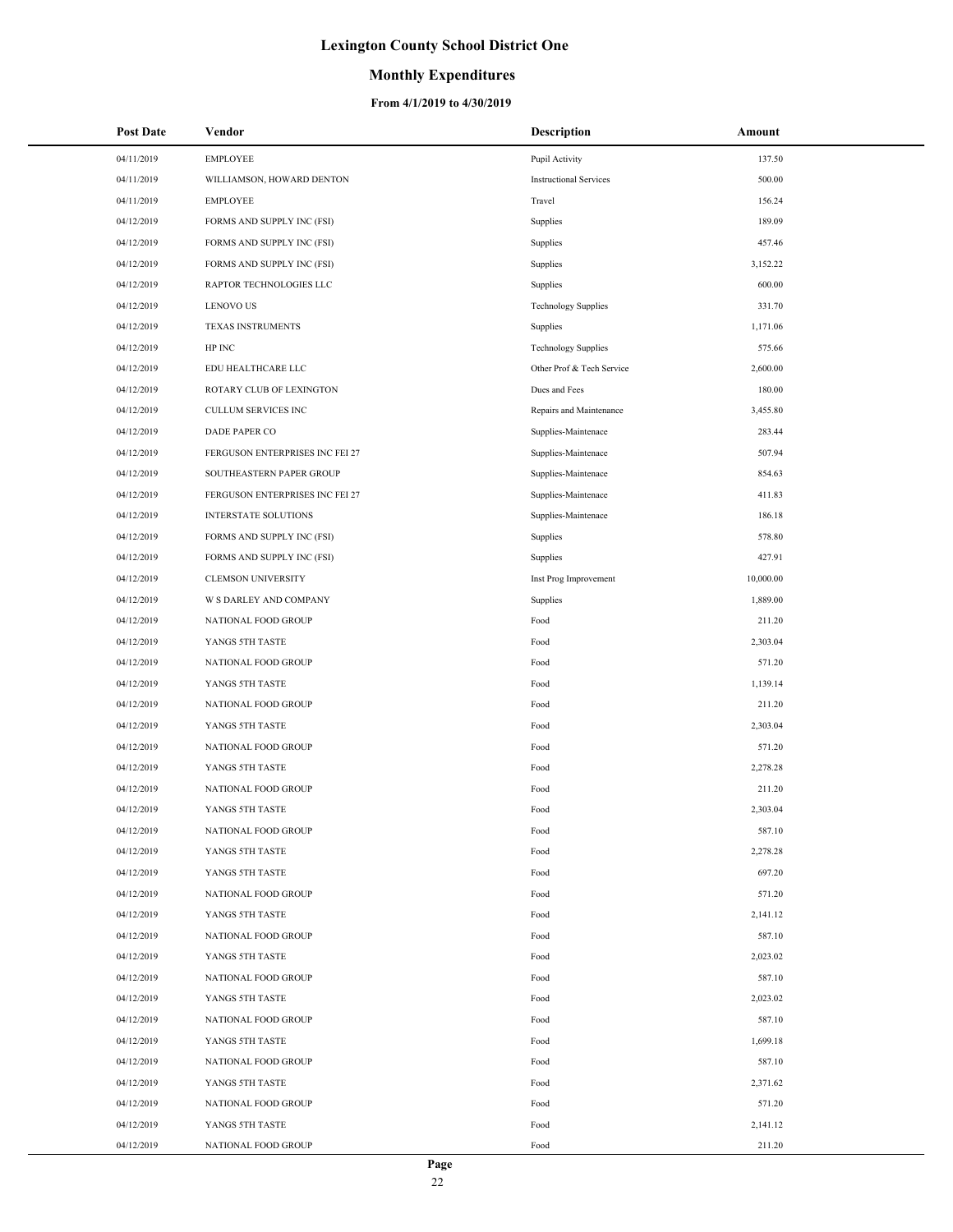### **Monthly Expenditures**

| <b>Post Date</b> | Vendor                                      | Description                   | Amount    |
|------------------|---------------------------------------------|-------------------------------|-----------|
| 04/12/2019       | YANGS 5TH TASTE                             | Food                          | 2,651.64  |
| 04/12/2019       | NATIONAL FOOD GROUP                         | Food                          | 571.20    |
| 04/12/2019       | YANGS 5TH TASTE                             | Food                          | 977.22    |
| 04/12/2019       | NATIONAL FOOD GROUP                         | Food                          | 587.10    |
| 04/12/2019       | YANGS 5TH TASTE                             | Food                          | 2,303.04  |
| 04/12/2019       | NATIONAL FOOD GROUP                         | Food                          | 587.10    |
| 04/12/2019       | YANGS 5TH TASTE                             | Food                          | 2,141.12  |
| 04/12/2019       | NATIONAL FOOD GROUP                         | Food                          | 587.10    |
| 04/12/2019       | YANGS 5TH TASTE                             | Food                          | 1,811.58  |
| 04/12/2019       | NATIONAL FOOD GROUP                         | Food                          | 587.10    |
| 04/12/2019       | YANGS 5TH TASTE                             | Food                          | 1,811.58  |
| 04/12/2019       | NATIONAL FOOD GROUP                         | Food                          | 571.20    |
| 04/12/2019       | YANGS 5TH TASTE                             | Food                          | 2,141.12  |
| 04/12/2019       | NATIONAL FOOD GROUP                         | Food                          | 571.20    |
| 04/12/2019       | YANGS 5TH TASTE                             | Food                          | 2,184.94  |
| 04/12/2019       | NATIONAL FOOD GROUP                         | Food                          | 571.20    |
| 04/12/2019       | YANGS 5TH TASTE                             | Food                          | 2,141.12  |
| 04/12/2019       | HERSHEYS ICE CREAM                          | Food                          | 147.84    |
| 04/12/2019       | NATIONAL FOOD GROUP                         | Food                          | 571.20    |
| 04/12/2019       | YANGS 5TH TASTE                             | Food                          | 2,184.94  |
| 04/12/2019       | NATIONAL FOOD GROUP                         | Food                          | 670.00    |
| 04/12/2019       | YANGS 5TH TASTE                             | Food                          | 2,464.96  |
| 04/12/2019       | HERSHEYS ICE CREAM                          | Food                          | 334.08    |
| 04/12/2019       | NATIONAL FOOD GROUP                         | Food                          | 587.10    |
| 04/12/2019       | YANGS 5TH TASTE                             | Food                          | 977.22    |
| 04/12/2019       | NATIONAL FOOD GROUP                         | Food                          | 587.10    |
| 04/12/2019       | YANGS 5TH TASTE                             | Food                          | 1,885.86  |
| 04/12/2019       | NATIONAL FOOD GROUP                         | Food                          | 587.10    |
| 04/12/2019       | YANGS 5TH TASTE                             | Food                          | 1,885.86  |
| 04/12/2019       | NATIONAL FOOD GROUP                         | Food                          | 571.20    |
| 04/12/2019       | YANGS 5TH TASTE                             | Food                          | 2,141.12  |
| 04/12/2019       | NATIONAL FOOD GROUP                         | Food                          | 211.20    |
| 04/12/2019       | YANGS 5TH TASTE                             | Food                          | 2,464.96  |
| 04/12/2019       | NATIONAL FOOD GROUP                         | Food                          | 571.20    |
| 04/12/2019       | YANGS 5TH TASTE                             | Food                          | 1,537.26  |
| 04/12/2019       | FORMS AND SUPPLY INC (FSI)                  | Pupil Activity                | 3,152.22  |
| 04/12/2019       | APPERSON INC                                | Pupil Activity                | 695.50    |
| 04/12/2019       | <b>BSN SPORTS</b>                           | Pupil Activity                | 1,646.73  |
| 04/12/2019       | THE COLOR SPOT                              | Pupil Activity                | 2,140.00  |
| 04/12/2019       | COOK, CHARLES CHRISTOPHER                   | <b>Instructional Services</b> | 150.00    |
| 04/16/2019       | HENDERSON, VICKY SAYE                       | <b>Instructional Services</b> | 650.00    |
| 04/22/2019       | RENAISSANCE LEARNING                        | Inst Prog Improvement         | 2,900.00  |
| 04/22/2019       | QUAVERMUSIC.COM LLC                         | Software Renewal/Agreemen     | 26,880.00 |
| 04/22/2019       | SC DEPARTMENT OF REVENUE (SALES TAX RETURN) | Software Renewal/Agreemen     | 1,881.60  |
| 04/22/2019       | YMCA OF GREENVILLE                          | Pupil Transportation          | 1,840.00  |
| 04/22/2019       | MUSICIAN SUPPLY                             | Repairs and Maintenance       | 1,758.23  |
| 04/22/2019       | FORMS AND SUPPLY INC (FSI)                  | Supplies                      | 203.13    |
| 04/22/2019       | JONES SCHOOL SUPPLY CO INC                  | Supplies                      | 676.78    |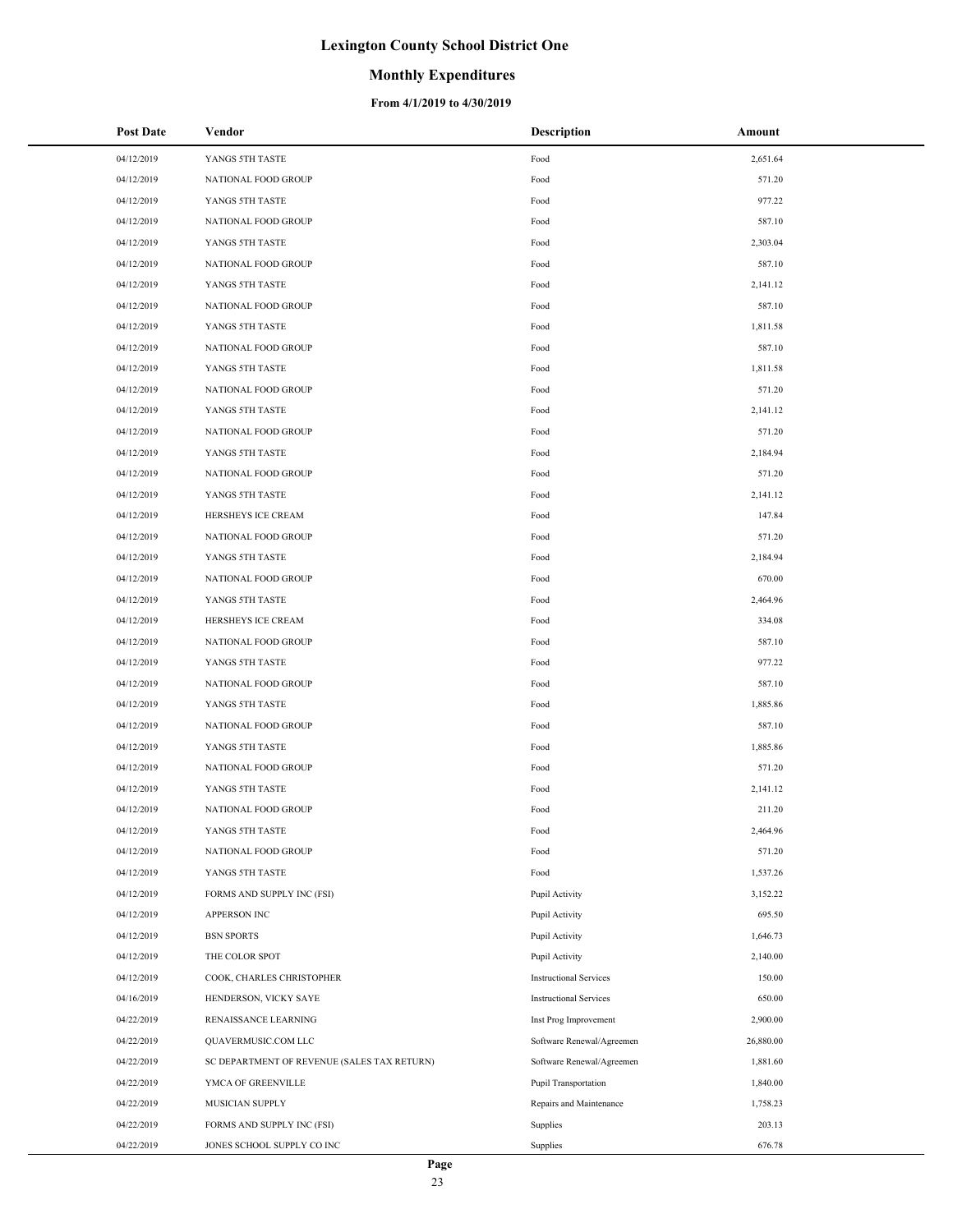## **Monthly Expenditures**

| <b>Post Date</b> | Vendor                                             | <b>Description</b>            | Amount   |
|------------------|----------------------------------------------------|-------------------------------|----------|
| 04/22/2019       | <b>APPLE INC</b>                                   | <b>Technology Supplies</b>    | 1,550.43 |
| 04/22/2019       | POLLOCK COMPANY                                    | Supplies                      | 214.00   |
| 04/22/2019       | <b>BROWN UNIVERSITY</b>                            | Supplies                      | 1,260.00 |
| 04/22/2019       | UNIVERSITY OF SOUTH CAROLINA SUMTER BOOKSTORE      | Supplies                      | 4,920.00 |
| 04/22/2019       | MACHINE AND WELDING SUPPLY CO DBA ARC3 GASES SOUTH | Supplies                      | 826.55   |
| 04/22/2019       | YMCA OF GREENVILLE                                 | Pupil Transportation          | 350.00   |
| 04/22/2019       | <b>APPLIED VIDEO</b>                               | <b>Technology Supplies</b>    | 1,202.15 |
| 04/22/2019       | PINE PRESS OF LEXINGTON INC                        | Printing and Binding          | 400.89   |
| 04/22/2019       | YMCA OF GREENVILLE                                 | Travel-MMGW/HSTW Staff Dev    | 204.00   |
| 04/22/2019       | FORMS AND SUPPLY INC (FSI)                         | Supplies                      | 491.39   |
| 04/22/2019       | <b>BARNES PROPANE</b>                              | Energy                        | 254.54   |
| 04/22/2019       | SMITH AND JONES JANITORIAL SUPPLIES AND EQUIP INC  | Supplies                      | 821.76   |
| 04/22/2019       | SMITH AND JONES JANITORIAL SUPPLIES AND EQUIP INC  | Supplies-Maintenace           | 6,627.05 |
| 04/22/2019       | SMITH AND JONES JANITORIAL SUPPLIES AND EQUIP INC  | Supplies-Maintenace           | 3,058.81 |
| 04/22/2019       | <b>LEBLEU ENTERPRISES</b>                          | Rentals                       | 170.99   |
| 04/22/2019       | HYMAN PAPER CO INC                                 | Supplies-Maintenace           | 207.24   |
| 04/22/2019       | SOUTHEASTERN PAPER GROUP                           | Supplies-Maintenace           | 119.96   |
| 04/22/2019       | MAYER ELECTRIC SUPPLY COMPANY INC                  | Supplies-Maintenace           | 167.05   |
| 04/22/2019       | LEXINGTON PRINTING LLC                             | Printing and Binding          | 110.21   |
| 04/22/2019       | SERVICE PRINTING CO INC                            | Printing and Binding          | 2,119.67 |
| 04/22/2019       | <b>EMPLOYEE</b>                                    | Travel                        | 319.52   |
| 04/22/2019       | LEXINGTON PRINTING LLC                             | Printing and Binding          | 897.73   |
| 04/22/2019       | THE OFFICE PAL INC                                 | Supplies                      | 2,341.74 |
| 04/22/2019       | CDWG ACCT 305089                                   | Software Renewal/Agreemen     | 802.50   |
| 04/22/2019       | SHI (SOFTWARE HOUSE INTN'L)                        | Software Renewal/Agreemen     | 1,307.34 |
| 04/22/2019       | <b>APPLE INC</b>                                   | <b>Technology Supplies</b>    | 1,122.43 |
| 04/22/2019       | SIGNAL TECHNOLOGIES INC                            | <b>Technology Supplies</b>    | 545.00   |
| 04/22/2019       | TELCOM OF SOUTH CAROLINA INC                       | <b>Technology Supplies</b>    | 330.00   |
| 04/22/2019       | SIGNAL TECHNOLOGIES INC                            | <b>Technology Supplies</b>    | 3,820.00 |
| 04/22/2019       | SIGNAL TECHNOLOGIES INC                            | <b>Technology Supplies</b>    | 2,400.00 |
| 04/22/2019       | <b>DELL COMPUTERS</b>                              | <b>Technology Supplies</b>    | 1,498.01 |
| 04/22/2019       | TELCOM OF SOUTH CAROLINA INC                       | <b>Technology Supplies</b>    | 330.00   |
| 04/22/2019       | RR BOOKS LLC                                       | Supplies                      | 276.00   |
| 04/22/2019       | <b>CAPITOL TOURS</b>                               | Pupil Transportation          | 5,709.60 |
| 04/22/2019       | NANCY K PERRY CHILDREN'S SHELTER                   | <b>Instructional Services</b> | 982.50   |
| 04/22/2019       | <b>APPLE INC</b>                                   | <b>Technology Supplies</b>    | 212.93   |
| 04/22/2019       | <b>GROVE MEDICAL</b>                               | Supplies                      | 5,005.85 |
| 04/22/2019       | GENERAL SALES COMPANY                              | Supplies                      | 4,057.97 |
| 04/22/2019       | STANDARD AND POOR'S                                | Dues and Fees                 | 9,750.00 |
| 04/22/2019       | <b>COUNTY OF LEXINGTON</b>                         | Improv Other Than Bldg        | 2,348.00 |
| 04/22/2019       | SMARTPHONE MEDIC LLC                               | Pupil Activity                | 1,498.00 |
| 04/22/2019       | STEVE WEISS MUSIC INC                              | Pupil Activity                | 676.00   |
| 04/22/2019       | <b>APPLE INC</b>                                   | Pupil Activity                | 212.93   |
| 04/22/2019       | DISCOUNT DANCE LLC                                 | Pupil Activity                | 956.34   |
| 04/22/2019       | STROM THURMOND HIGH SCHOOL                         | Pupil Activity                | 300.00   |
| 04/22/2019       | COOK, BLAINE                                       | Pupil Activity                | 102.70   |
| 04/22/2019       | SCYPHERS, WILLIAM F                                | Pupil Activity                | 145.20   |
| 04/22/2019       | SMITH, STEPHEN E                                   | Pupil Activity                | 154.20   |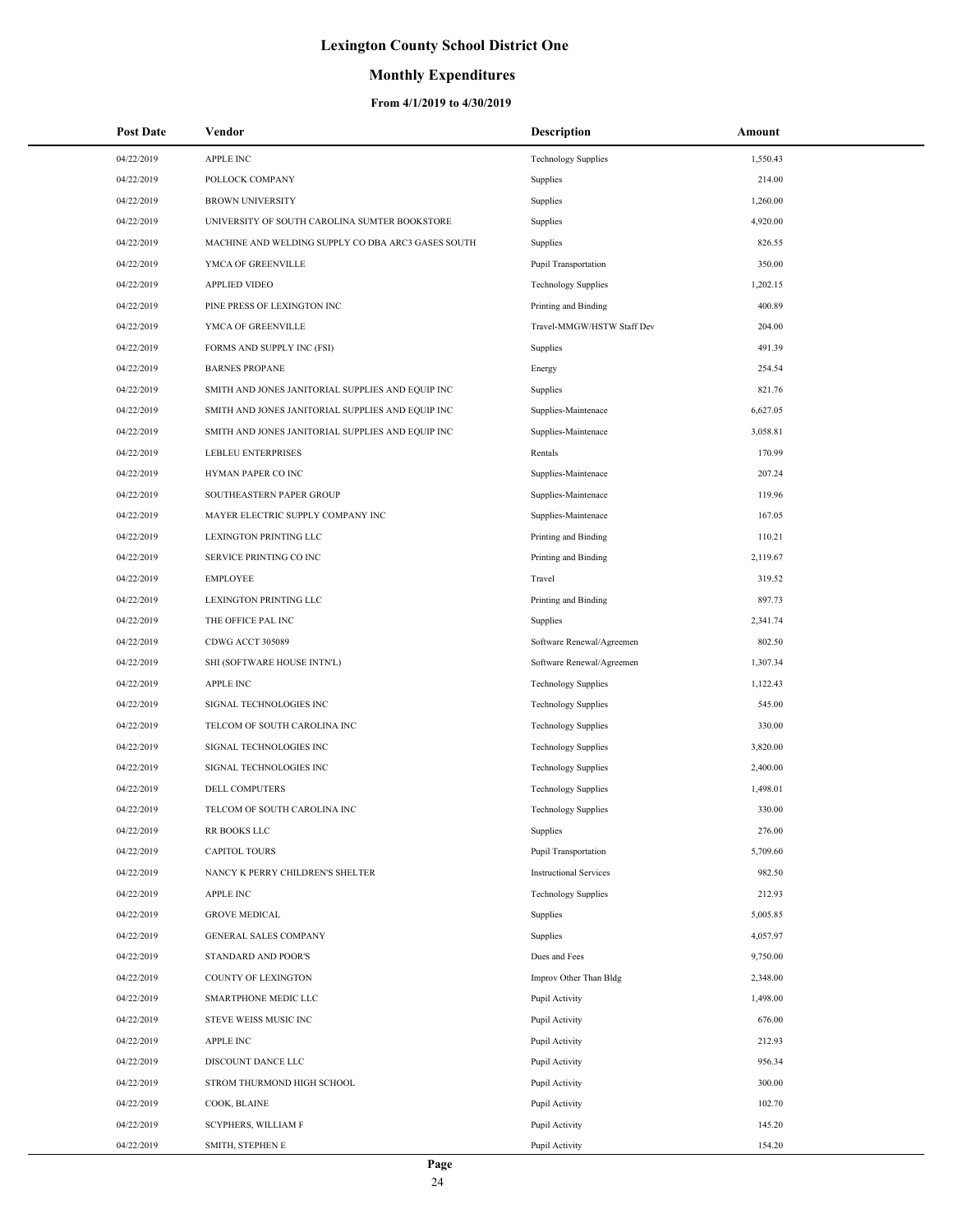### **Monthly Expenditures**

| <b>Post Date</b> | Vendor                                          | <b>Description</b>         | Amount   |
|------------------|-------------------------------------------------|----------------------------|----------|
| 04/22/2019       | FREDERICKS, JOHN R                              | Pupil Activity             | 138.90   |
| 04/22/2019       | RAYSOR, RANDY                                   | Pupil Activity             | 133.50   |
| 04/22/2019       | PEEL, RUSSELL                                   | Pupil Activity             | 108.60   |
| 04/22/2019       | WARD, RANDY B                                   | Pupil Activity             | 108.10   |
| 04/22/2019       | SISK, MICHAEL                                   | Pupil Activity             | 101.80   |
| 04/22/2019       | <b>JANPAK COLUMBIA</b>                          | Pupil Activity             | 108.10   |
| 04/22/2019       | DARNELL, STEVE                                  | Pupil Activity             | 100.20   |
| 04/22/2019       | NEWTON, ROBERT                                  | Pupil Activity             | 115.30   |
| 04/22/2019       | CORREA, ALAN                                    | Pupil Activity             | 142.20   |
| 04/22/2019       | FLICKER, SCOTT                                  | Pupil Activity             | 272.70   |
| 04/22/2019       | MALM, BRADLEY D                                 | Pupil Activity             | 135.00   |
| 04/22/2019       | ROSIER, JOHN                                    | Pupil Activity             | 142.20   |
| 04/22/2019       | PAPPAS, HARRISON                                | Pupil Activity             | 114.70   |
| 04/22/2019       | <b>BSN SPORTS</b>                               | Pupil Activity             | 555.33   |
| 04/22/2019       | HARDEN, MARK A                                  | Pupil Activity             | 204.60   |
| 04/22/2019       | <b>KRAMER, WILLIAM S</b>                        | Pupil Activity             | 140.70   |
| 04/22/2019       | POZSIK, JOSHUA E                                | Pupil Activity             | 132.60   |
| 04/22/2019       | ROYSTER, DEREK SCOTT                            | Pupil Activity             | 133.50   |
| 04/22/2019       | <b>BSN SPORTS</b>                               | Pupil Activity             | 208.65   |
| 04/23/2019       | <b>SCHOOL SPECIALTY</b>                         | Supplies                   | 113.16   |
| 04/23/2019       | DELL COMPUTERS                                  | <b>Technology Supplies</b> | 5,237.66 |
| 04/23/2019       | <b>SCHOOL SPECIALTY</b>                         | Supplies                   | 593.88   |
| 04/23/2019       | CAMCOR                                          | Supplies                   | 376.89   |
| 04/23/2019       | CAMCOR                                          | <b>Technology Supplies</b> | 2,779.86 |
| 04/23/2019       | PINE PRESS OF LEXINGTON INC                     | Printing and Binding       | 1,928.61 |
| 04/23/2019       | MANAGEDPRINT                                    | Supplies                   | 326.35   |
| 04/23/2019       | <b>SCHOOL SPECIALTY</b>                         | Supplies                   | 1,371.98 |
| 04/23/2019       | ACADEMIC SUPPLIER DBA RASIX COMPUTER CENTER INC | Supplies                   | 110.14   |
| 04/23/2019       | THE OFFICE PAL INC                              | Supplies                   | 796.53   |
| 04/23/2019       | TROXELL COMMUNICATIONS INC                      | Supplies                   | 145.52   |
| 04/23/2019       | HYATT PLACE GREENVILLE HAYWOOD                  | Travel                     | 500.64   |
| 04/23/2019       | ACADEMIC SUPPLIER DBA RASIX COMPUTER CENTER INC | Supplies                   | 717.28   |
| 04/23/2019       | PITSCO EDUCATION HEARILY AND COMPANY            | Supplies                   | 888.10   |
| 04/23/2019       | <b>BSN SPORTS</b>                               | Supplies                   | 928.76   |
| 04/23/2019       | PELION HIGH SCHOOL                              | Pupil Transportation       | 300.00   |
| 04/23/2019       | <b>SCHOOL SPECIALTY</b>                         | Supplies                   | 233.27   |
| 04/23/2019       | <b>APPLIED VIDEO</b>                            | Supplies                   | 3,208.91 |
| 04/23/2019       | BOOKER T RICE DBA RICE TOURS LLC                | Pupil Transportation       | 3,400.00 |
| 04/23/2019       | <b>B &amp; H PHOTO</b>                          | Supplies                   | 101.60   |
| 04/23/2019       | ACADEMIC SUPPLIER DBA RASIX COMPUTER CENTER INC | Supplies                   | 502.06   |
| 04/23/2019       | PECKNEL MUSIC CO INC                            | <b>Technology Supplies</b> | 1,187.70 |
| 04/23/2019       | TROXELL COMMUNICATIONS INC                      | <b>Technology Supplies</b> | 631.30   |
| 04/23/2019       | ENTERPRISE LEASING COMPANY SOUTHEAST            | Pupil Transportation       | 207.58   |
| 04/23/2019       | LITTLE JOHNNY LLC                               | Other Prof & Tech Service  | 7,970.00 |
| 04/23/2019       | BOUND TO STAY BOUND BOOKS INC                   | Library Books              | 101.34   |
| 04/23/2019       | PELION HIGH SCHOOL                              | Travel-MMGW/HSTW Staff Dev | 200.00   |
| 04/23/2019       | EMBASSY SUITES AT KINGSTON PLANTATION           | Travel                     | 4,287.36 |
| 04/23/2019       | CATOE'S MOPED SHED INC                          | Supplies-Maintenace        | 149.74   |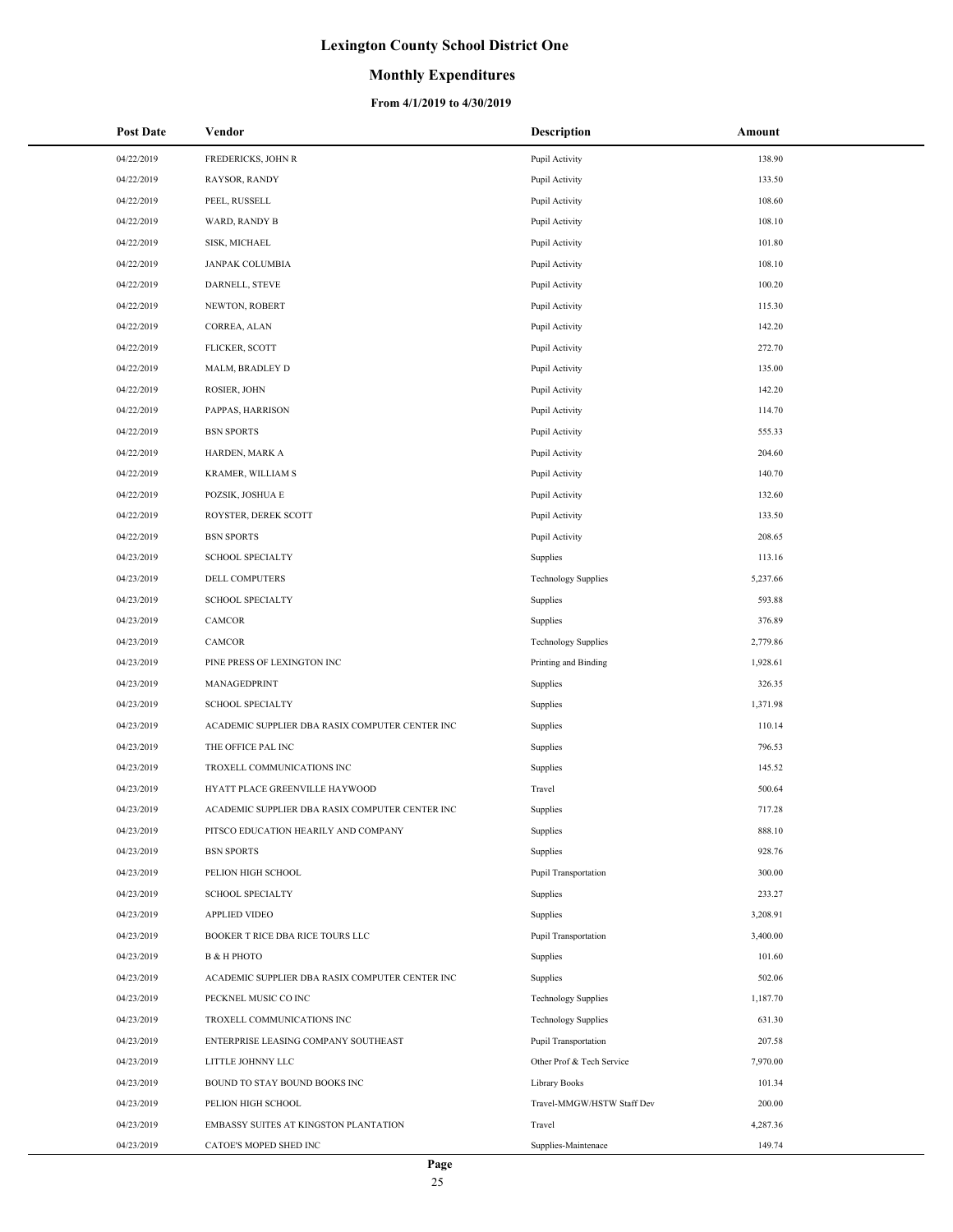### **Monthly Expenditures**

| <b>Post Date</b> | Vendor                                            | <b>Description</b>          | Amount    |
|------------------|---------------------------------------------------|-----------------------------|-----------|
| 04/23/2019       | <b>DADE PAPER CO</b>                              | Supplies-Maintenace         | 317.15    |
| 04/23/2019       | SMITH AND JONES JANITORIAL SUPPLIES AND EQUIP INC | Supplies-Maintenace         | 119.42    |
| 04/23/2019       | <b>BLANCHARD MACHINERY</b>                        | Supplies-Maintenace         | 3,706.03  |
| 04/23/2019       | <b>CARTS PLUS</b>                                 | Supplies-Maintenace         | 571.06    |
| 04/23/2019       | CATOE'S MOPED SHED INC                            | Supplies-Maintenace         | 149.75    |
| 04/23/2019       | SOUTHEASTERN PAPER GROUP                          | Supplies-Maintenace         | 333.84    |
| 04/23/2019       | CATOE'S MOPED SHED INC                            | Supplies-Maintenace         | 149.75    |
| 04/23/2019       | SHERWIN WILLIAMS CO                               | Supplies-Maintenace         | 105.51    |
| 04/23/2019       | CATOE'S MOPED SHED INC                            | Supplies-Maintenace         | 149.74    |
| 04/23/2019       | <b>DADE PAPER CO</b>                              | Supplies-Maintenace         | 277.60    |
| 04/23/2019       | SMITH AND JONES JANITORIAL SUPPLIES AND EQUIP INC | Supplies-Maintenace         | 119.42    |
| 04/23/2019       | SMITH AND JONES JANITORIAL SUPPLIES AND EQUIP INC | Supplies-Maintenace         | 3,836.54  |
| 04/23/2019       | AMERIGAS PROPANE LP                               | Energy                      | 313.68    |
| 04/23/2019       | CATOE'S MOPED SHED INC                            | Supplies-Maintenace         | 149.75    |
| 04/23/2019       | PALMETTO SPORTS FLOORS LLC                        | Repairs and Maintenance     | 4,828.48  |
| 04/23/2019       | <b>BONITZ FLOORING GROUP INC</b>                  | Supplies-Maintenace         | 101.00    |
| 04/23/2019       | PALMETTO PROPANE                                  | Energy                      | 358.48    |
| 04/23/2019       | SOUTHEASTERN PAPER GROUP                          | Supplies-Maintenace         | 1,335.36  |
| 04/23/2019       | SMITH AND JONES JANITORIAL SUPPLIES AND EQUIP INC | Supplies-Maintenace         | 4,168.40  |
| 04/23/2019       | HUBER SUPPLY CO OF LEXINGTON INC                  | Supplies-Maintenace         | 528.93    |
| 04/23/2019       | A Z LAWN MOWER PARTS                              | Supplies-Maintenace         | 122.89    |
| 04/23/2019       | SMITH AND JONES JANITORIAL SUPPLIES AND EQUIP INC | Supplies-Maintenace         | 6,344.19  |
| 04/23/2019       | SOUTHEASTERN PAPER GROUP                          | Supplies-Maintenace         | 462.24    |
| 04/23/2019       | SOUTHEASTERN PAPER GROUP                          | Supplies-Maintenace         | 267.07    |
| 04/23/2019       | TRITEK FIRE AND SECURITY LLC                      | Repairs and Maintenance     | 396.00    |
| 04/23/2019       | SMITH AND JONES JANITORIAL SUPPLIES AND EQUIP INC | Supplies-Maintenace         | 2,385.03  |
| 04/23/2019       | SMITH AND JONES JANITORIAL SUPPLIES AND EQUIP INC | Supplies-Maintenace         | 179.11    |
| 04/23/2019       | SOUTHEASTERN PAPER GROUP                          | Supplies-Maintenace         | 667.68    |
| 04/23/2019       | MAYER ELECTRIC SUPPLY COMPANY INC                 | Supplies-Maintenace         | 668.20    |
| 04/23/2019       | ARRINGTON, LAKISHA                                | <b>Pupil Transportation</b> | 104.00    |
| 04/23/2019       | INTERSTATE TRANSPORTATION EQUIPMENT INC           | Supplies                    | 922.59    |
| 04/23/2019       | ACADEMIC SUPPLIER DBA RASIX COMPUTER CENTER INC   | Supplies                    | 1,398.48  |
| 04/23/2019       | COCOBOLO SOFTWARE LLC                             | Software Renewal/Agreemen   | 249.00    |
| 04/23/2019       | CAMCOR                                            | <b>Technology Supplies</b>  | 5,952.79  |
| 04/23/2019       | TROXELL COMMUNICATIONS INC                        | <b>Technology Supplies</b>  | 20,000.44 |
| 04/23/2019       | <b>APPLE INC</b>                                  | <b>Technology Supplies</b>  | 124.12    |
| 04/23/2019       | <b>APPLE INC</b>                                  | <b>Technology Supplies</b>  | 124.12    |
| 04/23/2019       | <b>APPLE INC</b>                                  | <b>Technology Supplies</b>  | 248.24    |
| 04/23/2019       | <b>APPLE INC</b>                                  | <b>Technology Supplies</b>  | 2,215.97  |
| 04/23/2019       | <b>APPLE INC</b>                                  | <b>Technology Supplies</b>  | 186.18    |
| 04/23/2019       | CAMCOR                                            | <b>Technology Supplies</b>  | 1,996.60  |
| 04/23/2019       | CAMCOR                                            | <b>Technology Supplies</b>  | 5,237.60  |
| 04/23/2019       | <b>APPLE INC</b>                                  | <b>Technology Supplies</b>  | 248.24    |
| 04/23/2019       | <b>EMPLOYEE</b>                                   | Travel                      | 160.00    |
| 04/23/2019       | <b>ENABLING DEVICES</b>                           | Supplies                    | 151.95    |
| 04/23/2019       | PORKCHOP PRODUCTIONS                              | Other Prof & Tech Service   | 500.00    |
| 04/23/2019       | CAMCOR                                            | Supplies                    | 1,067.75  |
| 04/23/2019       | <b>APPLE INC</b>                                  | <b>Technology Supplies</b>  | 1,336.43  |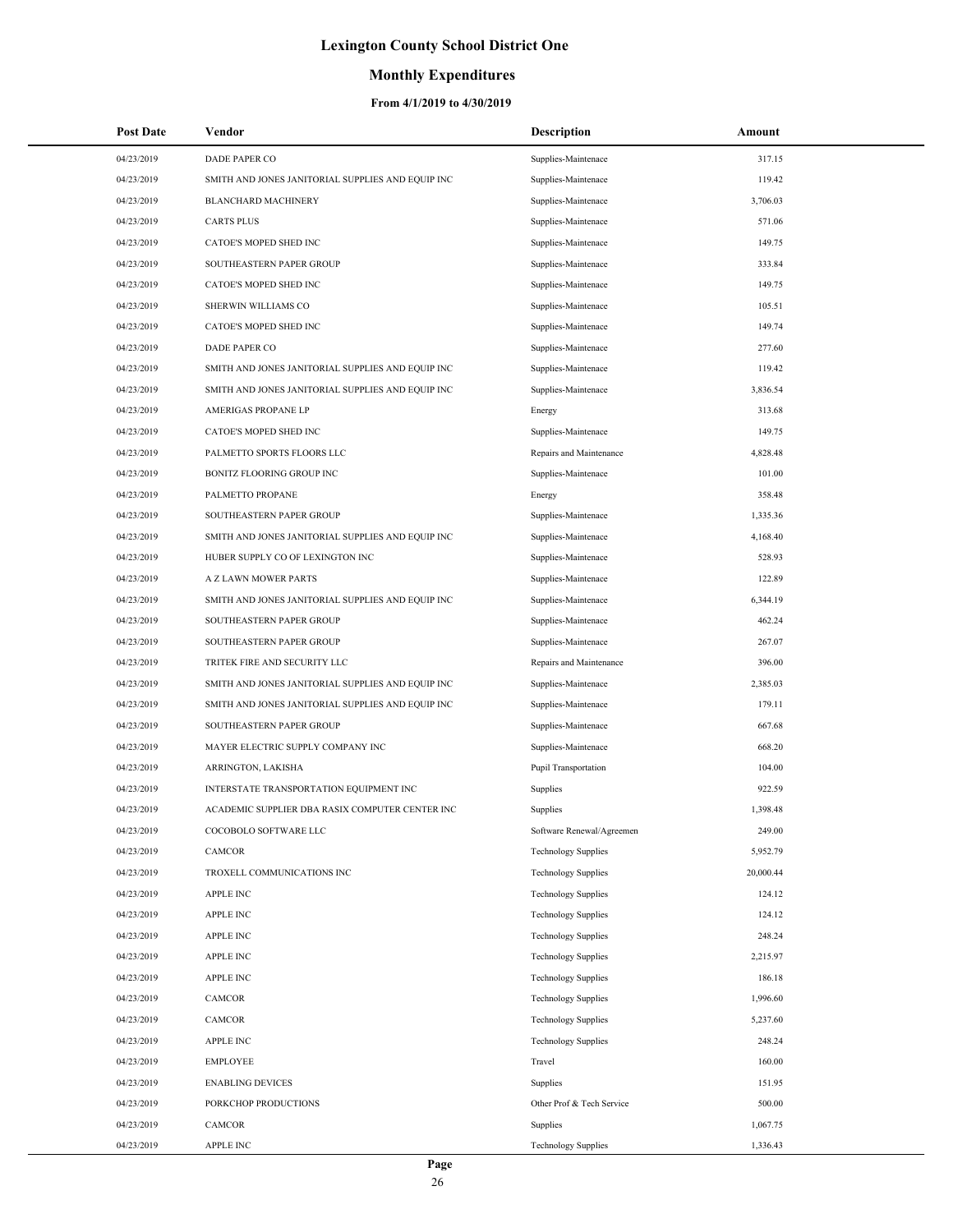## **Monthly Expenditures**

| <b>Post Date</b> | Vendor                                             | <b>Description</b>         | Amount    |
|------------------|----------------------------------------------------|----------------------------|-----------|
| 04/23/2019       | R L BRYAN CO TEXTBOOK DEPOSITORY                   | Supplies                   | 17,935.92 |
| 04/23/2019       | SC DEPARTMENT OF REVENUE (SALES TAX RETURN)        | Supplies                   | 378.82    |
| 04/23/2019       | HENRY SCHEIN INC MEDICAL SPECIAL MARKETS           | Supplies                   | 1,294.73  |
| 04/23/2019       | MCKESSON MEDICAL SURGICAL INC                      | Supplies                   | 1,710.39  |
| 04/23/2019       | HP INC                                             | <b>Technology Supplies</b> | 3,886.67  |
| 04/23/2019       | W S DARLEY AND COMPANY                             | Supplies                   | 2,804.00  |
| 04/23/2019       | MATTER HACKERS INC                                 | <b>Technology Supplies</b> | 512.53    |
| 04/23/2019       | LAKESHORE LEARNING MATERIALS                       | Supplies                   | 963.61    |
| 04/23/2019       | <b>SCHOOL SPECIALTY</b>                            | Supplies                   | 387.67    |
| 04/23/2019       | ESCAPE PLAN COLUMBIA INC                           | Travel                     | 529.00    |
| 04/23/2019       | EXPEDITIONARY LEARNING OUTWARD BOUND INC           | Travel                     | 900.00    |
| 04/23/2019       | CITY ELECTRIC SUPPLY CO                            | Supplies-Maintenace        | 1,949.77  |
| 04/23/2019       | SC DEPARTMENT OF REVENUE (SALES TAX RETURN)        | Sales Tax on Adult Meals   | 3,123.79  |
| 04/23/2019       | <b>HUBERT CO</b>                                   | Supplies                   | 567.74    |
| 04/23/2019       | <b>HUBERT CO</b>                                   | Supplies                   | 4,883.72  |
| 04/23/2019       | SMARTPHONE MEDIC LLC                               | Pupil Activity             | 3,424.00  |
| 04/23/2019       | SMARTPHONE MEDIC LLC                               | Pupil Activity             | 597.00    |
| 04/23/2019       | SMARTPHONE MEDIC LLC                               | Pupil Activity             | 714.00    |
| 04/23/2019       | SMARTPHONE MEDIC LLC                               | Pupil Activity             | 2,996.00  |
| 04/23/2019       | SMARTPHONE MEDIC LLC                               | Pupil Activity             | 597.00    |
| 04/23/2019       | SMARTPHONE MEDIC LLC                               | Pupil Activity             | 199.00    |
| 04/23/2019       | SMARTPHONE MEDIC LLC                               | Pupil Activity             | 995.00    |
| 04/23/2019       | SMARTPHONE MEDIC LLC                               | Pupil Activity             | 149.00    |
| 04/23/2019       | SMARTPHONE MEDIC LLC                               | Pupil Activity             | 149.00    |
| 04/23/2019       | SMARTPHONE MEDIC LLC                               | Pupil Activity             | 2,782.00  |
| 04/23/2019       | SMARTPHONE MEDIC LLC                               | Pupil Activity             | 1,498.00  |
| 04/23/2019       | SMARTPHONE MEDIC LLC                               | Pupil Activity             | 1,220.00  |
| 04/23/2019       | MUSICAL INNOVATIONS                                | Pupil Activity             | 755.31    |
| 04/23/2019       | BARNES AND NOBLE COLLEGE BOOKSELLERS LLC           | Pupil Activity             | 160.00    |
| 04/23/2019       | CDWG ACCT 305089                                   | Pupil Activity             | 347.75    |
| 04/23/2019       | THE TROPHY & AWARDS CENTER                         | Pupil Activity             | 359.53    |
| 04/23/2019       | FELLOWSHIP OF CHRISTIAN ATHLETES                   | Pupil Activity             | 150.00    |
| 04/23/2019       | <b>BSN SPORTS</b>                                  | Pupil Activity             | 642.00    |
| 04/23/2019       | PELION HIGH SCHOOL                                 | Pupil Activity             | 450.00    |
| 04/23/2019       | <b>BSN SPORTS</b>                                  | Pupil Activity             | 160.50    |
| 04/23/2019       | THE TROPHY & AWARDS CENTER                         | Pupil Activity             | 154.08    |
| 04/23/2019       | <b>BSN SPORTS</b>                                  | Pupil Activity             | 428.00    |
| 04/24/2019       | <b>BOOKSOURCE</b>                                  | Supplies                   | 2,949.66  |
| 04/24/2019       | PINE PRESS OF LEXINGTON INC                        | Printing and Binding       | 289.75    |
| 04/24/2019       | <b>BOOKSOURCE</b>                                  | Supplies                   | 2,470.42  |
| 04/24/2019       | LEGO EDUCATION NOTH AMERICA                        | Supplies                   | 864.40    |
| 04/24/2019       | <b>HEINEMANN</b>                                   | Supplies                   | 1,507.90  |
| 04/24/2019       | SC DEPARTMENT OF JUVENILE JUSTICE (FISCAL AFFAIRS) | Tuition-LEA                | 187.34    |
| 04/24/2019       | FORMS AND SUPPLY INC (FSI)                         | Supplies                   | 437.72    |
| 04/24/2019       | PINE PRESS OF LEXINGTON INC                        | Printing and Binding       | 980.55    |
| 04/24/2019       | FORMS AND SUPPLY INC (FSI)                         | Supplies                   | 292.35    |
| 04/24/2019       | <b>BSN SPORTS DBA US GAMES</b>                     | Supplies                   | 1,005.76  |
| 04/24/2019       | FORMS AND SUPPLY INC (FSI)                         | Supplies                   | 945.67    |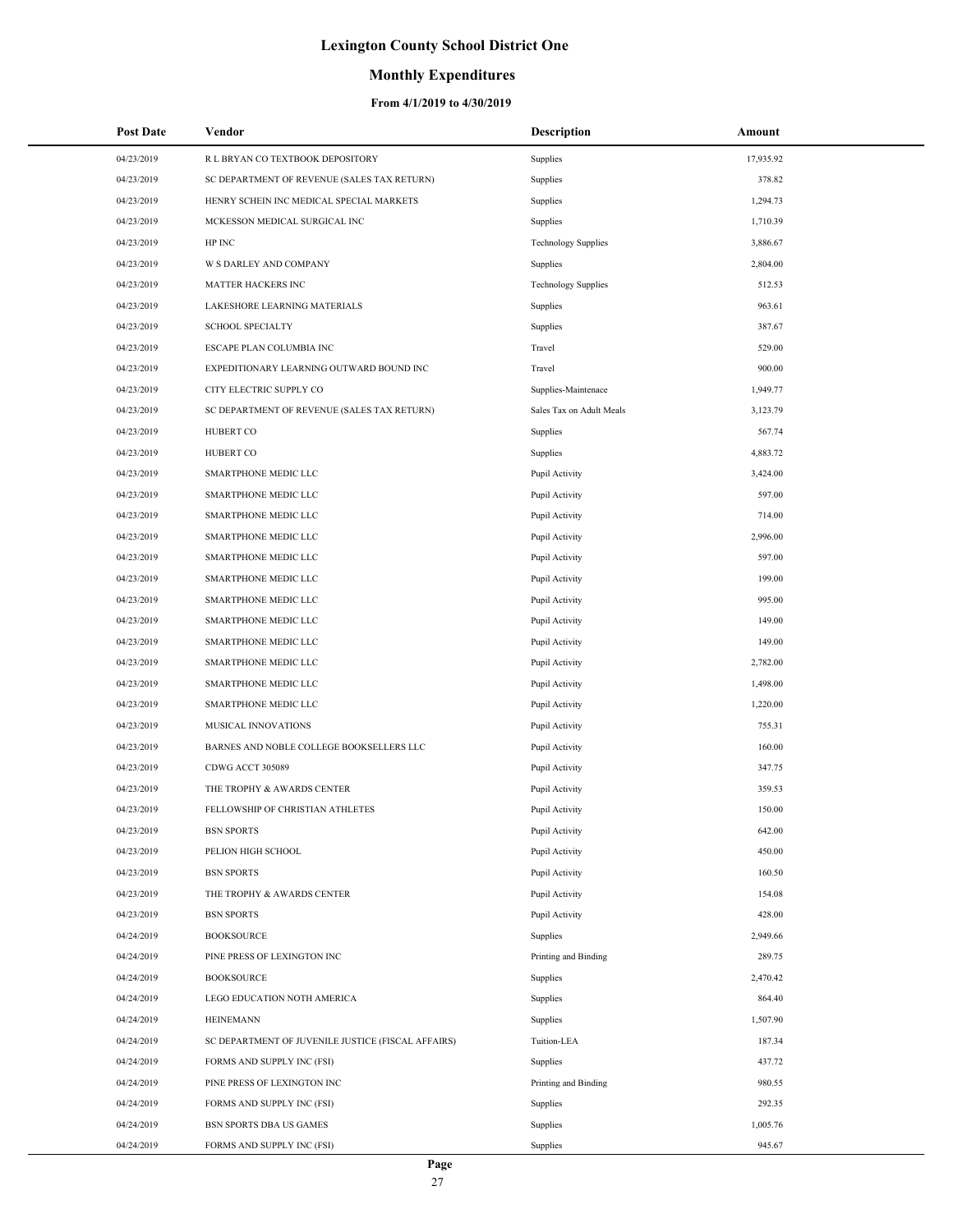## **Monthly Expenditures**

| <b>Post Date</b> | Vendor                                             | <b>Description</b>        | Amount    |
|------------------|----------------------------------------------------|---------------------------|-----------|
| 04/24/2019       | <b>SCHOOL SPECIALTY</b>                            | Supplies                  | 137.05    |
| 04/24/2019       | FORMS AND SUPPLY INC (FSI)                         | Supplies                  | 358.47    |
| 04/24/2019       | <b>BOOKSOURCE</b>                                  | Supplies                  | 2,182.55  |
| 04/24/2019       | <b>SCHOOL SPECIALTY</b>                            | Supplies                  | 753.27    |
| 04/24/2019       | PECKNEL MUSIC CO INC                               | Repairs and Maintenance   | 170.00    |
| 04/24/2019       | JONES SCHOOL SUPPLY CO INC                         | Supplies                  | 547.00    |
| 04/24/2019       | <b>SCHOOL SPECIALTY</b>                            | Supplies                  | 3,989.46  |
| 04/24/2019       | <b>TAND T SPORTS</b>                               | Supplies                  | 695.07    |
| 04/24/2019       | NUIDEA SCHOOL SUPPLY CO                            | Supplies                  | 1,326.80  |
| 04/24/2019       | SOUTHLAND EQUIPMENT SERVICE INC                    | Repairs and Maintenance   | 168.00    |
| 04/24/2019       | MSC INDUSTRIAL SUPPLY CO                           | Supplies                  | 1,113.31  |
| 04/24/2019       | SUPPLEMENTAL HEALTH CARE SERVICES INC              | Other Prof & Tech Service | 2,010.00  |
| 04/24/2019       | SC DEPARTMENT OF JUVENILE JUSTICE (FISCAL AFFAIRS) | Tuition-LEA               | 444.74    |
| 04/24/2019       | PECKNEL MUSIC CO INC                               | Repairs and Maintenance   | 110.00    |
| 04/24/2019       | MUSICIAN SUPPLY                                    | Repairs and Maintenance   | 102.50    |
| 04/24/2019       | FORMS AND SUPPLY INC (FSI)                         | Supplies                  | 132.15    |
| 04/24/2019       | <b>SCHOOL NURSE SUPPLY INC</b>                     | Supplies                  | 109.00    |
| 04/24/2019       | FOLLETT SCHOOL SOLUTIONS INC                       | Library Books             | 2,185.43  |
| 04/24/2019       | CERTIFIED TRANSLATION SERVICES                     | Other Prof & Tech Service | 280.00    |
| 04/24/2019       | GREATER LEXINGTON CHAMBER AND VISTITOR CENTER      | Dues and Fees             | 288.00    |
| 04/24/2019       | FORMS AND SUPPLY INC (FSI)                         | Supplies                  | 189.34    |
| 04/24/2019       | SCE&G                                              | <b>Public Utilities</b>   | 281.22    |
| 04/24/2019       | SCE&G                                              | <b>Public Utilities</b>   | 716.04    |
| 04/24/2019       | CULLUM SERVICES INC                                | Repairs and Maintenance   | 1,950.00  |
| 04/24/2019       | ROSEN APPRAISAL ASSOCIATES                         | Other Prof & Tech Service | 2,800.00  |
| 04/24/2019       | NUIDEA SCHOOL SUPPLY CO                            | Supplies                  | 640.93    |
| 04/24/2019       | LESESNE INDUSTRIES INC                             | Supplies-Maintenace       | 352.78    |
| 04/24/2019       | <b>CULLUM SERVICES INC</b>                         | Repairs and Maintenance   | 4,792.50  |
| 04/24/2019       | SCE&G                                              | <b>Public Utilities</b>   | 475.02    |
| 04/24/2019       | SCE&G                                              | <b>Public Utilities</b>   | 11,046.12 |
| 04/24/2019       | <b>CULLUM SERVICES INC</b>                         | Repairs and Maintenance   | 3,937.50  |
| 04/24/2019       | <b>W W GRAINGER</b>                                | Supplies-Maintenace       | 107.34    |
| 04/24/2019       | SCE&G                                              | <b>Public Utilities</b>   | 7,532.41  |
| 04/24/2019       | SCE&G                                              | <b>Public Utilities</b>   | 19,103.44 |
| 04/24/2019       | CULLUM SERVICES INC                                | Repairs and Maintenance   | 360.00    |
| 04/24/2019       | HYMAN PAPER CO INC                                 | Supplies-Maintenace       | 1,376.45  |
| 04/24/2019       | SCE&G                                              | <b>Public Utilities</b>   | 10,260.98 |
| 04/24/2019       | CULLUM SERVICES INC                                | Repairs and Maintenance   | 1,379.17  |
| 04/24/2019       | CULLUM SERVICES INC                                | Repairs and Maintenance   | 440.63    |
| 04/24/2019       | SMITH AND JONES JANITORIAL SUPPLIES AND EQUIP INC  | Supplies-Maintenace       | 119.54    |
| 04/24/2019       | CULLUM SERVICES INC                                | Repairs and Maintenance   | 2,730.00  |
| 04/24/2019       | CULLUM SERVICES INC                                | Repairs and Maintenance   | 757.50    |
| 04/24/2019       | SCE&G                                              | <b>Public Utilities</b>   | 7,760.58  |
| 04/24/2019       | CULLUM SERVICES INC                                | Repairs and Maintenance   | 1,372.50  |
| 04/24/2019       | SCE&G                                              | <b>Public Utilities</b>   | 5,962.62  |
| 04/24/2019       | CULLUM SERVICES INC                                | Repairs and Maintenance   | 1,355.63  |
| 04/24/2019       | CULLUM SERVICES INC                                | Repairs and Maintenance   | 1,059.38  |
| 04/24/2019       | <b>W W GRAINGER</b>                                | Supplies-Maintenace       | 432.50    |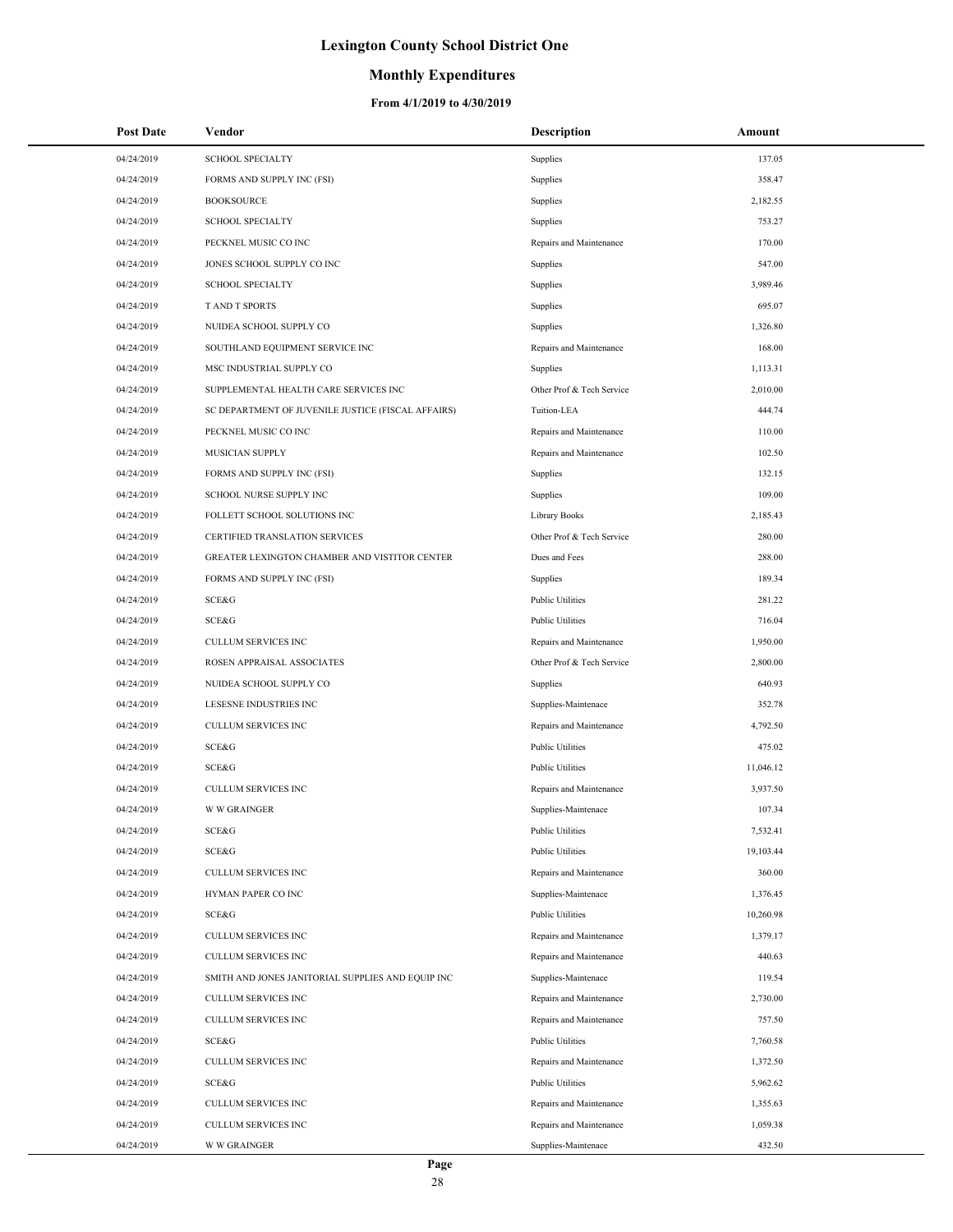## **Monthly Expenditures**

| <b>Post Date</b> | Vendor                                            | <b>Description</b>      | Amount    |
|------------------|---------------------------------------------------|-------------------------|-----------|
| 04/24/2019       | CULLUM SERVICES INC                               | Repairs and Maintenance | 1,331.25  |
| 04/24/2019       | HYMAN PAPER CO INC                                | Supplies-Maintenace     | 832.65    |
| 04/24/2019       | <b>CULLUM SERVICES INC</b>                        | Repairs and Maintenance | 1,792.50  |
| 04/24/2019       | HYMAN PAPER CO INC                                | Supplies-Maintenace     | 1,544.31  |
| 04/24/2019       | SCE&G                                             | <b>Public Utilities</b> | 34,221.49 |
| 04/24/2019       | CULLUM SERVICES INC                               | Repairs and Maintenance | 3,788.54  |
| 04/24/2019       | KRUEGER INTERNATIONAL INC (KI)                    | Supplies-Maintenace     | 200.63    |
| 04/24/2019       | SCE&G                                             | <b>Public Utilities</b> | 6,867.11  |
| 04/24/2019       | CULLUM SERVICES INC                               | Repairs and Maintenance | 1,691.25  |
| 04/24/2019       | SCE&G                                             | <b>Public Utilities</b> | 8,017.58  |
| 04/24/2019       | CULLUM SERVICES INC                               | Repairs and Maintenance | 1,537.50  |
| 04/24/2019       | <b>W W GRAINGER</b>                               | Supplies-Maintenace     | 359.20    |
| 04/24/2019       | SCE&G                                             | <b>Public Utilities</b> | 12,939.53 |
| 04/24/2019       | CULLUM SERVICES INC                               | Repairs and Maintenance | 1,149.38  |
| 04/24/2019       | <b>W W GRAINGER</b>                               | Supplies-Maintenace     | 233.03    |
| 04/24/2019       | SCE&G                                             | <b>Public Utilities</b> | 6,677.25  |
| 04/24/2019       | CULLUM SERVICES INC                               | Repairs and Maintenance | 3,759.33  |
| 04/24/2019       | SMITH AND JONES JANITORIAL SUPPLIES AND EQUIP INC | Supplies-Maintenace     | 132.68    |
| 04/24/2019       | SCE&G                                             | <b>Public Utilities</b> | 2,226.49  |
| 04/24/2019       | <b>CULLUM SERVICES INC</b>                        | Repairs and Maintenance | 2,148.76  |
| 04/24/2019       | GATEWAY SUPPLY CO INC                             | Supplies-Maintenace     | 857.64    |
| 04/24/2019       | HYMAN PAPER CO INC                                | Supplies-Maintenace     | 482.39    |
| 04/24/2019       | MIDCAROLINA ELEC COOP INC                         | <b>Public Utilities</b> | 59,957.00 |
| 04/24/2019       | CULLUM SERVICES INC                               | Repairs and Maintenance | 1,515.00  |
| 04/24/2019       | MURRAY SUPPLY CO                                  | Supplies-Maintenace     | 491.94    |
| 04/24/2019       | CULLUM SERVICES INC                               | Repairs and Maintenance | 1,376.25  |
| 04/24/2019       | CENTRAL POLY BAG CORPORATION                      | Supplies-Maintenace     | 419.44    |
| 04/24/2019       | SCE&G                                             | <b>Public Utilities</b> | 13,529.89 |
| 04/24/2019       | <b>CULLUM SERVICES INC</b>                        | Repairs and Maintenance | 1,530.00  |
| 04/24/2019       | SMITH AND JONES JANITORIAL SUPPLIES AND EQUIP INC | Supplies-Maintenace     | 160.16    |
| 04/24/2019       | SCE&G                                             | <b>Public Utilities</b> | 9,855.49  |
| 04/24/2019       | <b>CULLUM SERVICES INC</b>                        | Repairs and Maintenance | 1,205.60  |
| 04/24/2019       | HYMAN PAPER CO INC                                | Supplies-Maintenace     | 123.50    |
| 04/24/2019       | SCE&G                                             | <b>Public Utilities</b> | 8,041.18  |
| 04/24/2019       | CULLUM SERVICES INC                               | Repairs and Maintenance | 1,276.88  |
| 04/24/2019       | CULLUM SERVICES INC                               | Repairs and Maintenance | 620.62    |
| 04/24/2019       | CULLUM SERVICES INC                               | Repairs and Maintenance | 2,371.88  |
| 04/24/2019       | SMITH AND JONES JANITORIAL SUPPLIES AND EQUIP INC | Supplies-Maintenace     | 113.42    |
| 04/24/2019       | SCE&G                                             | <b>Public Utilities</b> | 9,077.57  |
| 04/24/2019       | CULLUM SERVICES INC                               | Repairs and Maintenance | 1,453.12  |
| 04/24/2019       | HYMAN PAPER CO INC                                | Supplies-Maintenace     | 1,224.16  |
| 04/24/2019       | SCE&G                                             | <b>Public Utilities</b> | 18,898.10 |
| 04/24/2019       | CULLUM SERVICES INC                               | Repairs and Maintenance | 2,437.50  |
| 04/24/2019       | SMITH AND JONES JANITORIAL SUPPLIES AND EQUIP INC | Supplies-Maintenace     | 943.31    |
| 04/24/2019       | SCE&G                                             | <b>Public Utilities</b> | 52,279.73 |
| 04/24/2019       | CULLUM SERVICES INC                               | Repairs and Maintenance | 5,887.50  |
| 04/24/2019       | HYMAN PAPER CO INC                                | Supplies-Maintenace     | 1,030.80  |
| 04/24/2019       | SCE&G                                             | <b>Public Utilities</b> | 8,724.92  |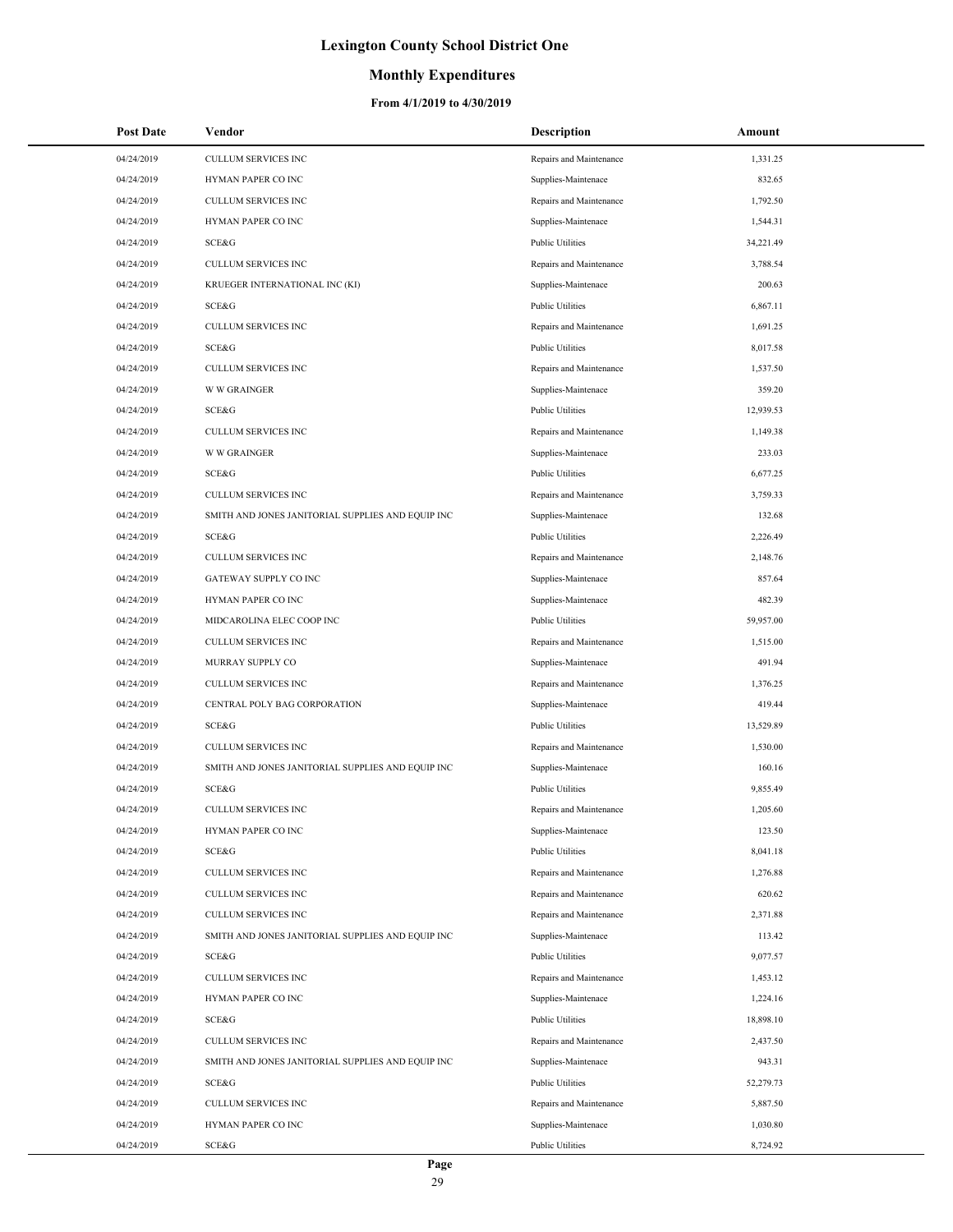### **Monthly Expenditures**

| <b>Post Date</b>         | Vendor                                          | Description                   | Amount    |
|--------------------------|-------------------------------------------------|-------------------------------|-----------|
| 04/24/2019               | <b>CULLUM SERVICES INC</b>                      | Repairs and Maintenance       | 1,453.13  |
| 04/24/2019               | SCE&G                                           | <b>Public Utilities</b>       | 125.69    |
| 04/24/2019               | APPLYA OCCUPATIONAL STRATEGIES                  | Other Prof & Tech Service     | 990.50    |
| 04/24/2019               | POSTMASTER 010 (BULK MAIL)                      | Dues and Fees                 | 235.00    |
| 04/24/2019               | SPLASH OMNIMEDIA LLC                            | Advertising                   | 11,250.00 |
| 04/24/2019               | THE OFFICE PAL INC                              | Supplies                      | 350.31    |
| 04/24/2019               | POLLOCK FINANCIAL SERVICES INC                  | Repairs and Maintenance       | 35,880.24 |
| 04/24/2019               | CAMCOR                                          | <b>Technology Supplies</b>    | 358.72    |
| 04/24/2019               | CAMCOR                                          | <b>Technology Supplies</b>    | 119.57    |
| 04/24/2019               | CAMCOR                                          | <b>Technology Supplies</b>    | 400.45    |
| 04/24/2019               | CAMCOR                                          | <b>Technology Supplies</b>    | 239.15    |
| 04/24/2019               | CAMCOR                                          | <b>Technology Supplies</b>    | 2,803.13  |
| 04/24/2019               | AMTECK COMMUNICATION MANAGEMENT LLC             | <b>Technology Supplies</b>    | 360.00    |
| 04/24/2019               | CAMCOR                                          | <b>Technology Supplies</b>    | 800.90    |
| 04/24/2019               | CAMCOR                                          | <b>Technology Supplies</b>    | 1,584.14  |
| 04/24/2019               | <b>BOOKSOURCE</b>                               | Supplies                      | 14,958.40 |
| 04/24/2019               | PIONEER VALLEY BOOKS                            | Supplies                      | 2,218.00  |
| 04/24/2019               | <b>HEINEMANN</b>                                | Supplies                      | 356.00    |
| 04/24/2019               | FORMS AND SUPPLY INC (FSI)                      | Supplies                      | 267.26    |
| 04/24/2019               | SC DEPARTMENT OF EDCUATION -FINANCE OFFICE      | Other Prof & Tech Service     | 2,820.17  |
| 04/24/2019               | <b>EXPLORELEARNING</b>                          | Software Renewal/Agreemen     | 3,594.00  |
| 04/24/2019               | SC DEPARTMENT OF REVENUE (SALES TAX RETURN)     | Software Renewal/Agreemen     | 251.58    |
| 04/24/2019               | KURTZ BROS DBA BENDER BURKOT                    | Supplies                      | 111.86    |
| 04/24/2019               | FUN EXPRESS LLC                                 | Supplies                      | 280.83    |
| 04/24/2019               | <b>EMPLOYEE</b>                                 | Supplies                      | 275.00    |
| 04/24/2019               | INTERSTATE TRANSPORTATION EQUIPMENT INC         | Vehicles                      | 56,285.00 |
| 04/24/2019               | <b>GRAYBAR ELECTRIC CO INC</b>                  | Supplies-Maintenace           | 791.04    |
| 04/24/2019               | BARNES AND NOBLE COLLEGE BOOKSELLERS LLC        | Pupil Activity                | 320.00    |
| 04/24/2019               | FOLLETT SCHOOL SOLUTIONS INC                    | Pupil Activity                | 1,160.63  |
| 04/24/2019               | BSN SPORTS DBA US GAMES                         | Pupil Activity                | 1,535.16  |
| 04/24/2019               | <b>BSN SPORTS</b>                               | Pupil Activity                | 481.50    |
| 04/24/2019               | AYUB, ZEESHAN A                                 | Pupil Activity                | 109.00    |
| 04/24/2019               | MIDLANDS ACTION PHOTOGRAPHY LLC                 | Pupil Activity                | 1,588.95  |
| 04/24/2019               | PIONEER MANUFACTURING CO                        | Pupil Activity                | 644.35    |
| 04/24/2019               | PALMETTO SPORTS IMAGING LLC                     | Pupil Activity                | 224.70    |
| 04/24/2019               | TURNER, WILLIAM ROBBIE                          | Pupil Activity                | 108.10    |
| 04/24/2019               | CAUGHMAN, MICHAEL                               | Pupil Activity                | 779.40    |
| 04/24/2019               | MANNING, THEODORE                               | Pupil Activity                | 146.10    |
| 04/24/2019               | MCGINTY, CHAD                                   | Pupil Activity                | 120.00    |
|                          |                                                 |                               | 129.90    |
| 04/24/2019<br>04/24/2019 | RICE, CHRISTOPHER                               | Pupil Activity                |           |
|                          | SMITH, JAMES ASHLEY                             | Pupil Activity                | 763.20    |
| 04/24/2019               | TIMMERMAN, EDWARD "NED" LAWSON                  | Pupil Activity                | 135.30    |
| 04/24/2019               | HARVELL, CALI                                   | <b>Instructional Services</b> | 200.00    |
| 04/24/2019               | OAK HAVEN CATERING                              | Other Objects                 | 895.59    |
| 04/25/2019               | <b>SCHOOL SPECIALTY</b>                         | Supplies                      | 416.82    |
| 04/25/2019               | ACADEMIC SUPPLIER DBA RASIX COMPUTER CENTER INC | Supplies                      | 200.94    |
| 04/25/2019               | <b>ACP DIRECT</b>                               | Supplies                      | 360.00    |
| 04/25/2019               | ACADEMIC SUPPLIER DBA RASIX COMPUTER CENTER INC | Supplies                      | 169.80    |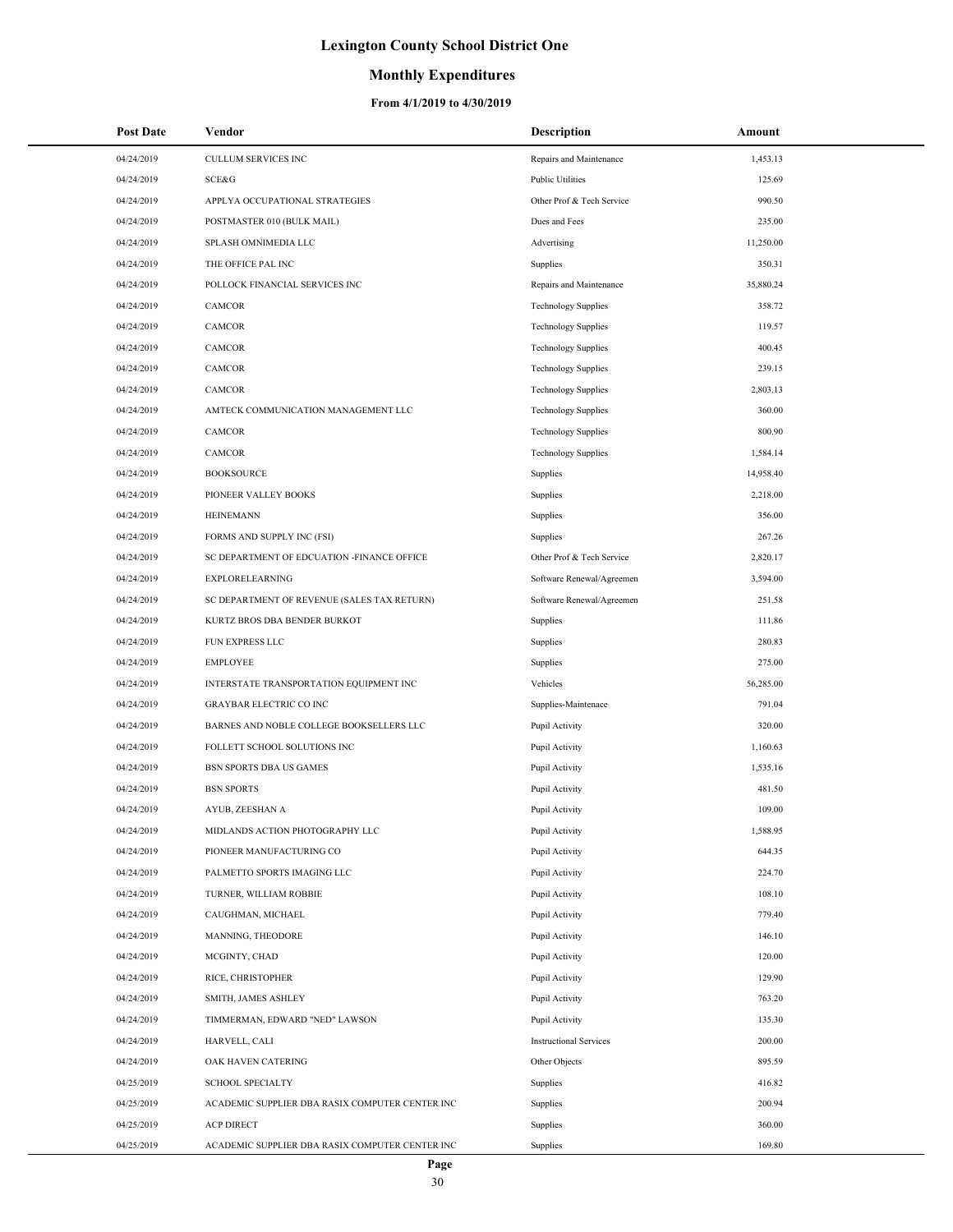### **Monthly Expenditures**

| <b>Post Date</b> | Vendor                                          | Description                | Amount   |
|------------------|-------------------------------------------------|----------------------------|----------|
| 04/25/2019       | <b>SCHOOL SPECIALTY</b>                         | Supplies                   | 789.82   |
| 04/25/2019       | FORMS AND SUPPLY INC (FSI)                      | Supplies                   | 180.53   |
| 04/25/2019       | <b>SCHOOL SPECIALTY</b>                         | Supplies                   | 327.07   |
| 04/25/2019       | RAPTOR TECHNOLOGIES LLC                         | Supplies                   | 200.00   |
| 04/25/2019       | GOPHER SPORT PLAY WITH A PURPOSE MOVING MINDS   | Supplies                   | 847.54   |
| 04/25/2019       | <b>SCHOOL SPECIALTY</b>                         | Supplies                   | 241.34   |
| 04/25/2019       | FORMS AND SUPPLY INC (FSI)                      | Supplies                   | 387.32   |
| 04/25/2019       | <b>TAND T SPORTS</b>                            | Supplies                   | 154.08   |
| 04/25/2019       | <b>SCHOOL SPECIALTY</b>                         | Supplies                   | 230.01   |
| 04/25/2019       | <b>SCHOOL SPECIALTY</b>                         | Supplies                   | 2,434.24 |
| 04/25/2019       | ACADEMIC SUPPLIER DBA RASIX COMPUTER CENTER INC | Supplies                   | 418.48   |
| 04/25/2019       | FORMS AND SUPPLY INC (FSI)                      | Supplies                   | 126.09   |
| 04/25/2019       | HP INC                                          | Supplies                   | 633.44   |
| 04/25/2019       | SCANTRON CORP (FORMS SOFTWARE SCANNER)          | Supplies                   | 1,868.22 |
| 04/25/2019       | <b>EMPLOYEE</b>                                 | Travel                     | 241.40   |
| 04/25/2019       | SARGENT WELCH LLC A VWR CO                      | Supplies                   | 234.12   |
| 04/25/2019       | <b>EMPLOYEE</b>                                 | Travel                     | 253.40   |
| 04/25/2019       | <b>SCHOOL SPECIALTY</b>                         | Supplies                   | 149.61   |
| 04/25/2019       | SOCIAL STUDIES SCHOOL SERVICE                   | Supplies                   | 248.43   |
| 04/25/2019       | THE OFFICE PAL INC                              | Supplies                   | 648.12   |
| 04/25/2019       | <b>LRADAC</b>                                   | Other Prof & Tech Service  | 4,468.70 |
| 04/25/2019       | SPECIALIST ID INC                               | Supplies                   | 124.74   |
| 04/25/2019       | FOLLETT SCHOOL SOLUTIONS INC                    | Library Books              | 180.62   |
| 04/25/2019       | FOLLETT SCHOOL SOLUTIONS INC                    | Library Books              | 1,125.87 |
| 04/25/2019       | <b>EMPLOYEE</b>                                 | Travel                     | 137.00   |
| 04/25/2019       | <b>EMPLOYEE</b>                                 | Travel                     | 137.00   |
| 04/25/2019       | <b>EMPLOYEE</b>                                 | Travel-Teacher Staff Dev   | 179.22   |
| 04/25/2019       | NEXSEN PRUET LLC                                | Legal Services             | 280.00   |
| 04/25/2019       | <b>EMPLOYEE</b>                                 | Travel                     | 414.47   |
| 04/25/2019       | DADE PAPER CO                                   | Supplies-Maintenace        | 1,321.45 |
| 04/25/2019       | SOUTHEASTERN PAPER GROUP                        | Supplies-Maintenace        | 1,121.70 |
| 04/25/2019       | SOUTHEASTERN PAPER GROUP                        | Supplies-Maintenace        | 239.92   |
| 04/25/2019       | HYMAN PAPER CO INC                              | Supplies-Maintenace        | 148.20   |
| 04/25/2019       | <b>SCHOOL SPECIALTY</b>                         | Supplies                   | 210.94   |
| 04/25/2019       | <b>SCHOOL SPECIALTY</b>                         | Supplies                   | 105.47   |
| 04/25/2019       | <b>SCHOOL SPECIALTY</b>                         | Supplies                   | 117.15   |
| 04/25/2019       | <b>EMPLOYEE</b>                                 | Travel                     | 182.04   |
| 04/25/2019       | <b>EMPLOYEE</b>                                 | Travel                     | 273.36   |
| 04/25/2019       | <b>EMPLOYEE</b>                                 | Travel                     | 172.76   |
| 04/25/2019       | <b>EMPLOYEE</b>                                 | Travel                     | 408.32   |
| 04/25/2019       | <b>EMPLOYEE</b>                                 | Travel                     | 188.33   |
| 04/25/2019       | PERFORMANCE HEALTH SUPPLY INC DBA MEDCO SUPPLY  | Supplies                   | 2,242.35 |
| 04/25/2019       | PERFORMANCE HEALTH SUPPLY INC DBA MEDCO SUPPLY  | Equipment - Nonexpendable  | 5,296.64 |
| 04/25/2019       | <b>SCHOOL SPECIALTY</b>                         | Supplies                   | 522.34   |
| 04/25/2019       | KURTZ BROS DBA BENDER BURKOT                    | Supplies                   | 323.00   |
| 04/25/2019       | <b>BOOKSOURCE</b>                               | Supplies                   | 5,359.20 |
| 04/25/2019       | <b>BOOKSOURCE</b>                               | Supplies                   | 341.05   |
| 04/25/2019       | RAPTOR TECHNOLOGIES LLC                         | <b>Technology Supplies</b> | 1,740.00 |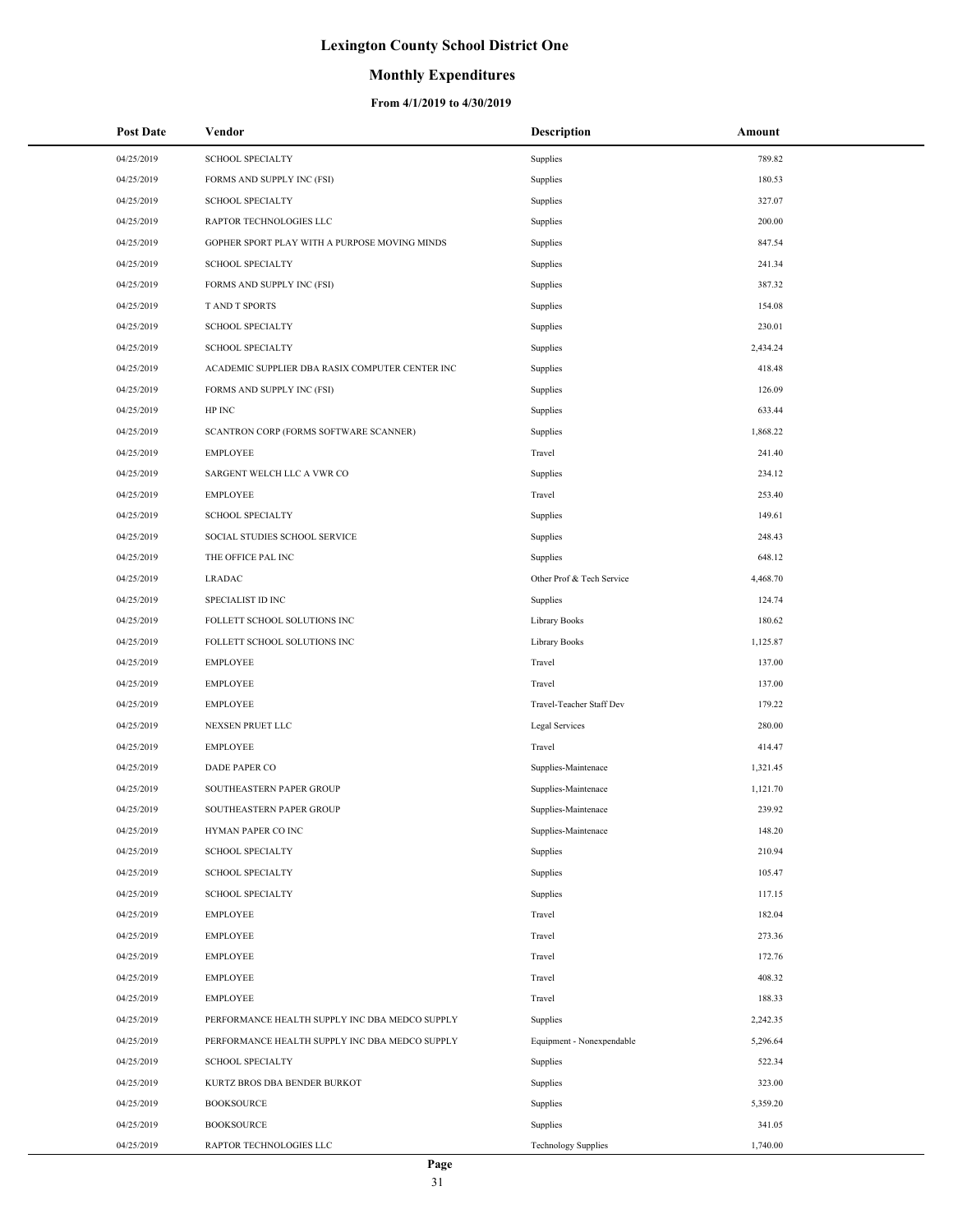### **Monthly Expenditures**

| <b>Post Date</b> | Vendor                                          | <b>Description</b>         | Amount    |
|------------------|-------------------------------------------------|----------------------------|-----------|
| 04/25/2019       | INTERSTATE TRANSPORTATION EQUIPMENT INC         | Vehicles                   | 56,285.00 |
| 04/25/2019       | INTERSTATE TRANSPORTATION EQUIPMENT INC         | Vehicles                   | 56,285.00 |
| 04/25/2019       | INTERSTATE TRANSPORTATION EQUIPMENT INC         | Vehicles                   | 56,285.00 |
| 04/25/2019       | INTERSTATE TRANSPORTATION EQUIPMENT INC         | Vehicles                   | 56,285.00 |
| 04/25/2019       | <b>EMPLOYEE</b>                                 | Travel                     | 321.90    |
| 04/25/2019       | <b>EMPLOYEE</b>                                 | Travel                     | 212.63    |
| 04/25/2019       | FORMS AND SUPPLY INC (FSI)                      | Pupil Activity             | 240.11    |
| 04/25/2019       | <b>APPLE INC</b>                                | Pupil Activity             | 4,435.15  |
| 04/25/2019       | <b>GILMAN GEAR</b>                              | Pupil Activity             | 888.82    |
| 04/25/2019       | <b>SCHOOL SPECIALTY</b>                         | Supplies                   | 287.93    |
| 04/25/2019       | HIGHLIGHTS CONSUMER SERVICES INC                | Supplies                   | 788.00    |
| 04/26/2019       | <b>SCHOLASTIC INC</b>                           | Supplies                   | 136.50    |
| 04/26/2019       | <b>HEINEMANN</b>                                | Supplies                   | 587.20    |
| 04/26/2019       | <b>SIGN A RAMA</b>                              | Supplies                   | 267.36    |
| 04/26/2019       | KURTZ BROS DBA BENDER BURKOT                    | Supplies                   | 258.00    |
| 04/26/2019       | ADVANCED COLLABORATIVE SOLUTIONS                | Inst Prog Improvement      | 1,046.99  |
| 04/26/2019       | FORMS AND SUPPLY INC (FSI)                      | Supplies                   | 5,249.65  |
| 04/26/2019       | <b>CAROWINDS</b>                                | Pupil Transportation       | 5,416.50  |
| 04/26/2019       | CHALLENGE TOWERS INC                            | Other Prof & Tech Service  | 1,544.30  |
| 04/26/2019       | <b>BLICK ART MATERIALS LLC</b>                  | Supplies                   | 458.19    |
| 04/26/2019       | <b>CAMCOR</b>                                   | Supplies                   | 1,114.90  |
| 04/26/2019       | <b>MATH4SALE INC</b>                            | Supplies                   | 2,030.86  |
| 04/26/2019       | <b>CAMCOR</b>                                   | <b>Technology Supplies</b> | 833.04    |
| 04/26/2019       | SOMETHING BORROWED LLC                          | Rentals                    | 3,028.10  |
| 04/26/2019       | FORMS AND SUPPLY INC (FSI)                      | Supplies                   | 275.10    |
| 04/26/2019       | POLLOCK COMPANY                                 | Supplies                   | 2,140.00  |
| 04/26/2019       | CAMCOR                                          | <b>Technology Supplies</b> | 766.43    |
| 04/26/2019       | DRAFTING EQUIPMENT WAREHOUSE                    | Supplies                   | 718.50    |
| 04/26/2019       | ACADEMIC SUPPLIER DBA RASIX COMPUTER CENTER INC | Supplies                   | 929.23    |
| 04/26/2019       | FORMS AND SUPPLY INC (FSI)                      | Supplies                   | 1,264.47  |
| 04/26/2019       | <b>SCHOOL SPECIALTY</b>                         | Supplies                   | 117.42    |
| 04/26/2019       | ACADEMIC SUPPLIER DBA RASIX COMPUTER CENTER INC | Supplies                   | 836.64    |
| 04/26/2019       | BRIGHTSPARK TRAVEL INC                          | Pupil Transportation       | 331.50    |
| 04/26/2019       | ENTERPRISE LEASING COMPANY SOUTHEAST            | Pupil Transportation       | 207.58    |
| 04/26/2019       | BRIGHTSPARK TRAVEL INC                          | Travel                     | 1,146.00  |
| 04/26/2019       | <b>JW PEPPER</b>                                | Supplies                   | 303.85    |
| 04/26/2019       | MUSICAL INNOVATIONS                             | Supplies                   | 734.02    |
| 04/26/2019       | SOCIAL STUDIES SCHOOL SERVICE                   | Supplies                   | 275.40    |
| 04/26/2019       | SARGENT WELCH LLC A VWR CO                      | Supplies                   | 197.86    |
| 04/26/2019       | ACADEMIC SUPPLIER DBA RASIX COMPUTER CENTER INC | Supplies                   | 377.32    |
| 04/26/2019       | THE OFFICE PAL INC                              | Supplies                   | 102.82    |
| 04/26/2019       | MACGILL & CO                                    | Supplies                   | 379.95    |
| 04/26/2019       | DODGE LEARNING RESOURCES                        | Supplies                   | 8,062.69  |
| 04/26/2019       | SC DEPARTMENT OF REVENUE (SALES TAX RETURN)     | Supplies                   | 546.76    |
| 04/26/2019       | EDUCATORSHANDBOOK.COM                           | Software Renewal/Agreemen  | 698.00    |
| 04/26/2019       | CENTRAL POLY BAG CORPORATION                    | Supplies-Maintenace        | 1,758.55  |
| 04/26/2019       | SOUTHEASTERN PAPER GROUP                        | Supplies-Maintenace        | 381.19    |
| 04/26/2019       | CREATING MEMORIES PHOTOGRAPHY                   | Other Prof & Tech Service  | 175.00    |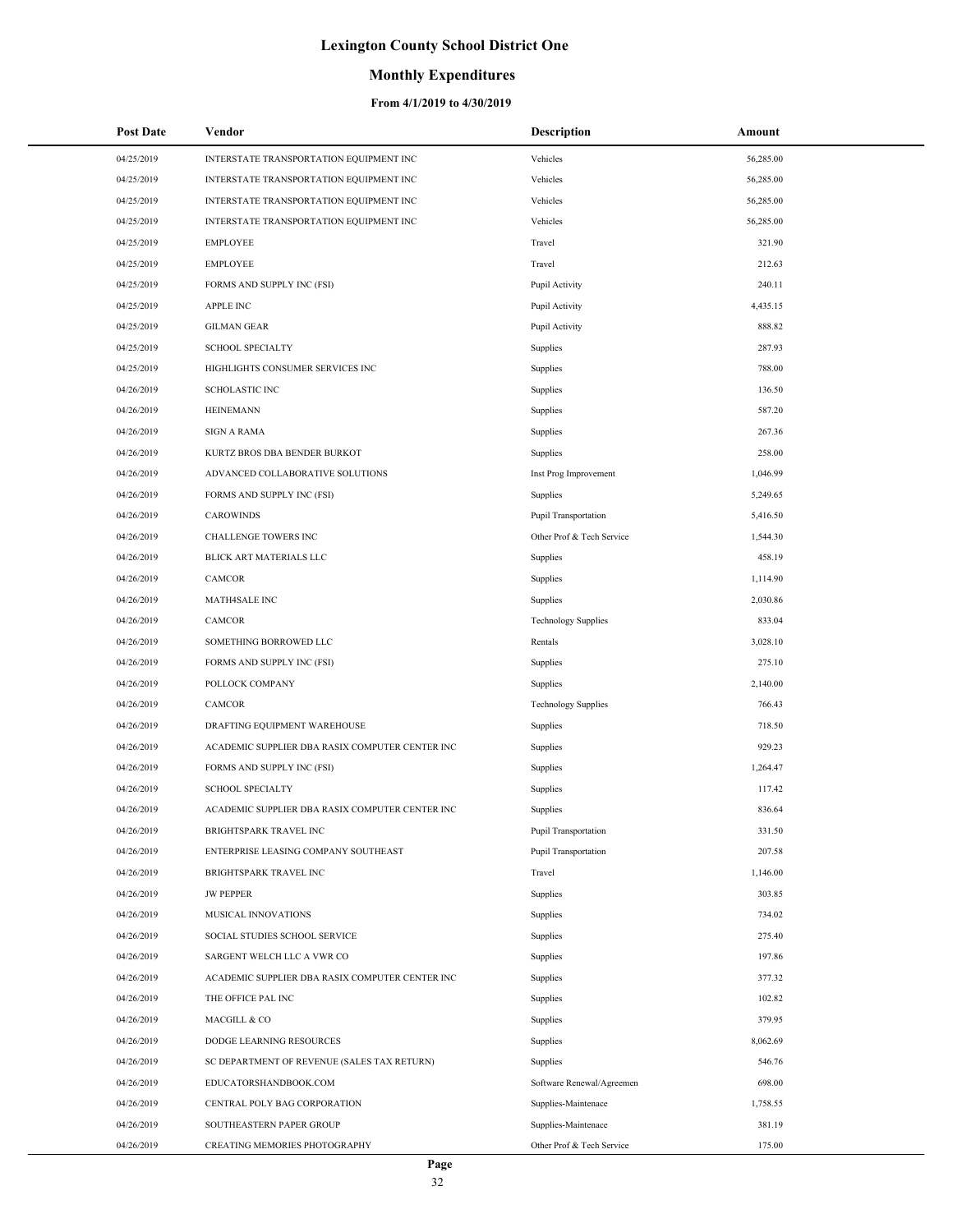## **Monthly Expenditures**

| <b>Post Date</b> | Vendor                                      | <b>Description</b>         | Amount     |
|------------------|---------------------------------------------|----------------------------|------------|
| 04/26/2019       | <b>CAMCOR</b>                               | <b>Technology Supplies</b> | 501.78     |
| 04/26/2019       | SUN SOLUTIONS USA                           | Other Objects              | 1,110.63   |
| 04/26/2019       | <b>CLASSLINK INC</b>                        | Software Renewal/Agreemen  | 79,750.00  |
| 04/26/2019       | SC DEPARTMENT OF REVENUE (SALES TAX RETURN) | Software Renewal/Agreemen  | 5,582.50   |
| 04/26/2019       | <b>DAKTRONICS INC</b>                       | <b>Technology Supplies</b> | 1,177.00   |
| 04/26/2019       | <b>BOOKSOURCE</b>                           | Supplies                   | 14,322.87  |
| 04/26/2019       | <b>NASCO</b>                                | Supplies                   | 147.75     |
| 04/26/2019       | <b>EMPLOYEE</b>                             | Travel                     | 288.14     |
| 04/26/2019       | SC DEPARTMENT OF REVENUE (SALES TAX RETURN) | Supplies                   | 225.78     |
| 04/26/2019       | <b>SCHOOL HEALTH CORP</b>                   | Supplies                   | 3,225.37   |
| 04/26/2019       | <b>LEARNING LABS INC</b>                    | Supplies                   | 6,419.87   |
| 04/26/2019       | KURTZ BROS DBA BENDER BURKOT                | Supplies                   | 1,842.00   |
| 04/26/2019       | <b>SCHOOL SPECIALTY</b>                     | Supplies                   | 102.72     |
| 04/26/2019       | ROUND TOWER TECHNOLOGIES LLC                | <b>Technology Supplies</b> | 102,674.31 |
| 04/26/2019       | BLICK ART MATERIALS LLC                     | Pupil Activity             | 397.93     |
| 04/26/2019       | SMARTPHONE MEDIC LLC                        | Pupil Activity             | 597.00     |
| 04/26/2019       | SMARTPHONE MEDIC LLC                        | Pupil Activity             | 2,354.00   |
| 04/26/2019       | SMARTPHONE MEDIC LLC                        | Pupil Activity             | 396.00     |
| 04/26/2019       | SMARTPHONE MEDIC LLC                        | Pupil Activity             | 4,600.00   |
| 04/26/2019       | SMARTPHONE MEDIC LLC                        | Pupil Activity             | 597.00     |
| 04/26/2019       | SMARTPHONE MEDIC LLC                        | Pupil Activity             | 199.00     |
| 04/26/2019       | SMARTPHONE MEDIC LLC                        | Pupil Activity             | 3,326.00   |
| 04/26/2019       | SMARTPHONE MEDIC LLC                        | Pupil Activity             | 347.00     |
| 04/26/2019       | SOMETHING BORROWED LLC                      | Pupil Activity             | 1,177.00   |
| 04/26/2019       | <b>SCHOOL SPECIALTY</b>                     | Pupil Activity             | 125.83     |
| 04/26/2019       | <b>LEARN BY DOING INC</b>                   | Pupil Activity             | 600.00     |
| 04/26/2019       | WILSON AND ASSOCIATES                       | Pupil Activity             | 850.00     |
| 04/26/2019       | <b>BSN SPORTS</b>                           | Pupil Activity             | 1,471.26   |
| 04/26/2019       | HIGH SCHOOL SPORTS                          | Pupil Activity             | 200.00     |
| 04/26/2019       | WEST FLORENCE HIGH SCHOOL                   | Pupil Activity             | 253.75     |
| 04/26/2019       | ABBOTT, STEVEN M                            | Pupil Activity             | 115.10     |
| 04/26/2019       | YOUNG MENS CHRISTIAN ASSOC OF COLUMBIA SC   | Pupil Activity             | 1,560.00   |
| 04/26/2019       | DUTCH FORK HIGH SCHOOL                      | Pupil Activity             | 455.50     |
| 04/26/2019       | SPRING VALLEY HIGH SCHOOL                   | Pupil Activity             | 266.40     |
| 04/26/2019       | MCDONALD, AMY                               | Pupil Activity             | 272.85     |
| 04/29/2019       | OKAPI EDUCATIONAL PUBLISHING INC            | Supplies-Immersion         | 161.61     |
| 04/29/2019       | OKAPI EDUCATIONAL PUBLISHING INC            | Supplies-Immersion         | 119.03     |
| 04/29/2019       | MUSICIAN SUPPLY                             | Repairs and Maintenance    | 2,274.98   |
| 04/29/2019       | FORMS AND SUPPLY INC (FSI)                  | Supplies                   | 122.43     |
| 04/29/2019       | KAPLAN EARLY LEARNING COMPANY               | Supplies                   | 1,343.90   |
| 04/29/2019       | RAPTOR TECHNOLOGIES LLC                     | Supplies                   | 200.00     |
| 04/29/2019       | FORMS AND SUPPLY INC (FSI)                  | Supplies                   | 966.60     |
| 04/29/2019       | <b>SCHOOL SPECIALTY</b>                     | Supplies                   | 263.98     |
| 04/29/2019       | WILLCOX INC                                 | Pupil Transportation       | 523.20     |
| 04/29/2019       | BLICK ART MATERIALS LLC                     | Supplies                   | 803.09     |
| 04/29/2019       | CAMCOR                                      | Supplies                   | 3,546.93   |
| 04/29/2019       | CENTER FOR ADV & STUDY OF INTRNATIONAL EDUC | Travel                     | 11,770.00  |
| 04/29/2019       | FORMS AND SUPPLY INC (FSI)                  | Supplies                   | 182.14     |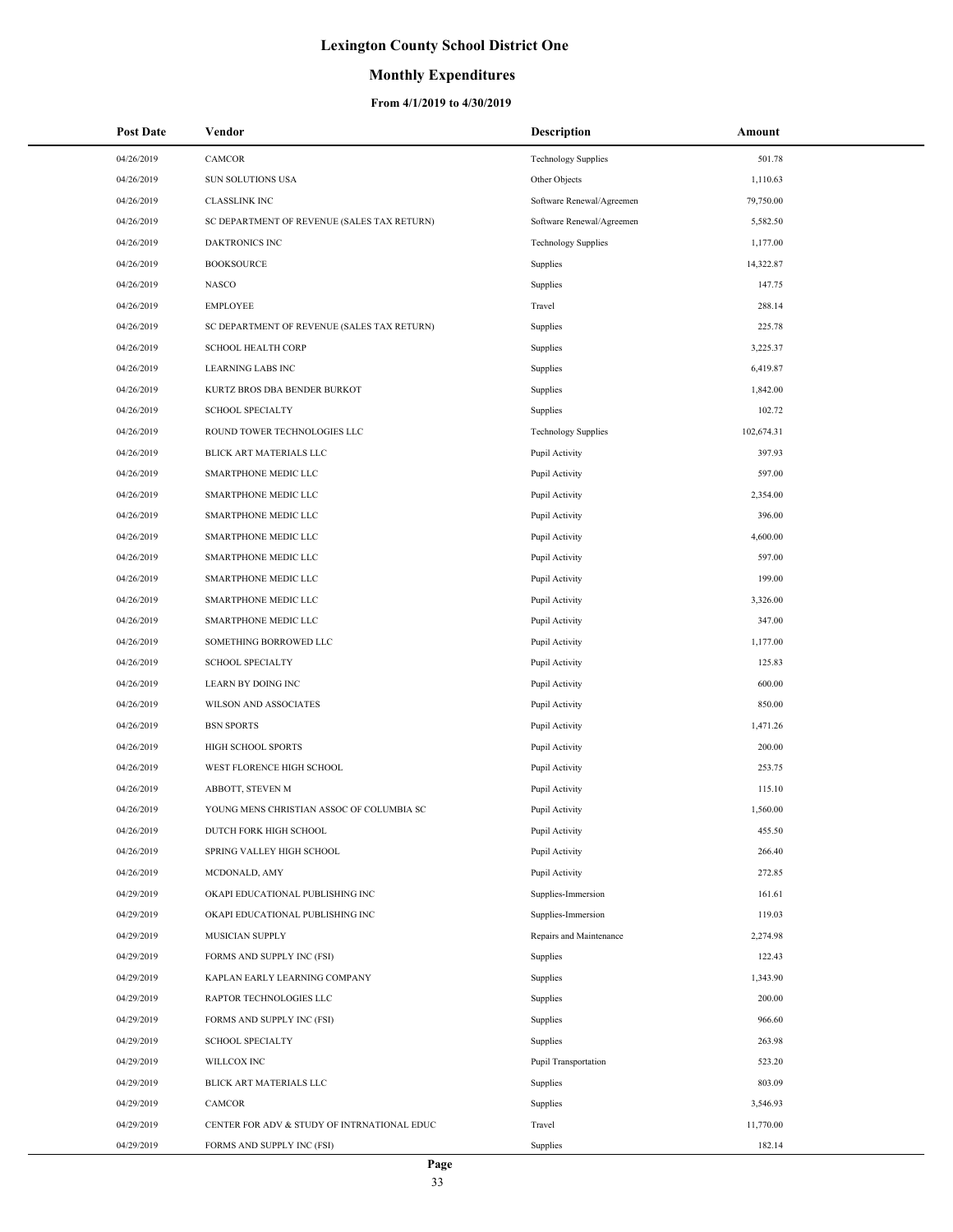### **Monthly Expenditures**

| <b>Post Date</b> | Vendor                                      | <b>Description</b>        | Amount    |
|------------------|---------------------------------------------|---------------------------|-----------|
| 04/29/2019       | NASN (NATIONAL ASSN OF SCHOOL NURSES)       | Travel                    | 3,480.00  |
| 04/29/2019       | MACKIN LIBRARY MEDIA                        | <b>Library Books</b>      | 501.93    |
| 04/29/2019       | CERTIFIED TRANSLATION SERVICES              | Other Prof & Tech Service | 130.00    |
| 04/29/2019       | DODGE LEARNING RESOURCES                    | Supplies                  | 1,052.66  |
| 04/29/2019       | ENTERPRISE LEASING COMPANY SOUTHEAST        | Travel-Teacher Staff Dev  | 467.07    |
| 04/29/2019       | FORMS AND SUPPLY INC (FSI)                  | Supplies                  | 581.53    |
| 04/29/2019       | SCE&G                                       | <b>Public Utilities</b>   | 12,437.45 |
| 04/29/2019       | SCE&G                                       | <b>Public Utilities</b>   | 41,346.71 |
| 04/29/2019       | SCE&G                                       | <b>Public Utilities</b>   | 8,272.07  |
| 04/29/2019       | GILBERTSUMMIT RURAL WATER DISTRICT          | <b>Public Utilities</b>   | 1,580.93  |
| 04/29/2019       | HYMAN PAPER CO INC                          | Supplies-Maintenace       | 736.46    |
| 04/29/2019       | <b>SUBURBAN PROPANE</b>                     | Energy                    | 319.55    |
| 04/29/2019       | GILBERTSUMMIT RURAL WATER DISTRICT          | <b>Public Utilities</b>   | 719.86    |
| 04/29/2019       | <b>INTERSTATE SOLUTIONS</b>                 | Supplies-Maintenace       | 124.12    |
| 04/29/2019       | SCE&G                                       | <b>Public Utilities</b>   | 4,735.05  |
| 04/29/2019       | SCE&G                                       | <b>Public Utilities</b>   | 12,844.56 |
| 04/29/2019       | SCE&G                                       | <b>Public Utilities</b>   | 14,302.61 |
| 04/29/2019       | HYMAN PAPER CO INC                          | Supplies-Maintenace       | 447.57    |
| 04/29/2019       | SOUTHEASTERN PAPER GROUP                    | Supplies-Maintenace       | 308.16    |
| 04/29/2019       | SCE&G                                       | <b>Public Utilities</b>   | 7,057.55  |
| 04/29/2019       | SCE&G                                       | <b>Public Utilities</b>   | 6,806.34  |
| 04/29/2019       | SCE&G                                       | <b>Public Utilities</b>   | 11,344.95 |
| 04/29/2019       | CENTRAL POLY BAG CORPORATION                | Supplies-Maintenace       | 1,270.63  |
| 04/29/2019       | GILBERTSUMMIT RURAL WATER DISTRICT          | <b>Public Utilities</b>   | 455.69    |
| 04/29/2019       | GILBERTSUMMIT RURAL WATER DISTRICT          | <b>Public Utilities</b>   | 36,995.73 |
| 04/29/2019       | SCE&G                                       | <b>Public Utilities</b>   | 2,638.46  |
| 04/29/2019       | SCE&G                                       | <b>Public Utilities</b>   | 151.48    |
| 04/29/2019       | SCE&G                                       | <b>Public Utilities</b>   | 7,130.68  |
| 04/29/2019       | GILBERTSUMMIT RURAL WATER DISTRICT          | <b>Public Utilities</b>   | 511.67    |
| 04/29/2019       | SCE&G                                       | <b>Public Utilities</b>   | 117.03    |
| 04/29/2019       | HYMAN PAPER CO INC                          | Supplies-Maintenace       | 672.94    |
| 04/29/2019       | CENTRAL POLY BAG CORPORATION                | Supplies-Maintenace       | 786.45    |
| 04/29/2019       | FORMS AND SUPPLY INC (FSI)                  | Supplies                  | 1,570.35  |
| 04/29/2019       | <b>CLASSLINK INC</b>                        | Software Renewal/Agreemen | 5,495.00  |
| 04/29/2019       | SC DEPARTMENT OF REVENUE (SALES TAX RETURN) | Software Renewal/Agreemen | 349.65    |
| 04/29/2019       | TRANSNATIONAL CHARTERS CORP                 | Pupil Transportation      | 16,415.00 |
| 04/29/2019       | TRANSNATIONAL CHARTERS CORP                 | Travel                    | 12,210.00 |
| 04/29/2019       | SC DEPARTMENT OF REVENUE (SALES TAX RETURN) | Supplies                  | 155.26    |
| 04/29/2019       | <b>W S DARLEY AND COMPANY</b>               | Supplies                  | 2,218.00  |
| 04/29/2019       | <b>SCHOOL SPECIALTY</b>                     | Supplies                  | 1,217.56  |
| 04/29/2019       | <b>INTERSTATE SOLUTIONS</b>                 | Supplies-Maintenace       | 248.24    |
| 04/29/2019       | <b>US FOODS</b>                             | Supplies                  | 494.03    |
| 04/29/2019       | <b>USA SUPPLY</b>                           | Supplies                  | 274.99    |
| 04/29/2019       | EARTHGRAINS BAKING COMPANIES INC            | Bread                     | 127.65    |
| 04/29/2019       | BORDEN DAIRY CO OF SC LLC                   | Milk                      | 579.41    |
| 04/29/2019       | SENN BROTHERS INC                           | Produce                   | 1,787.53  |
| 04/29/2019       | <b>US FOODS</b>                             | Supplies                  | 295.52    |
| 04/29/2019       | EARTHGRAINS BAKING COMPANIES INC            | Bread                     | 133.50    |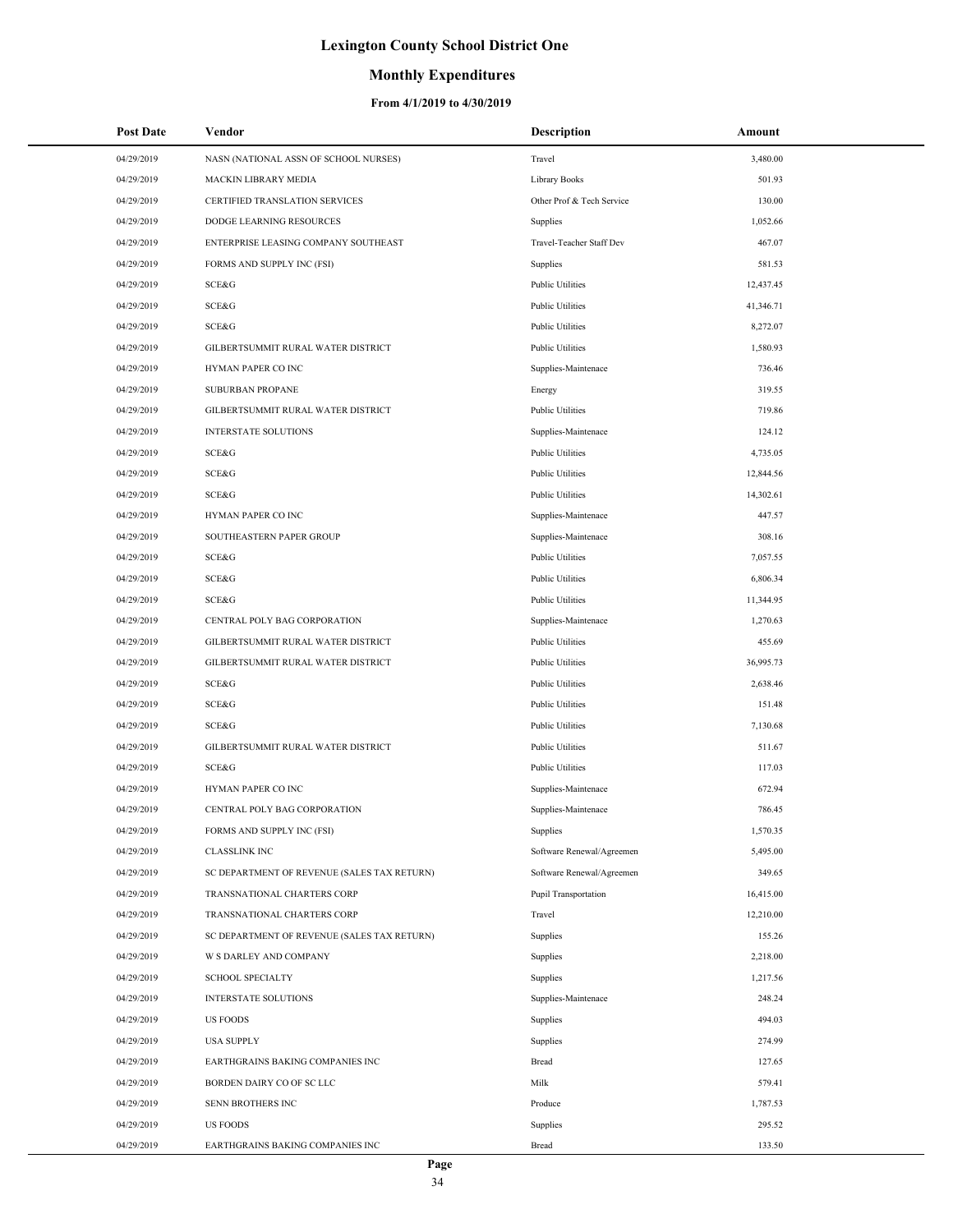### **Monthly Expenditures**

| 04/29/2019<br>BORDEN DAIRY CO OF SC LLC<br>Milk<br>811.92<br>04/29/2019<br>874.57<br>SENN BROTHERS INC<br>Produce<br>300.26<br>04/29/2019<br><b>US FOODS</b><br>Supplies<br>698.18<br>04/29/2019<br><b>USA SUPPLY</b><br>Supplies<br>Milk<br>507.79<br>04/29/2019<br>BORDEN DAIRY CO OF SC LLC<br>877.83<br>04/29/2019<br>SENN BROTHERS INC<br>Produce<br>478.76<br>04/29/2019<br><b>US FOODS</b><br>Supplies<br>04/29/2019<br>BORDEN DAIRY CO OF SC LLC<br>Milk<br>1,332.50<br>04/29/2019<br>SENN BROTHERS INC<br>1,162.62<br>Produce<br>286.13<br>04/29/2019<br><b>US FOODS</b><br>Supplies<br>274.99<br>04/29/2019<br><b>USA SUPPLY</b><br>Supplies<br>Milk<br>652.33<br>04/29/2019<br>BORDEN DAIRY CO OF SC LLC<br>554.65<br>04/29/2019<br>SENN BROTHERS INC<br>Produce<br>364.85<br>04/29/2019<br><b>US FOODS</b><br>Supplies<br>04/29/2019<br>EARTHGRAINS BAKING COMPANIES INC<br>144.78<br>Bread<br>Milk<br>04/29/2019<br>BORDEN DAIRY CO OF SC LLC<br>1,398.48<br>987.50<br>04/29/2019<br>SENN BROTHERS INC<br>Produce<br>Milk<br>396.56<br>04/29/2019<br>BORDEN DAIRY CO OF SC LLC<br>111.52<br>04/29/2019<br>SENN BROTHERS INC<br>Produce<br>277.48<br>04/29/2019<br><b>US FOODS</b><br>Supplies<br>928.93<br>04/29/2019<br>SENN BROTHERS INC<br>Produce<br>04/29/2019<br>242.77<br><b>US FOODS</b><br>Supplies<br>Milk<br>04/29/2019<br>BORDEN DAIRY CO OF SC LLC<br>1,017.15<br>888.42<br>04/29/2019<br>SENN BROTHERS INC<br>Produce<br>04/29/2019<br>221.94<br><b>US FOODS</b><br>Supplies<br>120.00<br>04/29/2019<br>EARTHGRAINS BAKING COMPANIES INC<br>Bread<br>Milk<br>1,722.74<br>04/29/2019<br>BORDEN DAIRY CO OF SC LLC<br>895.62<br>04/29/2019<br>SENN BROTHERS INC<br>Produce<br>133.68<br>04/29/2019<br><b>US FOODS</b><br>Supplies<br>1,010.01<br>04/29/2019<br>BORDEN DAIRY CO OF SC LLC<br>Milk<br>04/29/2019<br>SENN BROTHERS INC<br>821.25<br>Produce<br>391.74<br>04/29/2019<br><b>US FOODS</b><br>Supplies<br>Milk<br>04/29/2019<br>1,184.28<br>BORDEN DAIRY CO OF SC LLC<br>1,855.87<br>04/29/2019<br>SENN BROTHERS INC<br>Produce<br>220.16<br>04/29/2019<br><b>US FOODS</b><br>Supplies<br>04/29/2019<br><b>USA SUPPLY</b><br>430.14<br>Supplies<br>04/29/2019<br>BORDEN DAIRY CO OF SC LLC<br>Milk<br>1,516.91<br>04/29/2019<br>SENN BROTHERS INC<br>Produce<br>1,435.68<br>04/29/2019<br><b>US FOODS</b><br>Supplies<br>483.36<br>04/29/2019<br>423.25<br>EARTHGRAINS BAKING COMPANIES INC<br>Bread<br>Milk<br>04/29/2019<br>BORDEN DAIRY CO OF SC LLC<br>1,305.21<br>830.28<br>04/29/2019<br>SENN BROTHERS INC<br>Produce<br>192.45<br>04/29/2019<br><b>US FOODS</b><br>Supplies<br>Milk<br>04/29/2019<br>BORDEN DAIRY CO OF SC LLC<br>675.50<br>208.79<br>04/29/2019<br>SENN BROTHERS INC<br>Produce<br>04/29/2019<br>287.48<br><b>US FOODS</b><br>Supplies<br>04/29/2019<br>Milk<br>950.78<br>BORDEN DAIRY CO OF SC LLC<br>726.33<br>04/29/2019<br>SENN BROTHERS INC<br>Produce | Post Date | Vendor | Description | Amount |
|-----------------------------------------------------------------------------------------------------------------------------------------------------------------------------------------------------------------------------------------------------------------------------------------------------------------------------------------------------------------------------------------------------------------------------------------------------------------------------------------------------------------------------------------------------------------------------------------------------------------------------------------------------------------------------------------------------------------------------------------------------------------------------------------------------------------------------------------------------------------------------------------------------------------------------------------------------------------------------------------------------------------------------------------------------------------------------------------------------------------------------------------------------------------------------------------------------------------------------------------------------------------------------------------------------------------------------------------------------------------------------------------------------------------------------------------------------------------------------------------------------------------------------------------------------------------------------------------------------------------------------------------------------------------------------------------------------------------------------------------------------------------------------------------------------------------------------------------------------------------------------------------------------------------------------------------------------------------------------------------------------------------------------------------------------------------------------------------------------------------------------------------------------------------------------------------------------------------------------------------------------------------------------------------------------------------------------------------------------------------------------------------------------------------------------------------------------------------------------------------------------------------------------------------------------------------------------------------------------------------------------------------------------------------------------------------------------------------------------------------------------------------------------------------------------------------------------------------------------------------------------------------------------------------------|-----------|--------|-------------|--------|
|                                                                                                                                                                                                                                                                                                                                                                                                                                                                                                                                                                                                                                                                                                                                                                                                                                                                                                                                                                                                                                                                                                                                                                                                                                                                                                                                                                                                                                                                                                                                                                                                                                                                                                                                                                                                                                                                                                                                                                                                                                                                                                                                                                                                                                                                                                                                                                                                                                                                                                                                                                                                                                                                                                                                                                                                                                                                                                                       |           |        |             |        |
|                                                                                                                                                                                                                                                                                                                                                                                                                                                                                                                                                                                                                                                                                                                                                                                                                                                                                                                                                                                                                                                                                                                                                                                                                                                                                                                                                                                                                                                                                                                                                                                                                                                                                                                                                                                                                                                                                                                                                                                                                                                                                                                                                                                                                                                                                                                                                                                                                                                                                                                                                                                                                                                                                                                                                                                                                                                                                                                       |           |        |             |        |
|                                                                                                                                                                                                                                                                                                                                                                                                                                                                                                                                                                                                                                                                                                                                                                                                                                                                                                                                                                                                                                                                                                                                                                                                                                                                                                                                                                                                                                                                                                                                                                                                                                                                                                                                                                                                                                                                                                                                                                                                                                                                                                                                                                                                                                                                                                                                                                                                                                                                                                                                                                                                                                                                                                                                                                                                                                                                                                                       |           |        |             |        |
|                                                                                                                                                                                                                                                                                                                                                                                                                                                                                                                                                                                                                                                                                                                                                                                                                                                                                                                                                                                                                                                                                                                                                                                                                                                                                                                                                                                                                                                                                                                                                                                                                                                                                                                                                                                                                                                                                                                                                                                                                                                                                                                                                                                                                                                                                                                                                                                                                                                                                                                                                                                                                                                                                                                                                                                                                                                                                                                       |           |        |             |        |
|                                                                                                                                                                                                                                                                                                                                                                                                                                                                                                                                                                                                                                                                                                                                                                                                                                                                                                                                                                                                                                                                                                                                                                                                                                                                                                                                                                                                                                                                                                                                                                                                                                                                                                                                                                                                                                                                                                                                                                                                                                                                                                                                                                                                                                                                                                                                                                                                                                                                                                                                                                                                                                                                                                                                                                                                                                                                                                                       |           |        |             |        |
|                                                                                                                                                                                                                                                                                                                                                                                                                                                                                                                                                                                                                                                                                                                                                                                                                                                                                                                                                                                                                                                                                                                                                                                                                                                                                                                                                                                                                                                                                                                                                                                                                                                                                                                                                                                                                                                                                                                                                                                                                                                                                                                                                                                                                                                                                                                                                                                                                                                                                                                                                                                                                                                                                                                                                                                                                                                                                                                       |           |        |             |        |
|                                                                                                                                                                                                                                                                                                                                                                                                                                                                                                                                                                                                                                                                                                                                                                                                                                                                                                                                                                                                                                                                                                                                                                                                                                                                                                                                                                                                                                                                                                                                                                                                                                                                                                                                                                                                                                                                                                                                                                                                                                                                                                                                                                                                                                                                                                                                                                                                                                                                                                                                                                                                                                                                                                                                                                                                                                                                                                                       |           |        |             |        |
|                                                                                                                                                                                                                                                                                                                                                                                                                                                                                                                                                                                                                                                                                                                                                                                                                                                                                                                                                                                                                                                                                                                                                                                                                                                                                                                                                                                                                                                                                                                                                                                                                                                                                                                                                                                                                                                                                                                                                                                                                                                                                                                                                                                                                                                                                                                                                                                                                                                                                                                                                                                                                                                                                                                                                                                                                                                                                                                       |           |        |             |        |
|                                                                                                                                                                                                                                                                                                                                                                                                                                                                                                                                                                                                                                                                                                                                                                                                                                                                                                                                                                                                                                                                                                                                                                                                                                                                                                                                                                                                                                                                                                                                                                                                                                                                                                                                                                                                                                                                                                                                                                                                                                                                                                                                                                                                                                                                                                                                                                                                                                                                                                                                                                                                                                                                                                                                                                                                                                                                                                                       |           |        |             |        |
|                                                                                                                                                                                                                                                                                                                                                                                                                                                                                                                                                                                                                                                                                                                                                                                                                                                                                                                                                                                                                                                                                                                                                                                                                                                                                                                                                                                                                                                                                                                                                                                                                                                                                                                                                                                                                                                                                                                                                                                                                                                                                                                                                                                                                                                                                                                                                                                                                                                                                                                                                                                                                                                                                                                                                                                                                                                                                                                       |           |        |             |        |
|                                                                                                                                                                                                                                                                                                                                                                                                                                                                                                                                                                                                                                                                                                                                                                                                                                                                                                                                                                                                                                                                                                                                                                                                                                                                                                                                                                                                                                                                                                                                                                                                                                                                                                                                                                                                                                                                                                                                                                                                                                                                                                                                                                                                                                                                                                                                                                                                                                                                                                                                                                                                                                                                                                                                                                                                                                                                                                                       |           |        |             |        |
|                                                                                                                                                                                                                                                                                                                                                                                                                                                                                                                                                                                                                                                                                                                                                                                                                                                                                                                                                                                                                                                                                                                                                                                                                                                                                                                                                                                                                                                                                                                                                                                                                                                                                                                                                                                                                                                                                                                                                                                                                                                                                                                                                                                                                                                                                                                                                                                                                                                                                                                                                                                                                                                                                                                                                                                                                                                                                                                       |           |        |             |        |
|                                                                                                                                                                                                                                                                                                                                                                                                                                                                                                                                                                                                                                                                                                                                                                                                                                                                                                                                                                                                                                                                                                                                                                                                                                                                                                                                                                                                                                                                                                                                                                                                                                                                                                                                                                                                                                                                                                                                                                                                                                                                                                                                                                                                                                                                                                                                                                                                                                                                                                                                                                                                                                                                                                                                                                                                                                                                                                                       |           |        |             |        |
|                                                                                                                                                                                                                                                                                                                                                                                                                                                                                                                                                                                                                                                                                                                                                                                                                                                                                                                                                                                                                                                                                                                                                                                                                                                                                                                                                                                                                                                                                                                                                                                                                                                                                                                                                                                                                                                                                                                                                                                                                                                                                                                                                                                                                                                                                                                                                                                                                                                                                                                                                                                                                                                                                                                                                                                                                                                                                                                       |           |        |             |        |
|                                                                                                                                                                                                                                                                                                                                                                                                                                                                                                                                                                                                                                                                                                                                                                                                                                                                                                                                                                                                                                                                                                                                                                                                                                                                                                                                                                                                                                                                                                                                                                                                                                                                                                                                                                                                                                                                                                                                                                                                                                                                                                                                                                                                                                                                                                                                                                                                                                                                                                                                                                                                                                                                                                                                                                                                                                                                                                                       |           |        |             |        |
|                                                                                                                                                                                                                                                                                                                                                                                                                                                                                                                                                                                                                                                                                                                                                                                                                                                                                                                                                                                                                                                                                                                                                                                                                                                                                                                                                                                                                                                                                                                                                                                                                                                                                                                                                                                                                                                                                                                                                                                                                                                                                                                                                                                                                                                                                                                                                                                                                                                                                                                                                                                                                                                                                                                                                                                                                                                                                                                       |           |        |             |        |
|                                                                                                                                                                                                                                                                                                                                                                                                                                                                                                                                                                                                                                                                                                                                                                                                                                                                                                                                                                                                                                                                                                                                                                                                                                                                                                                                                                                                                                                                                                                                                                                                                                                                                                                                                                                                                                                                                                                                                                                                                                                                                                                                                                                                                                                                                                                                                                                                                                                                                                                                                                                                                                                                                                                                                                                                                                                                                                                       |           |        |             |        |
|                                                                                                                                                                                                                                                                                                                                                                                                                                                                                                                                                                                                                                                                                                                                                                                                                                                                                                                                                                                                                                                                                                                                                                                                                                                                                                                                                                                                                                                                                                                                                                                                                                                                                                                                                                                                                                                                                                                                                                                                                                                                                                                                                                                                                                                                                                                                                                                                                                                                                                                                                                                                                                                                                                                                                                                                                                                                                                                       |           |        |             |        |
|                                                                                                                                                                                                                                                                                                                                                                                                                                                                                                                                                                                                                                                                                                                                                                                                                                                                                                                                                                                                                                                                                                                                                                                                                                                                                                                                                                                                                                                                                                                                                                                                                                                                                                                                                                                                                                                                                                                                                                                                                                                                                                                                                                                                                                                                                                                                                                                                                                                                                                                                                                                                                                                                                                                                                                                                                                                                                                                       |           |        |             |        |
|                                                                                                                                                                                                                                                                                                                                                                                                                                                                                                                                                                                                                                                                                                                                                                                                                                                                                                                                                                                                                                                                                                                                                                                                                                                                                                                                                                                                                                                                                                                                                                                                                                                                                                                                                                                                                                                                                                                                                                                                                                                                                                                                                                                                                                                                                                                                                                                                                                                                                                                                                                                                                                                                                                                                                                                                                                                                                                                       |           |        |             |        |
|                                                                                                                                                                                                                                                                                                                                                                                                                                                                                                                                                                                                                                                                                                                                                                                                                                                                                                                                                                                                                                                                                                                                                                                                                                                                                                                                                                                                                                                                                                                                                                                                                                                                                                                                                                                                                                                                                                                                                                                                                                                                                                                                                                                                                                                                                                                                                                                                                                                                                                                                                                                                                                                                                                                                                                                                                                                                                                                       |           |        |             |        |
|                                                                                                                                                                                                                                                                                                                                                                                                                                                                                                                                                                                                                                                                                                                                                                                                                                                                                                                                                                                                                                                                                                                                                                                                                                                                                                                                                                                                                                                                                                                                                                                                                                                                                                                                                                                                                                                                                                                                                                                                                                                                                                                                                                                                                                                                                                                                                                                                                                                                                                                                                                                                                                                                                                                                                                                                                                                                                                                       |           |        |             |        |
|                                                                                                                                                                                                                                                                                                                                                                                                                                                                                                                                                                                                                                                                                                                                                                                                                                                                                                                                                                                                                                                                                                                                                                                                                                                                                                                                                                                                                                                                                                                                                                                                                                                                                                                                                                                                                                                                                                                                                                                                                                                                                                                                                                                                                                                                                                                                                                                                                                                                                                                                                                                                                                                                                                                                                                                                                                                                                                                       |           |        |             |        |
|                                                                                                                                                                                                                                                                                                                                                                                                                                                                                                                                                                                                                                                                                                                                                                                                                                                                                                                                                                                                                                                                                                                                                                                                                                                                                                                                                                                                                                                                                                                                                                                                                                                                                                                                                                                                                                                                                                                                                                                                                                                                                                                                                                                                                                                                                                                                                                                                                                                                                                                                                                                                                                                                                                                                                                                                                                                                                                                       |           |        |             |        |
|                                                                                                                                                                                                                                                                                                                                                                                                                                                                                                                                                                                                                                                                                                                                                                                                                                                                                                                                                                                                                                                                                                                                                                                                                                                                                                                                                                                                                                                                                                                                                                                                                                                                                                                                                                                                                                                                                                                                                                                                                                                                                                                                                                                                                                                                                                                                                                                                                                                                                                                                                                                                                                                                                                                                                                                                                                                                                                                       |           |        |             |        |
|                                                                                                                                                                                                                                                                                                                                                                                                                                                                                                                                                                                                                                                                                                                                                                                                                                                                                                                                                                                                                                                                                                                                                                                                                                                                                                                                                                                                                                                                                                                                                                                                                                                                                                                                                                                                                                                                                                                                                                                                                                                                                                                                                                                                                                                                                                                                                                                                                                                                                                                                                                                                                                                                                                                                                                                                                                                                                                                       |           |        |             |        |
|                                                                                                                                                                                                                                                                                                                                                                                                                                                                                                                                                                                                                                                                                                                                                                                                                                                                                                                                                                                                                                                                                                                                                                                                                                                                                                                                                                                                                                                                                                                                                                                                                                                                                                                                                                                                                                                                                                                                                                                                                                                                                                                                                                                                                                                                                                                                                                                                                                                                                                                                                                                                                                                                                                                                                                                                                                                                                                                       |           |        |             |        |
|                                                                                                                                                                                                                                                                                                                                                                                                                                                                                                                                                                                                                                                                                                                                                                                                                                                                                                                                                                                                                                                                                                                                                                                                                                                                                                                                                                                                                                                                                                                                                                                                                                                                                                                                                                                                                                                                                                                                                                                                                                                                                                                                                                                                                                                                                                                                                                                                                                                                                                                                                                                                                                                                                                                                                                                                                                                                                                                       |           |        |             |        |
|                                                                                                                                                                                                                                                                                                                                                                                                                                                                                                                                                                                                                                                                                                                                                                                                                                                                                                                                                                                                                                                                                                                                                                                                                                                                                                                                                                                                                                                                                                                                                                                                                                                                                                                                                                                                                                                                                                                                                                                                                                                                                                                                                                                                                                                                                                                                                                                                                                                                                                                                                                                                                                                                                                                                                                                                                                                                                                                       |           |        |             |        |
|                                                                                                                                                                                                                                                                                                                                                                                                                                                                                                                                                                                                                                                                                                                                                                                                                                                                                                                                                                                                                                                                                                                                                                                                                                                                                                                                                                                                                                                                                                                                                                                                                                                                                                                                                                                                                                                                                                                                                                                                                                                                                                                                                                                                                                                                                                                                                                                                                                                                                                                                                                                                                                                                                                                                                                                                                                                                                                                       |           |        |             |        |
|                                                                                                                                                                                                                                                                                                                                                                                                                                                                                                                                                                                                                                                                                                                                                                                                                                                                                                                                                                                                                                                                                                                                                                                                                                                                                                                                                                                                                                                                                                                                                                                                                                                                                                                                                                                                                                                                                                                                                                                                                                                                                                                                                                                                                                                                                                                                                                                                                                                                                                                                                                                                                                                                                                                                                                                                                                                                                                                       |           |        |             |        |
|                                                                                                                                                                                                                                                                                                                                                                                                                                                                                                                                                                                                                                                                                                                                                                                                                                                                                                                                                                                                                                                                                                                                                                                                                                                                                                                                                                                                                                                                                                                                                                                                                                                                                                                                                                                                                                                                                                                                                                                                                                                                                                                                                                                                                                                                                                                                                                                                                                                                                                                                                                                                                                                                                                                                                                                                                                                                                                                       |           |        |             |        |
|                                                                                                                                                                                                                                                                                                                                                                                                                                                                                                                                                                                                                                                                                                                                                                                                                                                                                                                                                                                                                                                                                                                                                                                                                                                                                                                                                                                                                                                                                                                                                                                                                                                                                                                                                                                                                                                                                                                                                                                                                                                                                                                                                                                                                                                                                                                                                                                                                                                                                                                                                                                                                                                                                                                                                                                                                                                                                                                       |           |        |             |        |
|                                                                                                                                                                                                                                                                                                                                                                                                                                                                                                                                                                                                                                                                                                                                                                                                                                                                                                                                                                                                                                                                                                                                                                                                                                                                                                                                                                                                                                                                                                                                                                                                                                                                                                                                                                                                                                                                                                                                                                                                                                                                                                                                                                                                                                                                                                                                                                                                                                                                                                                                                                                                                                                                                                                                                                                                                                                                                                                       |           |        |             |        |
|                                                                                                                                                                                                                                                                                                                                                                                                                                                                                                                                                                                                                                                                                                                                                                                                                                                                                                                                                                                                                                                                                                                                                                                                                                                                                                                                                                                                                                                                                                                                                                                                                                                                                                                                                                                                                                                                                                                                                                                                                                                                                                                                                                                                                                                                                                                                                                                                                                                                                                                                                                                                                                                                                                                                                                                                                                                                                                                       |           |        |             |        |
|                                                                                                                                                                                                                                                                                                                                                                                                                                                                                                                                                                                                                                                                                                                                                                                                                                                                                                                                                                                                                                                                                                                                                                                                                                                                                                                                                                                                                                                                                                                                                                                                                                                                                                                                                                                                                                                                                                                                                                                                                                                                                                                                                                                                                                                                                                                                                                                                                                                                                                                                                                                                                                                                                                                                                                                                                                                                                                                       |           |        |             |        |
|                                                                                                                                                                                                                                                                                                                                                                                                                                                                                                                                                                                                                                                                                                                                                                                                                                                                                                                                                                                                                                                                                                                                                                                                                                                                                                                                                                                                                                                                                                                                                                                                                                                                                                                                                                                                                                                                                                                                                                                                                                                                                                                                                                                                                                                                                                                                                                                                                                                                                                                                                                                                                                                                                                                                                                                                                                                                                                                       |           |        |             |        |
|                                                                                                                                                                                                                                                                                                                                                                                                                                                                                                                                                                                                                                                                                                                                                                                                                                                                                                                                                                                                                                                                                                                                                                                                                                                                                                                                                                                                                                                                                                                                                                                                                                                                                                                                                                                                                                                                                                                                                                                                                                                                                                                                                                                                                                                                                                                                                                                                                                                                                                                                                                                                                                                                                                                                                                                                                                                                                                                       |           |        |             |        |
|                                                                                                                                                                                                                                                                                                                                                                                                                                                                                                                                                                                                                                                                                                                                                                                                                                                                                                                                                                                                                                                                                                                                                                                                                                                                                                                                                                                                                                                                                                                                                                                                                                                                                                                                                                                                                                                                                                                                                                                                                                                                                                                                                                                                                                                                                                                                                                                                                                                                                                                                                                                                                                                                                                                                                                                                                                                                                                                       |           |        |             |        |
|                                                                                                                                                                                                                                                                                                                                                                                                                                                                                                                                                                                                                                                                                                                                                                                                                                                                                                                                                                                                                                                                                                                                                                                                                                                                                                                                                                                                                                                                                                                                                                                                                                                                                                                                                                                                                                                                                                                                                                                                                                                                                                                                                                                                                                                                                                                                                                                                                                                                                                                                                                                                                                                                                                                                                                                                                                                                                                                       |           |        |             |        |
|                                                                                                                                                                                                                                                                                                                                                                                                                                                                                                                                                                                                                                                                                                                                                                                                                                                                                                                                                                                                                                                                                                                                                                                                                                                                                                                                                                                                                                                                                                                                                                                                                                                                                                                                                                                                                                                                                                                                                                                                                                                                                                                                                                                                                                                                                                                                                                                                                                                                                                                                                                                                                                                                                                                                                                                                                                                                                                                       |           |        |             |        |
|                                                                                                                                                                                                                                                                                                                                                                                                                                                                                                                                                                                                                                                                                                                                                                                                                                                                                                                                                                                                                                                                                                                                                                                                                                                                                                                                                                                                                                                                                                                                                                                                                                                                                                                                                                                                                                                                                                                                                                                                                                                                                                                                                                                                                                                                                                                                                                                                                                                                                                                                                                                                                                                                                                                                                                                                                                                                                                                       |           |        |             |        |
|                                                                                                                                                                                                                                                                                                                                                                                                                                                                                                                                                                                                                                                                                                                                                                                                                                                                                                                                                                                                                                                                                                                                                                                                                                                                                                                                                                                                                                                                                                                                                                                                                                                                                                                                                                                                                                                                                                                                                                                                                                                                                                                                                                                                                                                                                                                                                                                                                                                                                                                                                                                                                                                                                                                                                                                                                                                                                                                       |           |        |             |        |
|                                                                                                                                                                                                                                                                                                                                                                                                                                                                                                                                                                                                                                                                                                                                                                                                                                                                                                                                                                                                                                                                                                                                                                                                                                                                                                                                                                                                                                                                                                                                                                                                                                                                                                                                                                                                                                                                                                                                                                                                                                                                                                                                                                                                                                                                                                                                                                                                                                                                                                                                                                                                                                                                                                                                                                                                                                                                                                                       |           |        |             |        |
|                                                                                                                                                                                                                                                                                                                                                                                                                                                                                                                                                                                                                                                                                                                                                                                                                                                                                                                                                                                                                                                                                                                                                                                                                                                                                                                                                                                                                                                                                                                                                                                                                                                                                                                                                                                                                                                                                                                                                                                                                                                                                                                                                                                                                                                                                                                                                                                                                                                                                                                                                                                                                                                                                                                                                                                                                                                                                                                       |           |        |             |        |
|                                                                                                                                                                                                                                                                                                                                                                                                                                                                                                                                                                                                                                                                                                                                                                                                                                                                                                                                                                                                                                                                                                                                                                                                                                                                                                                                                                                                                                                                                                                                                                                                                                                                                                                                                                                                                                                                                                                                                                                                                                                                                                                                                                                                                                                                                                                                                                                                                                                                                                                                                                                                                                                                                                                                                                                                                                                                                                                       |           |        |             |        |
|                                                                                                                                                                                                                                                                                                                                                                                                                                                                                                                                                                                                                                                                                                                                                                                                                                                                                                                                                                                                                                                                                                                                                                                                                                                                                                                                                                                                                                                                                                                                                                                                                                                                                                                                                                                                                                                                                                                                                                                                                                                                                                                                                                                                                                                                                                                                                                                                                                                                                                                                                                                                                                                                                                                                                                                                                                                                                                                       |           |        |             |        |
|                                                                                                                                                                                                                                                                                                                                                                                                                                                                                                                                                                                                                                                                                                                                                                                                                                                                                                                                                                                                                                                                                                                                                                                                                                                                                                                                                                                                                                                                                                                                                                                                                                                                                                                                                                                                                                                                                                                                                                                                                                                                                                                                                                                                                                                                                                                                                                                                                                                                                                                                                                                                                                                                                                                                                                                                                                                                                                                       |           |        |             |        |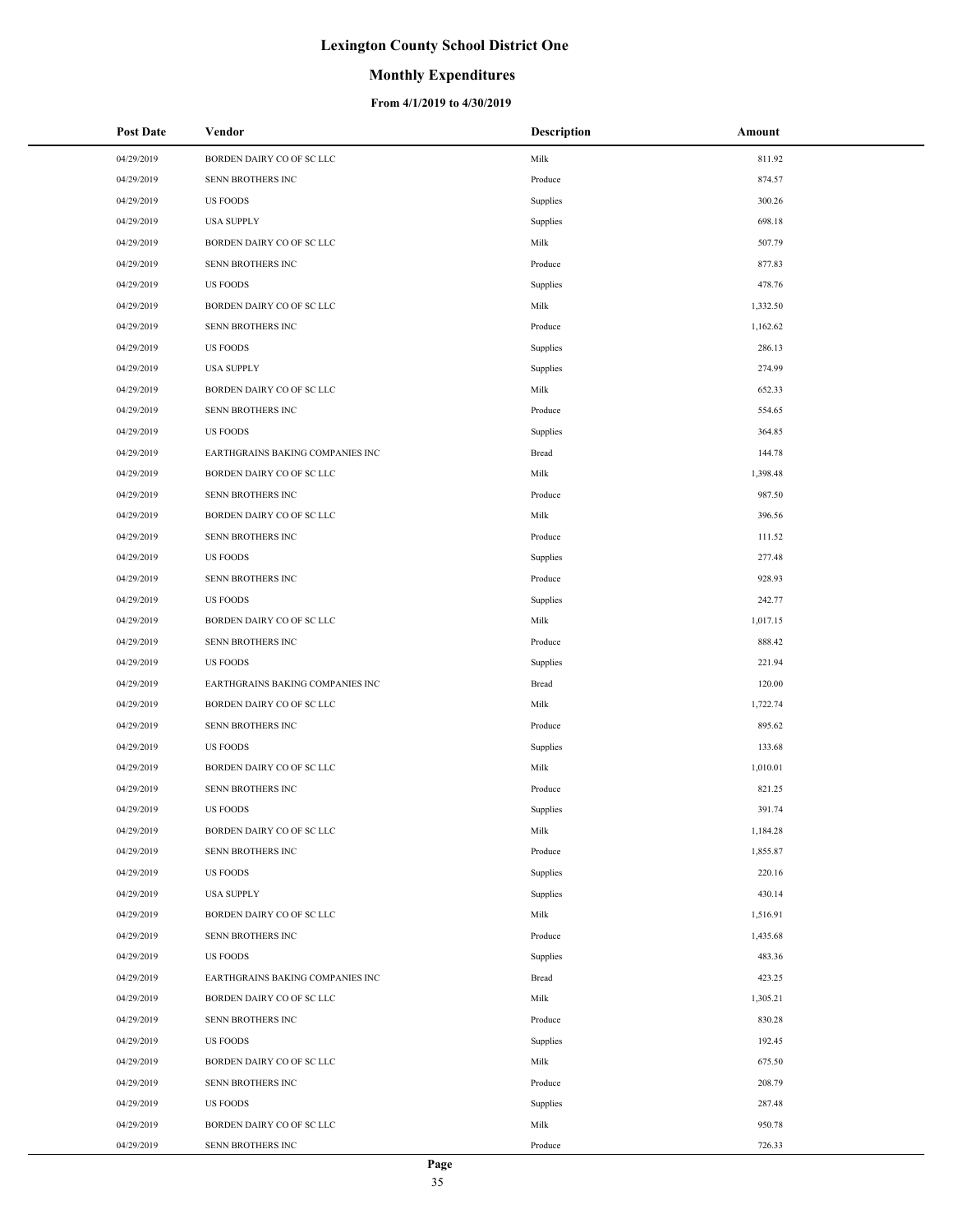### **Monthly Expenditures**

| <b>Post Date</b> | Vendor                           | <b>Description</b> | Amount   |
|------------------|----------------------------------|--------------------|----------|
| 04/29/2019       | <b>US FOODS</b>                  | Supplies           | 342.19   |
| 04/29/2019       | BORDEN DAIRY CO OF SC LLC        | Milk               | 703.45   |
| 04/29/2019       | SENN BROTHERS INC                | Produce            | 383.11   |
| 04/29/2019       | <b>US FOODS</b>                  | Supplies           | 131.15   |
| 04/29/2019       | BORDEN DAIRY CO OF SC LLC        | Milk               | 455.42   |
| 04/29/2019       | SENN BROTHERS INC                | Produce            | 396.96   |
| 04/29/2019       | BORDEN DAIRY CO OF SC LLC        | Milk               | 1,228.19 |
| 04/29/2019       | SENN BROTHERS INC                | Produce            | 692.02   |
| 04/29/2019       | BORDEN DAIRY CO OF SC LLC        | Milk               | 593.09   |
| 04/29/2019       | SENN BROTHERS INC                | Produce            | 533.71   |
| 04/29/2019       | <b>US FOODS</b>                  | Supplies           | 450.04   |
| 04/29/2019       | BORDEN DAIRY CO OF SC LLC        | Milk               | 854.94   |
| 04/29/2019       | SENN BROTHERS INC                | Produce            | 926.39   |
| 04/29/2019       | <b>US FOODS</b>                  | Supplies           | 538.05   |
| 04/29/2019       | <b>USA SUPPLY</b>                | Supplies           | 274.99   |
| 04/29/2019       | EARTHGRAINS BAKING COMPANIES INC | Bread              | 426.28   |
| 04/29/2019       | BORDEN DAIRY CO OF SC LLC        | Milk               | 870.84   |
| 04/29/2019       | SENN BROTHERS INC                | Produce            | 744.50   |
| 04/29/2019       | <b>US FOODS</b>                  | Supplies           | 396.32   |
| 04/29/2019       | BORDEN DAIRY CO OF SC LLC        | Milk               | 1,099.01 |
| 04/29/2019       | SENN BROTHERS INC                | Produce            | 829.03   |
| 04/29/2019       | <b>US FOODS</b>                  | Supplies           | 256.37   |
| 04/29/2019       | BORDEN DAIRY CO OF SC LLC        | Milk               | 840.30   |
| 04/29/2019       | SENN BROTHERS INC                | Produce            | 1,222.38 |
| 04/29/2019       | <b>US FOODS</b>                  | Supplies           | 616.79   |
| 04/29/2019       | EARTHGRAINS BAKING COMPANIES INC | Bread              | 116.90   |
| 04/29/2019       | BORDEN DAIRY CO OF SC LLC        | Milk               | 454.25   |
| 04/29/2019       | <b>SENN BROTHERS INC</b>         | Produce            | 694.03   |
| 04/29/2019       | <b>US FOODS</b>                  | Supplies           | 350.72   |
| 04/29/2019       | BORDEN DAIRY CO OF SC LLC        | Milk               | 583.98   |
| 04/29/2019       | SENN BROTHERS INC                | Produce            | 902.14   |
| 04/29/2019       | <b>US FOODS</b>                  | Supplies           | 516.76   |
| 04/29/2019       | EARTHGRAINS BAKING COMPANIES INC | Bread              | 108.70   |
| 04/29/2019       | BORDEN DAIRY CO OF SC LLC        | Milk               | 716.46   |
| 04/29/2019       | SENN BROTHERS INC                | Produce            | 751.83   |
| 04/29/2019       | <b>US FOODS</b>                  | Supplies           | 206.96   |
| 04/29/2019       | <b>USA SUPPLY</b>                | Supplies           | 310.30   |
| 04/29/2019       | BORDEN DAIRY CO OF SC LLC        | Milk               | 366.25   |
| 04/29/2019       | SENN BROTHERS INC                | Produce            | 415.03   |
| 04/29/2019       | <b>US FOODS</b>                  | Supplies           | 1,445.62 |
| 04/29/2019       | EARTHGRAINS BAKING COMPANIES INC | Bread              | 150.25   |
| 04/29/2019       | BORDEN DAIRY CO OF SC LLC        | Milk               | 702.08   |
| 04/29/2019       | SENN BROTHERS INC                | Produce            | 1,684.47 |
| 04/29/2019       | <b>US FOODS</b>                  | Supplies           | 279.87   |
| 04/29/2019       | EARTHGRAINS BAKING COMPANIES INC | Bread              | 125.40   |
| 04/29/2019       | BORDEN DAIRY CO OF SC LLC        | Milk               | 1,235.57 |
| 04/29/2019       | SENN BROTHERS INC                | Produce            | 914.09   |
| 04/29/2019       | LEXINGTON COUNTY SCHOOL DIST 1   | Pupil Activity     | 111.60   |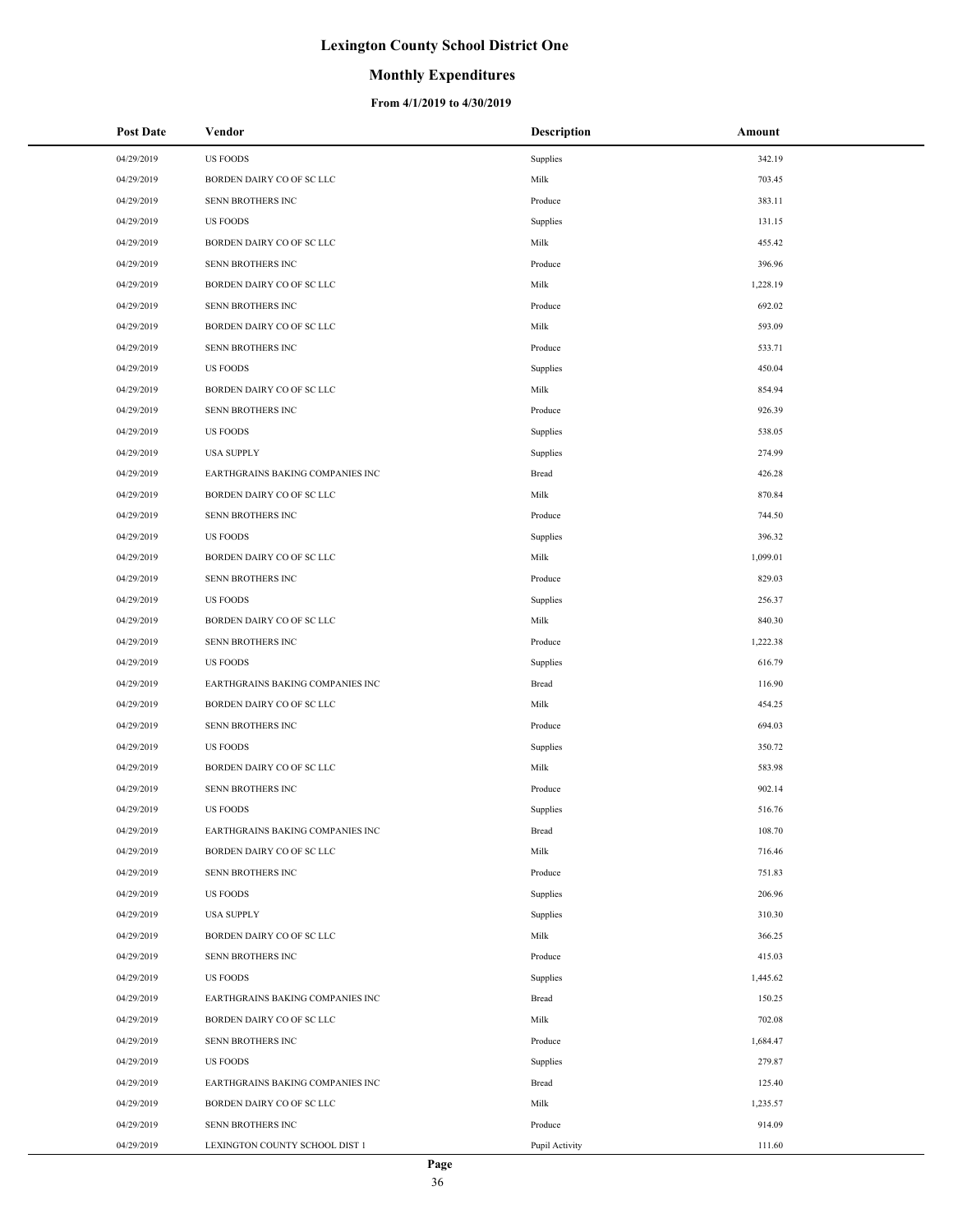### **Monthly Expenditures**

| <b>Post Date</b> | Vendor                                          | <b>Description</b>            | Amount    |
|------------------|-------------------------------------------------|-------------------------------|-----------|
| 04/29/2019       | OKAPI EDUCATIONAL PUBLISHING INC                | Pupil Activity                | 317.36    |
| 04/29/2019       | <b>VANS VIOLIN</b>                              | Pupil Activity                | 1,754.80  |
| 04/29/2019       | 323 SPORTS                                      | Pupil Activity                | 1,385.65  |
| 04/29/2019       | <b>SCHOOL SPECIALTY</b>                         | Pupil Activity                | 1,637.93  |
| 04/29/2019       | <b>SCHOOL SPECIALTY</b>                         | Pupil Activity                | 300.22    |
| 04/29/2019       | PEKSENAR, IZLEN                                 | Pupil Activity                | 112.00    |
| 04/29/2019       | PERFORMANCE HEALTH SUPPLY INC DBA MEDCO SUPPLY  | Pupil Activity                | 162.00    |
| 04/29/2019       | CHAPMAN, ZHACKERY ALLAN                         | Pupil Activity                | 109.00    |
| 04/29/2019       | DANIELS, ANDREW T                               | Pupil Activity                | 601.70    |
| 04/29/2019       | HOLLINGSWORTH, JIM F                            | Pupil Activity                | 280.50    |
| 04/29/2019       | <b>MAURER, MARK R</b>                           | Pupil Activity                | 285.00    |
| 04/29/2019       | RICHARDSON, PERRY                               | Pupil Activity                | 285.00    |
| 04/29/2019       | WIMBERLY, KEVIN P                               | Pupil Activity                | 408.40    |
| 04/29/2019       | WOODRING, STEVE                                 | Pupil Activity                | 281.40    |
| 04/29/2019       | CROMER, ANTHONY                                 | Pupil Activity                | 115.80    |
| 04/29/2019       | HARMON, SCOTT                                   | Pupil Activity                | 114.40    |
| 04/29/2019       | LABAZI, MOHAMED                                 | Pupil Activity                | 154.30    |
| 04/29/2019       | PAPPAS, HARRISON                                | Pupil Activity                | 109.70    |
| 04/29/2019       | SIMPSON, KYLE                                   | Pupil Activity                | 100.70    |
| 04/29/2019       | T AND T SPORTS                                  | Pupil Activity                | 123.05    |
| 04/29/2019       | FLORENCE TENNIS ASSOCIATION                     | Pupil Activity                | 150.00    |
| 04/29/2019       | FLAGHOUSE INC DBA PROJECT ADVENTURE INC         | Pupil Activity                | 477.49    |
| 04/29/2019       | SC MUSEUM COMMISSION                            | <b>Instructional Services</b> | 650.00    |
| 04/29/2019       | SOUTHEAST INDUSTRIAL EQUIPMENT                  | Equipment - Nonexpendable     | 33,917.93 |
| 04/30/2019       | <b>SCHOOL SPECIALTY</b>                         | Supplies                      | 194.07    |
| 04/30/2019       | FORMS AND SUPPLY INC (FSI)                      | Supplies                      | 1,134.80  |
| 04/30/2019       | DODGE LEARNING RESOURCES                        | Supplies                      | 3,770.30  |
| 04/30/2019       | SC DEPARTMENT OF REVENUE (SALES TAX RETURN)     | Supplies                      | 263.95    |
| 04/30/2019       | DELL COMPUTERS                                  | <b>Technology Supplies</b>    | 3,541.70  |
| 04/30/2019       | <b>MUSICIAN SUPPLY</b>                          | Supplies                      | 149.80    |
| 04/30/2019       | PITSCO EDUCATION HEARILY AND COMPANY            | Supplies                      | 529.76    |
| 04/30/2019       | THE OFFICE PAL INC                              | Supplies                      | 3,140.45  |
| 04/30/2019       | FORMS AND SUPPLY INC (FSI)                      | <b>Technology Supplies</b>    | 278.18    |
| 04/30/2019       | KURTZ BROS DBA BENDER BURKOT                    | Supplies                      | 2,500.00  |
| 04/30/2019       | SC DEPARTMENT OF REVENUE (SALES TAX RETURN)     | Supplies                      | 175.00    |
| 04/30/2019       | FORMS AND SUPPLY INC (FSI)                      | Supplies                      | 1,299.55  |
| 04/30/2019       | BLICK ART MATERIALS LLC                         | Supplies                      | 1,284.86  |
| 04/30/2019       | PRESENTATION SYSTEMS SOUTH INC                  | Supplies                      | 2,564.53  |
| 04/30/2019       | ACADEMIC SUPPLIER DBA RASIX COMPUTER CENTER INC | Supplies                      | 2,210.20  |
| 04/30/2019       | <b>SCHOOL SPECIALTY</b>                         | Supplies                      | 1,686.06  |
| 04/30/2019       | FORMS AND SUPPLY INC (FSI)                      | Supplies                      | 2,474.68  |
| 04/30/2019       | FORMS AND SUPPLY INC (FSI)                      | Supplies                      | 3,152.22  |
| 04/30/2019       | FORMS AND SUPPLY INC (FSI)                      | Supplies                      | 198.22    |
| 04/30/2019       | FINISHMASTER INC                                | Supplies                      | 394.11    |
| 04/30/2019       | <b>SCHOOL SPECIALTY</b>                         | Supplies                      | 370.66    |
| 04/30/2019       | SOUTHEASTERN SPEECH AND LANGUAGE SERVICES LLC   | Other Prof & Tech Service     | 3,285.00  |
| 04/30/2019       | MUSICIAN SUPPLY                                 | Supplies                      | 1,136.69  |
| 04/30/2019       | <b>JW PEPPER</b>                                | Supplies                      | 518.00    |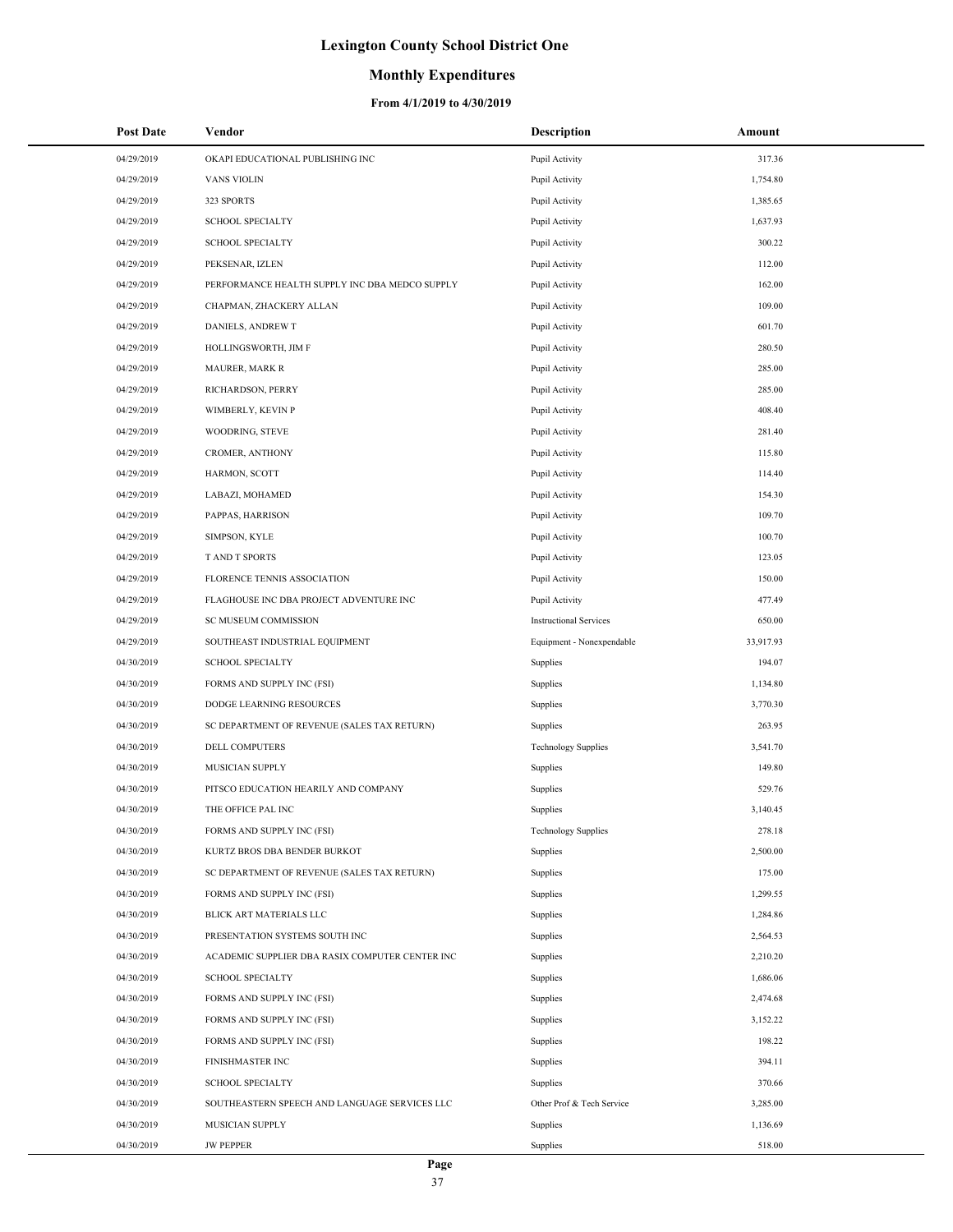## **Monthly Expenditures**

| <b>Post Date</b> | Vendor                                            | <b>Description</b>         | Amount   |
|------------------|---------------------------------------------------|----------------------------|----------|
| 04/30/2019       | <b>SCHOOL HEALTH CORP</b>                         | Supplies                   | $-19.28$ |
| 04/30/2019       | LITTLE JOHNNY LLC                                 | Other Prof & Tech Service  | 5,750.00 |
| 04/30/2019       | FOLLETT SCHOOL SOLUTIONS INC                      | Supplies                   | 211.38   |
| 04/30/2019       | UNIVERSITY OF SC COLLEGE OF EDUCATION             | Inst Prog Improvement      | 1,000.00 |
| 04/30/2019       | FORMS AND SUPPLY INC (FSI)                        | Supplies                   | 1,797.36 |
| 04/30/2019       | FORMS AND SUPPLY INC (FSI)                        | Supplies                   | 1,891.00 |
| 04/30/2019       | ACADEMIC SUPPLIER DBA RASIX COMPUTER CENTER INC   | Supplies                   | 484.96   |
| 04/30/2019       | FORMS AND SUPPLY INC (FSI)                        | Supplies                   | 1,232.92 |
| 04/30/2019       | CENTRAL POLY BAG CORPORATION                      | Supplies-Maintenace        | 524.30   |
| 04/30/2019       | CITY ELECTRIC SUPPLY CO                           | Supplies-Maintenace        | 194.93   |
| 04/30/2019       | H L SHEALY CO                                     | Supplies-Maintenace        | 205.44   |
| 04/30/2019       | H L SHEALY CO                                     | Supplies-Maintenace        | 205.44   |
| 04/30/2019       | CENTRAL POLY BAG CORPORATION                      | Supplies-Maintenace        | 314.58   |
| 04/30/2019       | H L SHEALY CO                                     | Supplies-Maintenace        | 171.20   |
| 04/30/2019       | PALMETTO PLAYGROUNDS LLC                          | Supplies-Maintenace        | 160.50   |
| 04/30/2019       | H L SHEALY CO                                     | Supplies-Maintenace        | 276.06   |
| 04/30/2019       | ALLIED UNIVERSAL SECURITY SYSTEMS                 | Repairs and Maintenance    | 1,102.14 |
| 04/30/2019       | SMITH AND JONES JANITORIAL SUPPLIES AND EQUIP INC | Supplies-Maintenace        | 4,413.75 |
| 04/30/2019       | H L SHEALY CO                                     | Supplies-Maintenace        | 171.20   |
| 04/30/2019       | H L SHEALY CO                                     | Supplies-Maintenace        | 171.20   |
| 04/30/2019       | H L SHEALY CO                                     | Supplies-Maintenace        | 104.86   |
| 04/30/2019       | PALMETTO PLAYGROUNDS LLC                          | Supplies-Maintenace        | 160.50   |
| 04/30/2019       | <b>BSN SPORTS</b>                                 | Supplies-Maintenace        | 5,837.92 |
| 04/30/2019       | HYMAN PAPER CO INC                                | Supplies-Maintenace        | 427.18   |
| 04/30/2019       | CENTRAL POLY BAG CORPORATION                      | Supplies-Maintenace        | 492.84   |
| 04/30/2019       | FORMS AND SUPPLY INC (FSI)                        | Supplies                   | 296.60   |
| 04/30/2019       | H L SHEALY CO                                     | Supplies-Maintenace        | 104.86   |
| 04/30/2019       | SOUTHEASTERN PAPER GROUP                          | Supplies-Maintenace        | 400.61   |
| 04/30/2019       | ACE GLASS CO INC                                  | Repairs and Maintenance    | 243.26   |
| 04/30/2019       | H L SHEALY CO                                     | Supplies-Maintenace        | 104.86   |
| 04/30/2019       | CENTRAL POLY BAG CORPORATION                      | Supplies-Maintenace        | 262.15   |
| 04/30/2019       | CENTRAL POLY BAG CORPORATION                      | Supplies-Maintenace        | 262.15   |
| 04/30/2019       | <b>WPLAWINC</b>                                   | Supplies-Maintenace        | 346.02   |
| 04/30/2019       | SHERWIN WILLIAMS CO                               | Supplies-Maintenace        | 754.51   |
| 04/30/2019       | H L SHEALY CO                                     | Supplies-Maintenace        | 171.20   |
| 04/30/2019       | CENTRAL POLY BAG CORPORATION                      | Supplies-Maintenace        | 471.87   |
| 04/30/2019       | OSWALD WHOLESALE LUMBER INC                       | Supplies-Maintenace        | 2,004.32 |
| 04/30/2019       | CENTRAL POLY BAG CORPORATION                      | Supplies-Maintenace        | 681.59   |
| 04/30/2019       | H L SHEALY CO                                     | Supplies-Maintenace        | 171.20   |
| 04/30/2019       | PALMETTO PLAYGROUNDS LLC                          | Supplies-Maintenace        | 160.50   |
| 04/30/2019       | <b>CUMMINS ATLANTIC</b>                           | Repairs and Maintenance    | 719.60   |
| 04/30/2019       | TRITEK FIRE AND SECURITY LLC                      | Repairs and Maintenance    | 250.88   |
| 04/30/2019       | SUMMIT ENGINEERING LABORATORY AND TESTING PC      | Repairs and Maintenance    | 1,500.00 |
| 04/30/2019       | CENTRAL POLY BAG CORPORATION                      | Supplies-Maintenace        | 524.30   |
| 04/30/2019       | <b>BENTY LLC</b>                                  | Software Renewal/Agreemen  | 3,210.00 |
| 04/30/2019       | SC DEPARTMENT OF SOCIAL SERVICES                  | Other Prof & Tech Service  | 224.00   |
| 04/30/2019       | SC DEPARTMENT OF ADMINISTRATION                   | Communication              | 305.58   |
| 04/30/2019       | AMTECK COMMUNICATION MANAGEMENT LLC               | <b>Technology Supplies</b> | 1,949.19 |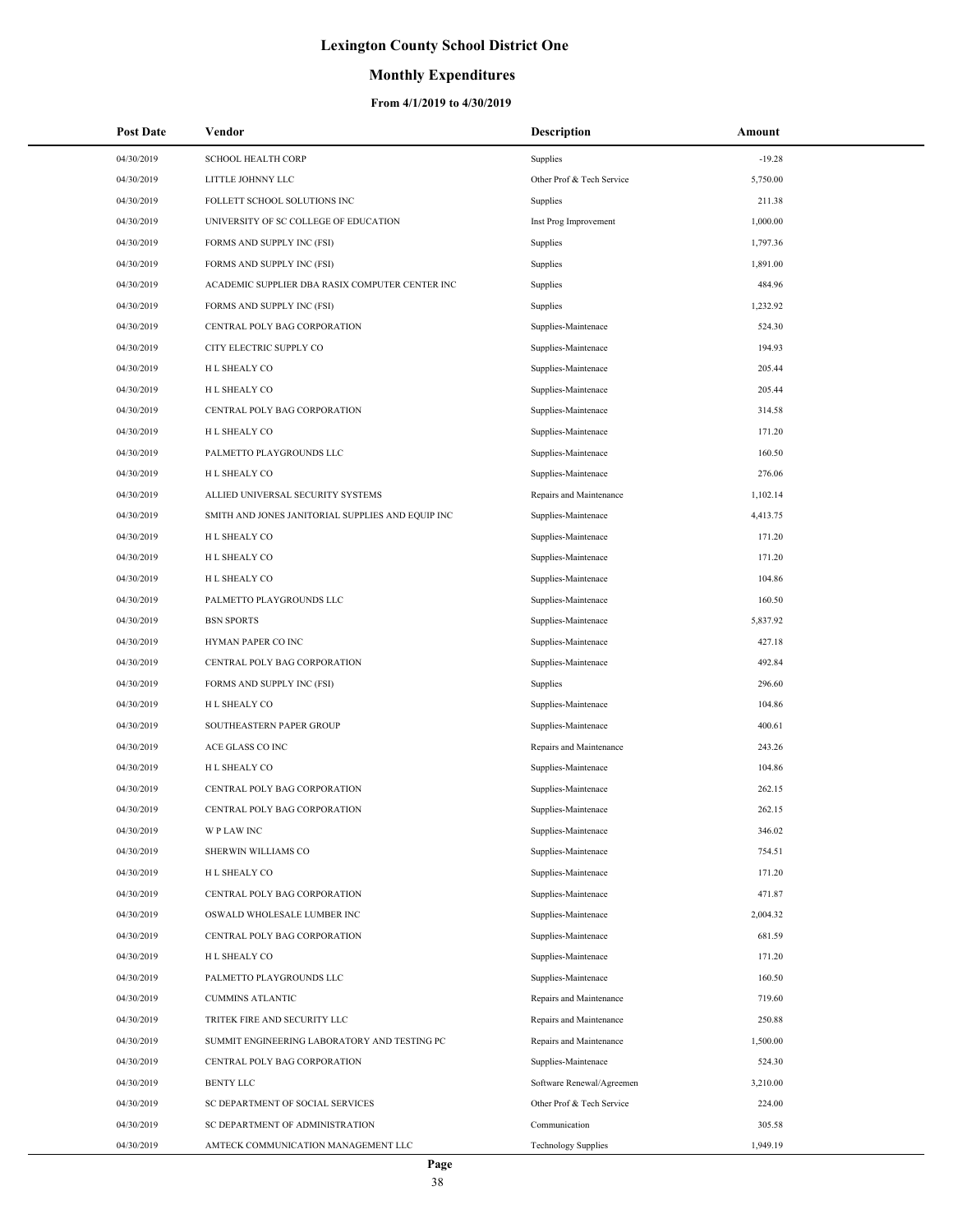### **Monthly Expenditures**

| <b>Post Date</b> | Vendor                                             | <b>Description</b>            | Amount   |
|------------------|----------------------------------------------------|-------------------------------|----------|
| 04/30/2019       | AMTECK COMMUNICATION MANAGEMENT LLC                | <b>Technology Supplies</b>    | 3,195.00 |
| 04/30/2019       | CAMCOR                                             | <b>Technology Supplies</b>    | 323.13   |
| 04/30/2019       | AMTECK COMMUNICATION MANAGEMENT LLC                | <b>Technology Supplies</b>    | 3,869.98 |
| 04/30/2019       | CDWG ACCT 305089                                   | <b>Technology Supplies</b>    | 2,396.80 |
| 04/30/2019       | RR BOOKS LLC                                       | Supplies                      | 2,158.50 |
| 04/30/2019       | <b>NCS PEARSON</b>                                 | Software Renewal/Agreemen     | 4,006.08 |
| 04/30/2019       | 3D PRINTLIFE LLC                                   | Supplies                      | 1,869.15 |
| 04/30/2019       | SC DEPARTMENT OF REVENUE (SALES TAX RETURN)        | Supplies                      | 130.84   |
| 04/30/2019       | <b>3D PRINTLIFE LLC</b>                            | Technology Equipment D F      | 5,295.00 |
| 04/30/2019       | SC DEPARTMENT OF REVENUE (SALES TAX RETURN)        | Technology Equipment D F      | 370.65   |
| 04/30/2019       | KURTZ BROS DBA BENDER BURKOT                       | Supplies                      | 194.60   |
| 04/30/2019       | UNIVERSITY OF SC COLLEGE OF EDUCATION              | Inst Prog Improvement         | 5,500.00 |
| 04/30/2019       | THE BANK OF NEW YORK FINANCIAL CONTROL BILLING DEP | Dues and Fees                 | 2,235.00 |
| 04/30/2019       | MONOPRICE.COM                                      | <b>Technology Supplies</b>    | 1,491.99 |
| 04/30/2019       | <b>SYSTEM WORCX</b>                                | Building                      | 8,650.00 |
| 04/30/2019       | <b>US FOODS</b>                                    | Food                          | 6,199.80 |
| 04/30/2019       | <b>US FOODS</b>                                    | Food                          | 1,843.54 |
| 04/30/2019       | <b>US FOODS</b>                                    | Food                          | 4,183.22 |
| 04/30/2019       | <b>US FOODS</b>                                    | Food                          | 2,302.32 |
| 04/30/2019       | <b>US FOODS</b>                                    | Food                          | 2,502.85 |
| 04/30/2019       | <b>US FOODS</b>                                    | Food                          | 2,729.59 |
| 04/30/2019       | <b>US FOODS</b>                                    | Food                          | 836.14   |
| 04/30/2019       | <b>US FOODS</b>                                    | Food                          | 2,801.25 |
| 04/30/2019       | <b>US FOODS</b>                                    | Food                          | 1,876.22 |
| 04/30/2019       | <b>US FOODS</b>                                    | Food                          | 3,626.84 |
| 04/30/2019       | <b>US FOODS</b>                                    | Commodity Distribution Charge | $-6.30$  |
| 04/30/2019       | <b>US FOODS</b>                                    | Food                          | 1,865.55 |
| 04/30/2019       | <b>US FOODS</b>                                    | Commodity Distribution Charge | $-3.15$  |
| 04/30/2019       | <b>US FOODS</b>                                    | Food                          | 2,185.68 |
| 04/30/2019       | <b>US FOODS</b>                                    | Food                          | 4,839.62 |
| 04/30/2019       | <b>US FOODS</b>                                    | Food                          | 5,672.99 |
| 04/30/2019       | <b>US FOODS</b>                                    | Food                          | 1,823.93 |
| 04/30/2019       | <b>US FOODS</b>                                    | Food                          | 2,592.28 |
| 04/30/2019       | <b>US FOODS</b>                                    | Food                          | 3,061.46 |
| 04/30/2019       | <b>US FOODS</b>                                    | Food                          | 1,120.44 |
| 04/30/2019       | <b>US FOODS</b>                                    | Food                          | 3,082.13 |
| 04/30/2019       | <b>US FOODS</b>                                    | Food                          | 1,750.85 |
| 04/30/2019       | <b>US FOODS</b>                                    | Food                          | 2,110.06 |
| 04/30/2019       | <b>US FOODS</b>                                    | Food                          | 4,403.86 |
| 04/30/2019       | <b>US FOODS</b>                                    | Food                          | 1,035.86 |
| 04/30/2019       | <b>US FOODS</b>                                    | Food                          | 3,114.74 |
| 04/30/2019       | <b>US FOODS</b>                                    | Food                          | 3,064.60 |
| 04/30/2019       | <b>US FOODS</b>                                    | Food                          | 1,868.94 |
| 04/30/2019       | <b>US FOODS</b>                                    | Food                          | 1,569.03 |
| 04/30/2019       | <b>US FOODS</b>                                    | Food                          | 2,238.58 |
| 04/30/2019       | <b>US FOODS</b>                                    | Food                          | 6,922.89 |
| 04/30/2019       | <b>US FOODS</b>                                    | Food                          | 1,674.07 |
| 04/30/2019       | SMARTPHONE MEDIC LLC                               | Pupil Activity                | 3,638.00 |